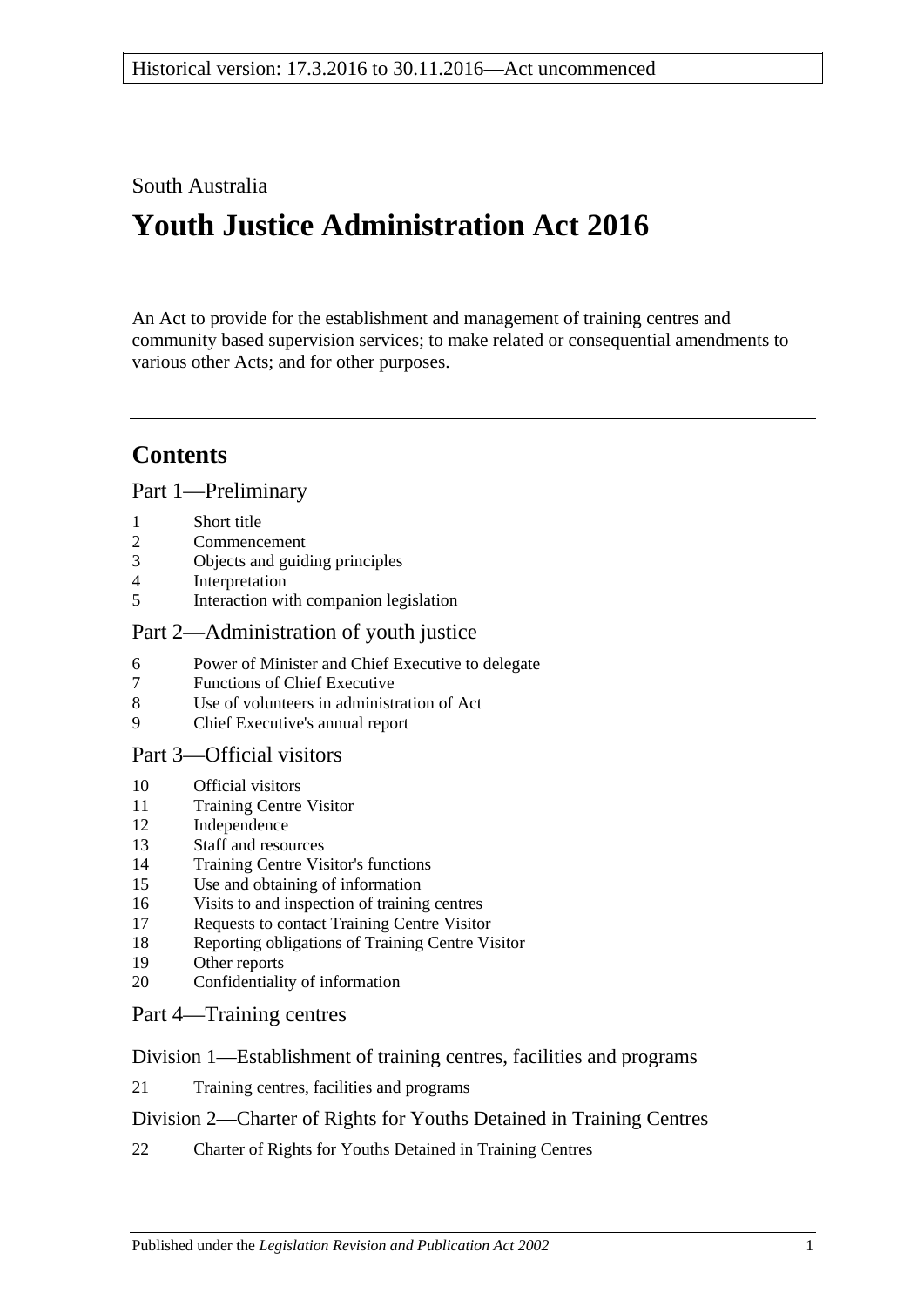#### Division [3—Procedures on admission](#page-13-0)

[Initial assessment on admission](#page-13-1)

#### Division [4—Custody of residents of training centres](#page-15-0)

- [Minister has custody of youths in detention](#page-15-1)
- [Chief Executive responsible under Minister for management of training centres](#page-15-2)

#### Division [5—Management of residents of training centres](#page-15-3)

- [Chief Executive may make rules relating to management of training centre](#page-15-4)
- [Education](#page-15-5)
- [Safe rooms](#page-16-0)
- [Prohibited treatment of residents](#page-17-0)
- [Power to search residents](#page-18-0)
- [Drug testing of residents](#page-19-0)
- [Use of sniffer dogs](#page-20-0)
- [Use of force against residents](#page-20-1)

#### Division [6—Leave of absence under authority of Chief Executive](#page-21-0)

[Leave of absence under authority of Chief Executive](#page-21-1)

#### Division [7—Transfer of youths under detention from 1 jurisdiction to another](#page-22-0)

- [Interpretation](#page-22-1)
- [Transfer of young offenders to other States](#page-23-0)
- [Transfer of young offenders to this State](#page-24-0)
- [Adaptation of correctional orders to different correctional systems](#page-25-0)<br>39 Custody during escort
- [Custody during escort](#page-25-1)

#### Division [8—Release from detention](#page-25-2)

- [Release of youth from detention](#page-25-3)
- [Manner in which former resident's personal property is to be dealt with](#page-26-0)
- [Certain prohibited items not to be returned to former residents](#page-26-1)

#### Part [5—Community programs and community service](#page-26-2)

- [Community programs](#page-26-3)
- [Restrictions on performance of community service and other work orders](#page-27-0)
- [Insurance cover for youths performing community service or other work orders](#page-28-0)
- [Community service or other work orders may only involve certain kinds of work](#page-28-1)

#### Part [6—Miscellaneous](#page-28-2)

- [Hindering a person in execution of duty](#page-28-3)
- [Impersonating an employee of Department](#page-29-0)
- [Confidentiality](#page-29-1)
- [Disclosure of health information](#page-29-2)
- [Information about youth may be given in certain circumstances](#page-30-0)
- [Information about youth to be given when youth to be imprisoned](#page-30-1)
- [Minister may acquire land](#page-31-0)
- [Evidentiary provision](#page-31-1)
- [Regulations](#page-31-2)

### Schedule [1—Related amendments and transitional provisions](#page-32-0)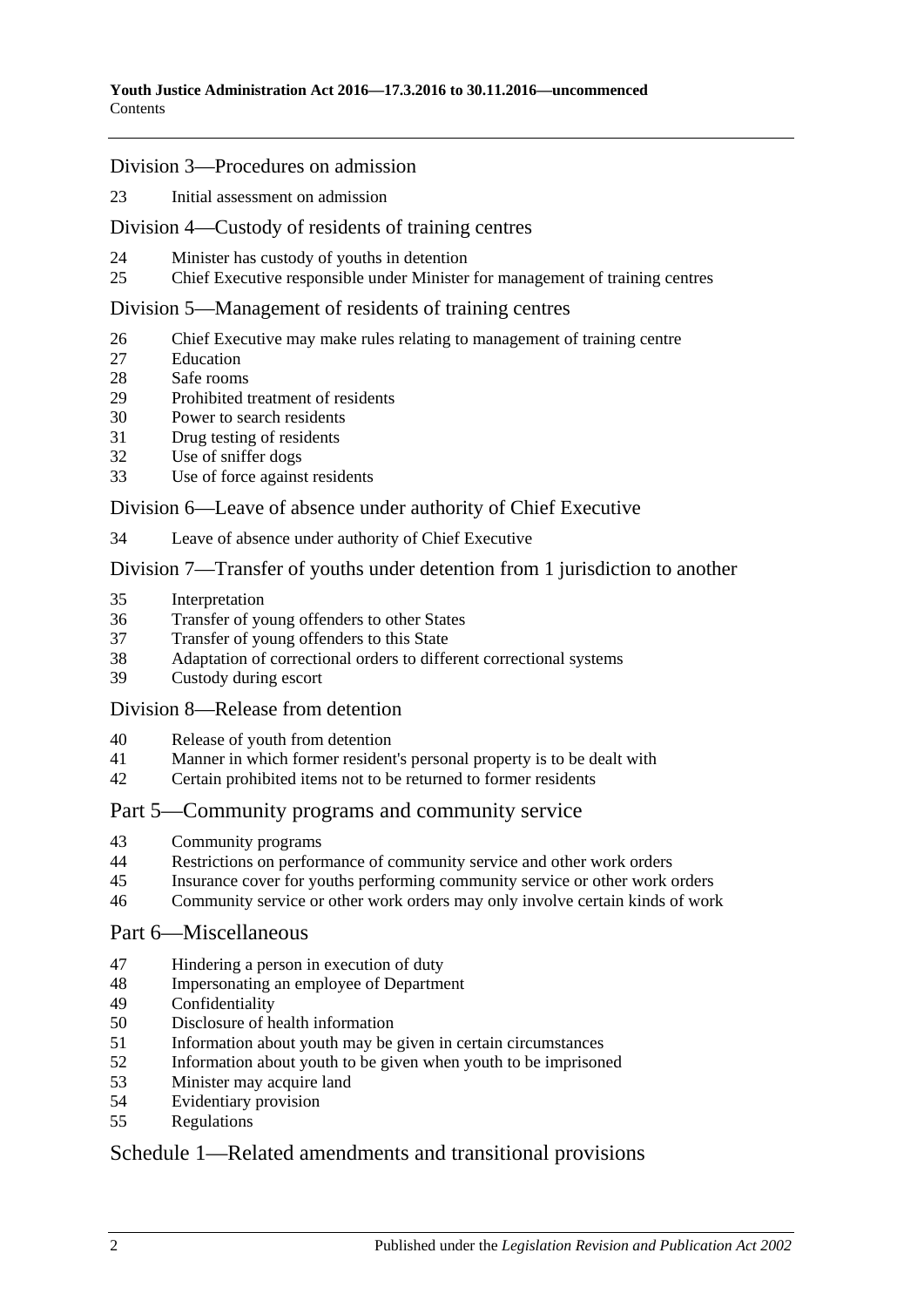#### Part 1—Preliminary

[Amendment provisions](#page-32-1)

#### Part 2—Amendment of *Children's Protection Act 1993*

[Amendment of section 52C—The Guardian's functions and powers](#page-32-2)

#### Part 3—Amendment of *Criminal Law Consolidation Act 1935*

[Amendment of section 269A—Interpretation](#page-32-3)

#### Part 4—Amendment of *Criminal Law (Sentencing) Act 1988*

- [Amendment of section 3—Interpretation](#page-33-0)
- [Amendment of section 3A—Application of Act to youths](#page-33-1)
- [Amendment of section 23—Offenders incapable of controlling, or unwilling to control,](#page-33-2)  [sexual instincts](#page-33-2)
- [Amendment of section 79A—Rights on arrest](#page-34-0)

#### Part 5—Amendment of *Family and Community Services Act 1972*

- [Repeal of section 7](#page-34-1)
- [Amendment of section 36—Establishment of facilities and programs for children](#page-34-2)
- [Amendment of section 77—Unlawful communication with children in certain facilities](#page-34-3)
- [Amendment of section 236—Limitation on tortious liability](#page-34-4) for acts of certain children
- [Amendment of section 251—Regulations](#page-34-5)

#### Part 6—Amendment of *Young Offenders Act 1993*

- [Amendment of section 4—Interpretation](#page-34-6)
- [Amendment of section 15—How youth is to be dealt with if not granted bail](#page-35-0)
- [Amendment of section 23—Limitation on power to impose custodial sentence](#page-35-1)
- [Amendment of section 26—Limitation on Court's power to require bond](#page-36-0)
- [Amendment of section 36—Detention of youth sentenced as adult](#page-36-1)
- [Amendment of section 36A—Transfer following imposition of concurrent prison sentence](#page-36-2)
- [Amendment of section 39—Reviews etc and proceedings of Training Centre Review](#page-36-3)  [Board](#page-36-3)
- [Amendment of section 40A—Leave may be authorised by Board](#page-37-0)
- [Amendment of heading to Part 5 Division 3 Subdivision 3](#page-37-1)
- [Amendment of section 41A—Conditional release from detention](#page-37-2)
- [Amendment of section 41B—Release on condition of home detention](#page-37-3)
- [Repeal of Part 5 Division 4](#page-37-4)
- [Repeal of sections 49A to 51](#page-37-5)
- [Substitution of section 63](#page-37-6)<br>63 Transfer of youths in
	- Transfer of youths in detention to other training centre or prison
- [Amendment of section 63B—Application of](#page-39-0) *Correctional Services Act 1982* to youth with [non-parole period](#page-39-0)
- [Amendment of section 64—Information about youth may be given in certain](#page-39-1)  [circumstances](#page-39-1)

#### Part 7—Amendment of *Youth Court Act 1993*

[Amendment of section 24—Persons who may be present in Court](#page-39-2)

## [Legislative history](#page-40-0)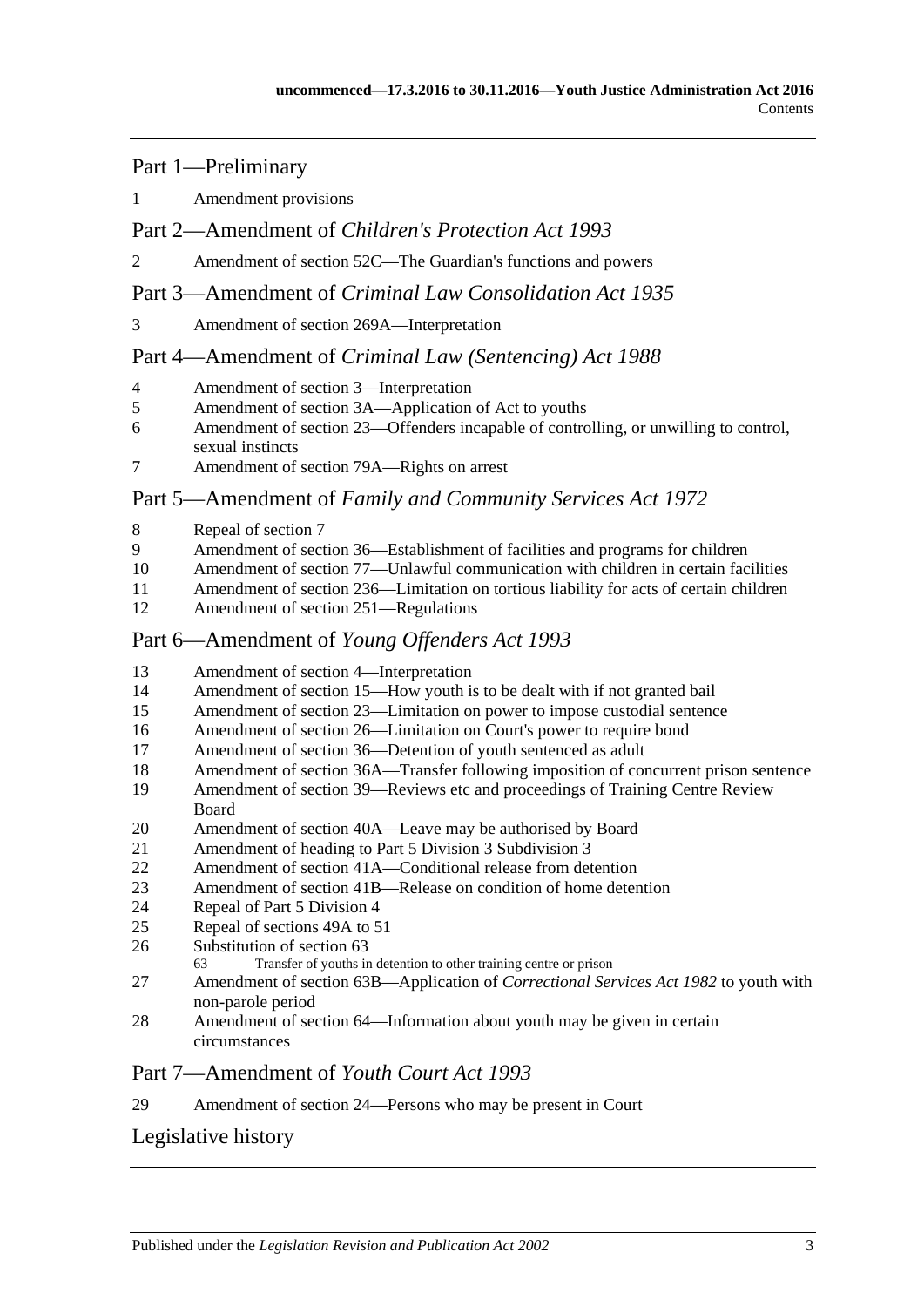### <span id="page-3-0"></span>**The Parliament of South Australia enacts as follows:**

## **Part 1—Preliminary**

#### <span id="page-3-1"></span>**1—Short title**

This Act may be cited as the *Youth Justice Administration Act 2016*.

#### <span id="page-3-2"></span>**2—Commencement**

This Act will come into operation on a day to be fixed by proclamation.

#### <span id="page-3-3"></span>**3—Objects and guiding principles**

- (1) The objects of this Act are—
	- (a) to provide mechanisms for the establishment and proper administration of training centres, community based supervision services and other facilities and services relating to youths who offend against the criminal law; and
	- (b) to provide for the safe, humane and secure management of youths held in training centres in the State; and
	- (c) to provide for appropriate programs for youths who are in detention or under supervision in the community; and
	- (d) to follow, to the extent practicable, international and national requirements or guidelines relating to the detention of youths; and
	- (e) to promote the rehabilitation of youths by providing them with the care, correction and guidance necessary for their development into responsible members of the community and the proper realisation of their potential; and
	- (f) to have regard to the rights of victims of crime; and
	- (g) to have regard to the particular needs and circumstances of youths who are under the guardianship of the Minister, or of whom the Minister has custody, under the *[Children's Protection Act](http://www.legislation.sa.gov.au/index.aspx?action=legref&type=act&legtitle=Childrens%20Protection%20Act%201993) 1993* and who are residents of training centres or are required to be supervised in the community; and
	- (h) to have regard to the particular needs and circumstances relevant to a youth's cultural identity and linguistic background; and
	- (i) to promote, and endeavour to ensure compliance with, the *Charter of Rights for Youths Detained in Training Centres*; and
	- (j) to recognise the importance of family and community involvement and participation in administering youth justice; and
	- (k) to support the reintegration of youths with the community as part of their rehabilitation; and
	- (l) to promote community safety.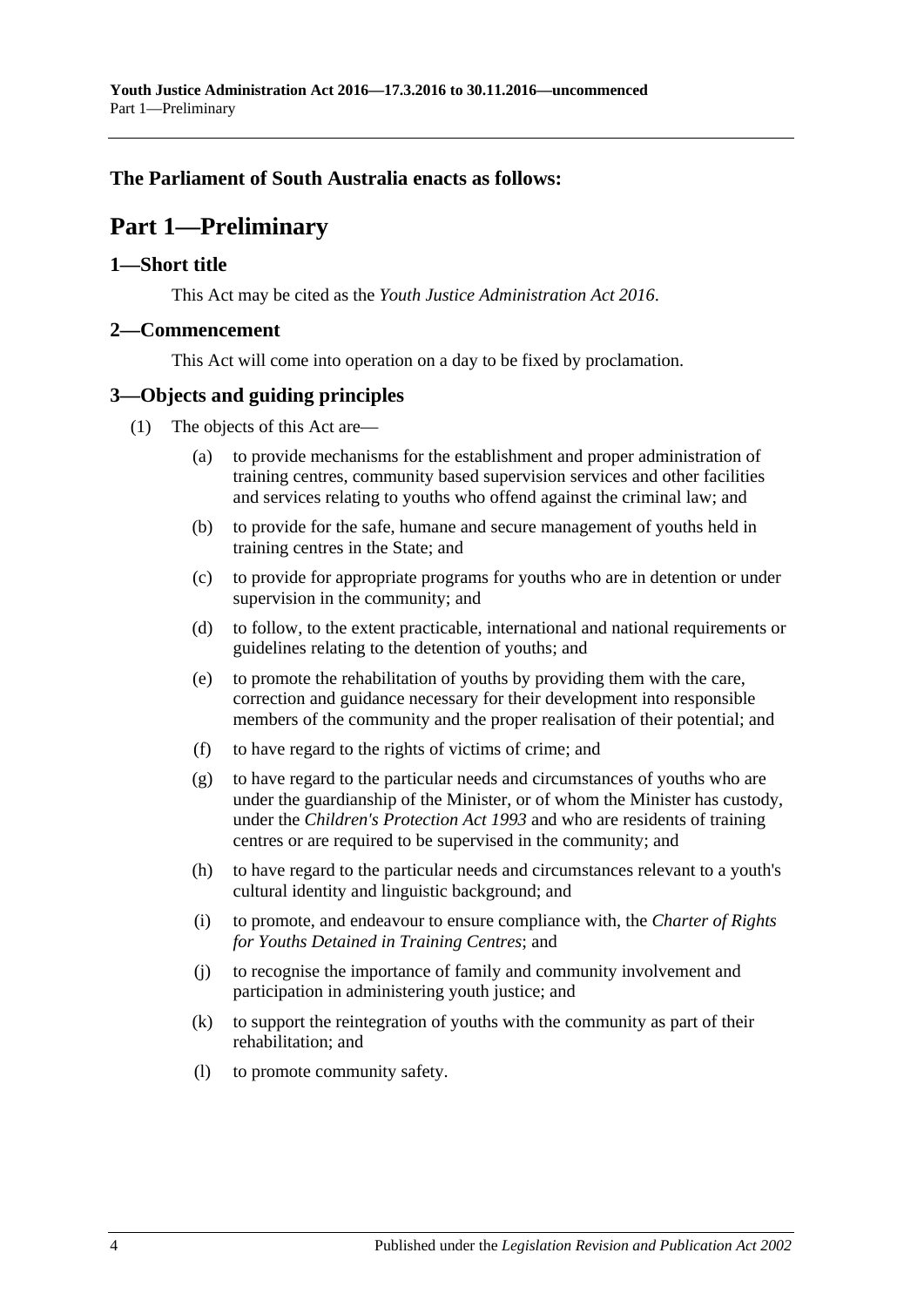- <span id="page-4-0"></span>(2) The Minister, the Chief Executive, the Department and other persons and bodies involved in the administration of this Act are to be guided by the following principles in the exercise of their functions:
	- (a) in exercising powers under this Act, consideration should at all times be given to promoting the well being and best interests of youths;
	- (b) youths should be made aware of their obligations under the law and of the consequences of any breach of the law;
	- (c) the management of residents of training centres, and youths who are subject to supervision in the community, should be designed to achieve their rehabilitation and development into responsible members of the community and the proper realisation of their potential;
	- (d) the community, and individual members of it, must be adequately protected against violent or wrongful acts;
	- (e) facilities and programs developed for the care, rehabilitation, detention, training, therapeutic treatment or other treatment of youths should—
		- (i) be evidence based; and
		- (ii) be individually designed as much as reasonably practicable—
			- (A) to take account of the youth's age, gender, gender identity, sexuality or sexual identity, cultural identity, developmental and cognitive capacity, ability or disability, and any special needs; and
			- (B) to promote the health of the youth; and
			- (C) to promote the educational and vocational training needs of the youth; and
			- (D) to address offending behaviours; and
		- (iii) be governed by a comprehensive assessment and case plan developed in a multi-disciplinary framework; and
		- (iv) support a focus on connecting and reintegrating with family and community; and
		- (v) take into consideration the different traditions, cultural values and religious beliefs of ethnic or racial groups within the youth's community; and
		- (vi) emphasise individual responsibilities.
- (3) In addition to the principles set out in [subsection](#page-4-0) (2), a person or body exercising a function or power under this Act in relation to an Aboriginal or Torres Strait Islander youth must—
	- (a) observe the Aboriginal and Torres Strait Islander Youth Justice Principle; and
	- (b) have regard to the particular needs and circumstances of Aboriginal or Torres Strait Islander youths who are residents of training centres or are under supervision in the community; and
	- (c) recognise the diversity of cultures within Aboriginal and Torres Strait Islander communities.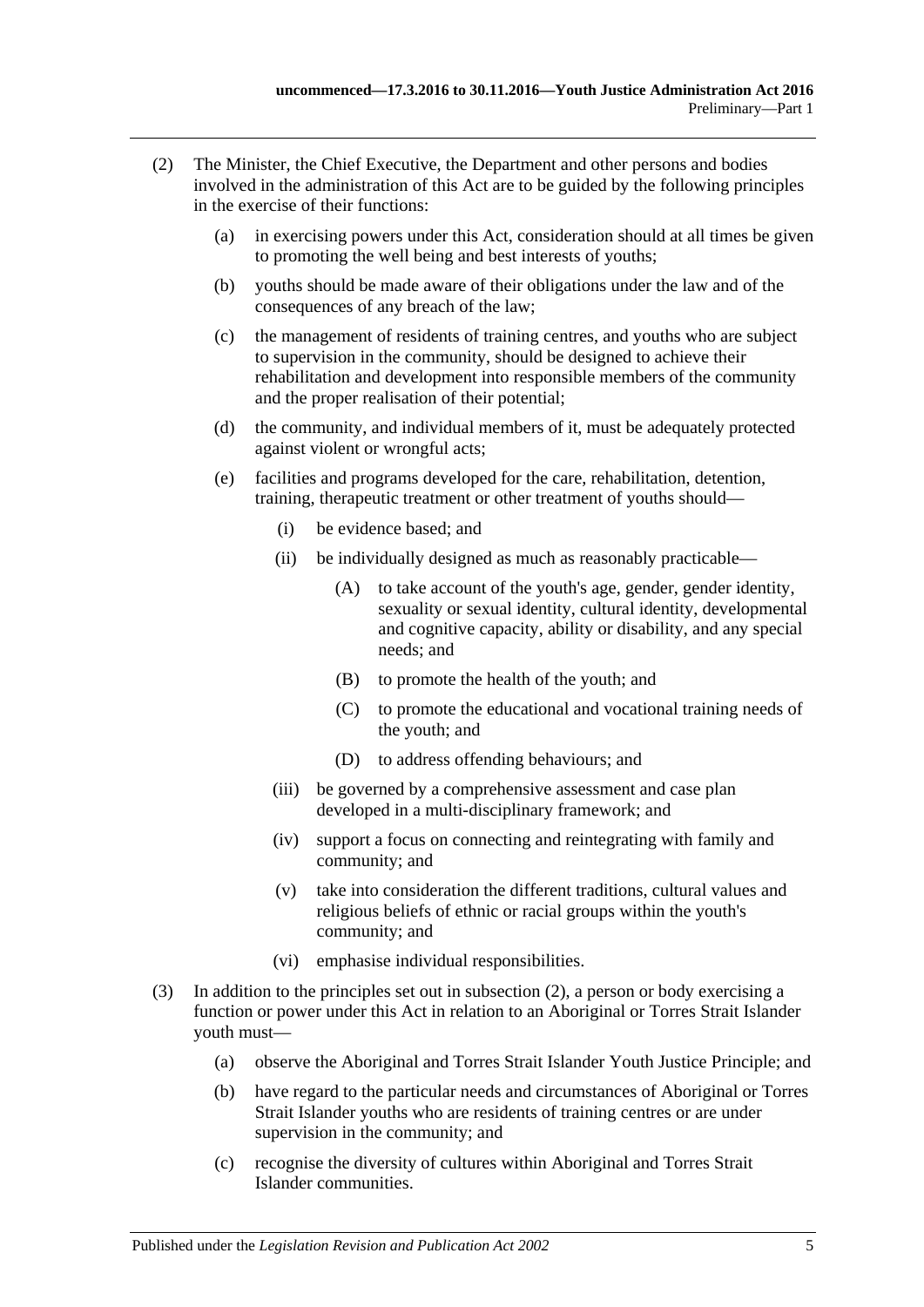### <span id="page-5-0"></span>**4—Interpretation**

(1) In this Act, unless the contrary intention appears—

*Aboriginal and Torres Strait Islander Youth Justice Principle* means the Aboriginal and Torres Strait Islander Youth Justice Principle as stated in the regulations;

*Aboriginal or Torres Strait Islander youth* means a youth who—

- (a) is of Aboriginal or Torres Strait Islander descent; and
- (b) identifies himself or herself as being of Aboriginal or Torres Strait Islander origin and is accepted as such by the community with which he or she associates;

*alcotest* means a test by means of an apparatus of a kind approved for the conduct of alcotests under the *[Road Traffic Act](http://www.legislation.sa.gov.au/index.aspx?action=legref&type=act&legtitle=Road%20Traffic%20Act%201961) 1961*;

*analyst* has the same meaning as in the *[Controlled Substances Act](http://www.legislation.sa.gov.au/index.aspx?action=legref&type=act&legtitle=Controlled%20Substances%20Act%201984) 1984*;

*biological sample* means a sample of urine, saliva or sweat;

*Charter of Rights for Youths Detained in Training Centres*—see Part [4 Division](#page-12-4) 2;

*Chief Executive* means the Chief Executive of the Department;

*child of compulsory education age* means a person who is 16 years of age;

*child of compulsory school age* means a child of or above the age of 6 years but under the age of 16 years;

*community youth justice officer* means—

- (a) an officer or employee of the Department assigned to the position of a community youth justice officer whose duties include the supervision of youths who are required to carry out community service or be subject to supervision in the community; or
- (b) a person authorised (individually or by class) by the Chief Executive to exercise the powers of a community youth justice officer;

*Department* means the administrative unit of the Public Service that is responsible for assisting a Minister in the administration of this Act;

*detention* means detention in a training centre;

*drug* means—

- (a) alcohol; or
- (b) a substance that is a prescription drug or a controlled drug under the *[Controlled Substances Act](http://www.legislation.sa.gov.au/index.aspx?action=legref&type=act&legtitle=Controlled%20Substances%20Act%201984) 1984*;

*drug test* means an alcotest or urinalysis, or a prescribed procedure;

*employee*, in relation to a training centre, means an officer or employee of the Department whose duties include the supervision of youths detained in a training centre;

*exercise*, for a function, includes perform;

*guardian*, in relation to a youth, means—

(a) a parent of the youth; or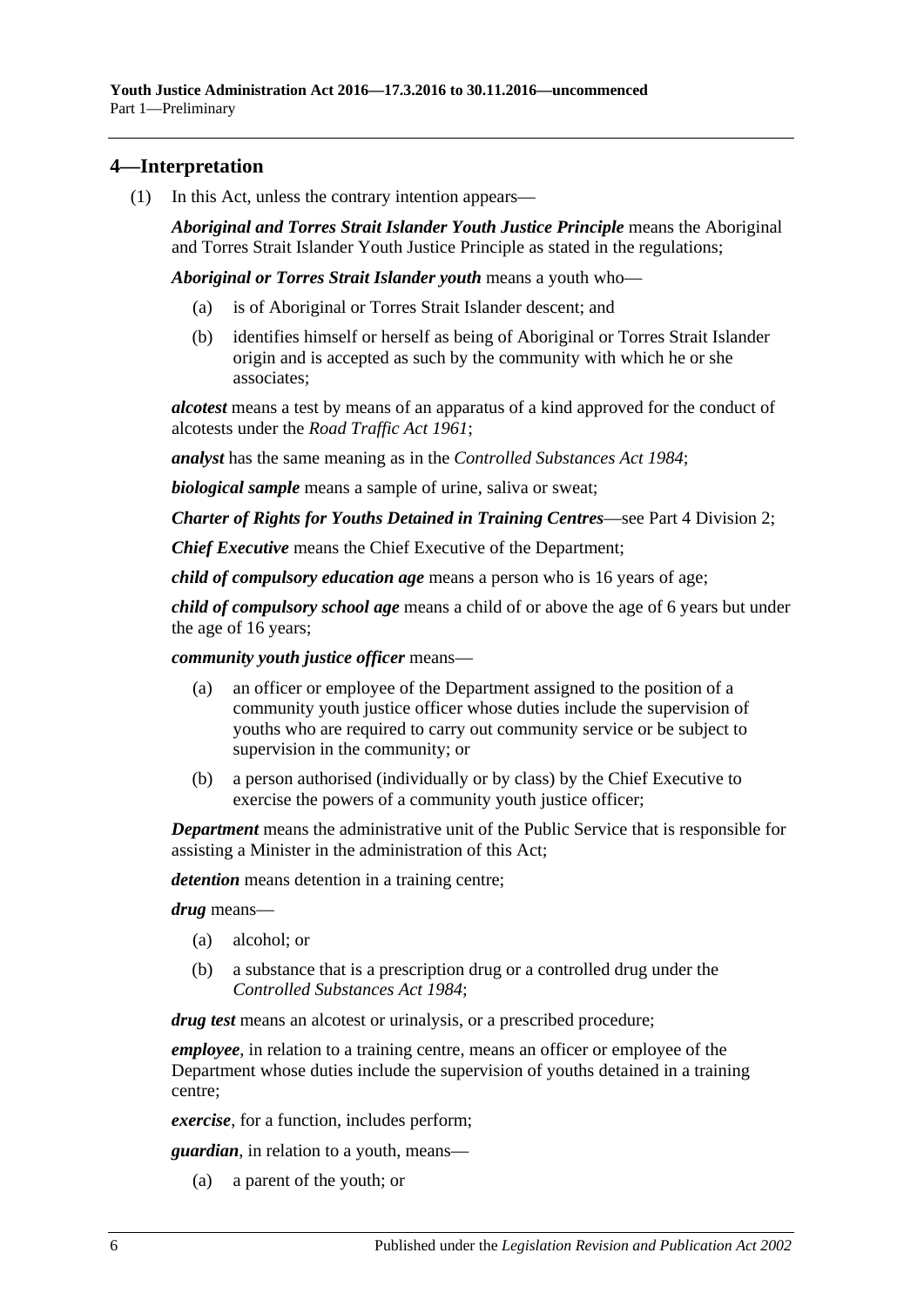(b) a person (other than a Minister of the Crown) who is the guardian of the youth or has the immediate custody and control of the youth,

and includes a person who has the custody and control of a youth who is under the guardianship, or in the custody, of the Minister under the *[Children's Protection](http://www.legislation.sa.gov.au/index.aspx?action=legref&type=act&legtitle=Childrens%20Protection%20Act%201993)  Act [1993](http://www.legislation.sa.gov.au/index.aspx?action=legref&type=act&legtitle=Childrens%20Protection%20Act%201993)*;

*Guardian for Children and Young Persons* means the Guardian for Children and Young Persons appointed under the *[Children's Protection Act](http://www.legislation.sa.gov.au/index.aspx?action=legref&type=act&legtitle=Childrens%20Protection%20Act%201993) 1993*;

*prescribed procedure* means a procedure, prescribed by regulation, consisting of the taking of a biological sample from a person for analysis for the purpose of ascertaining the presence of a drug in the body of the person from whom the sample was taken;

*resident* of a training centre means a youth detained in the centre;

*safe room* means a room (other than a resident's bedroom) in a training centre that is set aside for the safe detention of residents of the centre;

*Training Centre Review Board* means the Training Centre Review Board established under the Young Offenders Act;

*Visitor* means the Training Centre Visitor appointed under [Part](#page-7-3) 3;

*Young Offenders Act* means the *[Young Offenders Act](http://www.legislation.sa.gov.au/index.aspx?action=legref&type=act&legtitle=Young%20Offenders%20Act%201993) 1993*;

*youth* means a person of or above the age of 10 years but under the age of 18 years and, in relation to proceedings for an offence or detention in a training centre, includes a person who was under the age of 18 years on the date of the alleged offence.

- (2) A reference in this Act or in the Young Offenders Act to an *officer of the Department* includes a reference to—
	- (a) a person who, immediately before the commencement of this paragraph, holds an appointment as an officer of the Department under the Young Offenders Act; or
	- (b) a person who, immediately before the commencement of this paragraph, is designated as an officer of the Department under section 4A of the Young Offenders Act.

#### <span id="page-6-0"></span>**5—Interaction with companion legislation**

- (1) This Act and the Young Offenders Act are to be read together and construed as if the 2 Acts constituted a single Act.
- (2) Accordingly, terms used in this Act and also in the Young Offenders Act have the same meanings in this Act as they have in that Act (unless the contrary intention appears).

## <span id="page-6-1"></span>**Part 2—Administration of youth justice**

#### <span id="page-6-2"></span>**6—Power of Minister and Chief Executive to delegate**

(1) The Minister may, from time to time, by instrument in writing, delegate to the Chief Executive any powers, duties or functions under this Act or any other Act.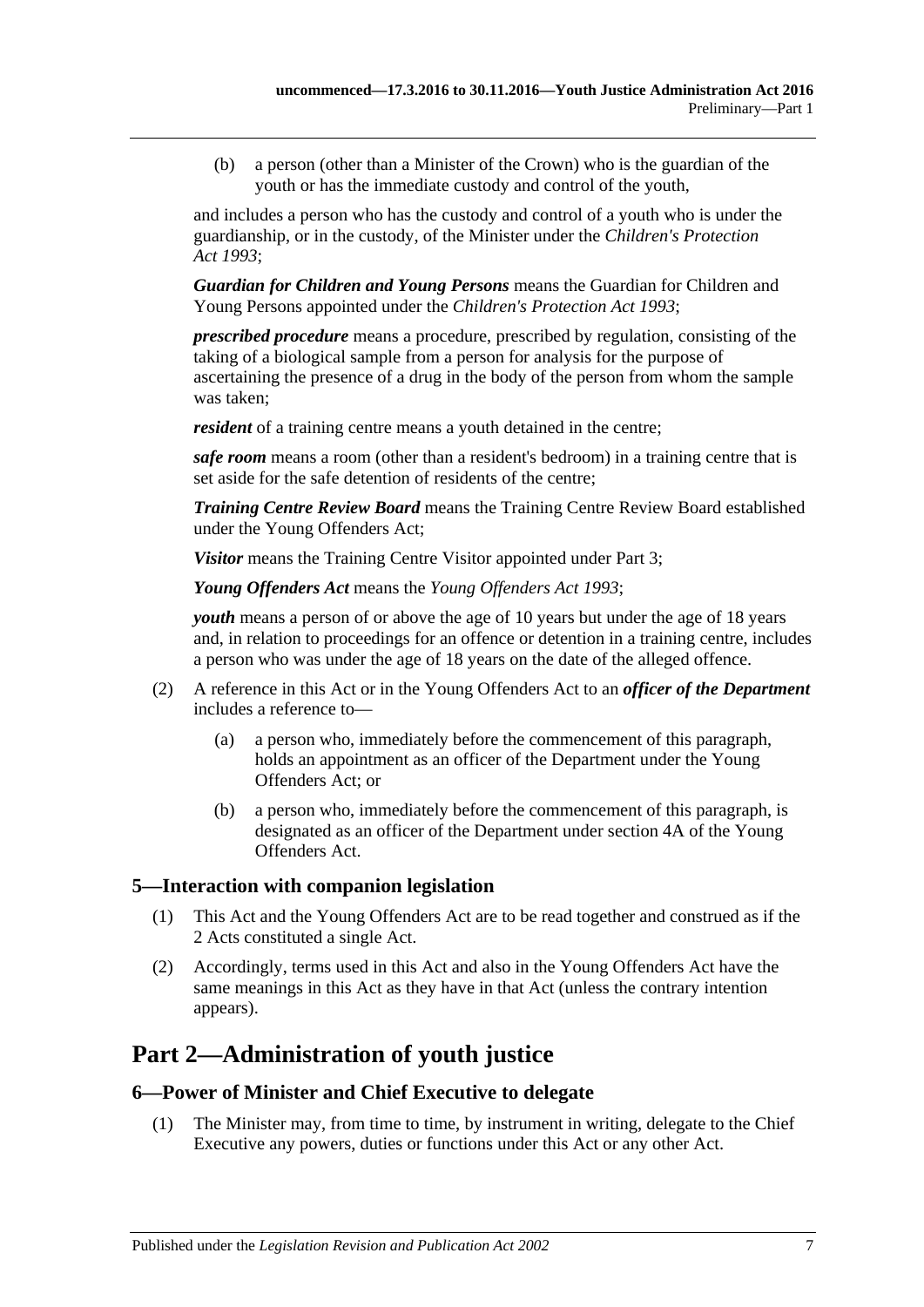- (2) The Chief Executive may delegate any of the powers, duties, responsibilities or functions vested in, or delegated to, the Chief Executive under this Act or any other Act—
	- (a) to a specified employee of the Department; or
	- (b) to an employee of the Department of a specified class; or
	- (c) with the approval of the Minister—to any other suitable person.
- (3) A delegation under this section is revocable at will, and does not prevent the exercise of any power, function, duty or responsibility by the Minister or the Chief Executive.
- (4) Any power, function, duty or responsibility vested in, imposed on or delegated to the Chief Executive under this Act may, if the Chief Executive is absent from or otherwise unable to perform the duties of office, be exercised by such other officer or employee of the Department as the Minister may, by instrument in writing, authorise.

#### <span id="page-7-0"></span>**7—Functions of Chief Executive**

The functions of the Chief Executive include—

- (a) responsibility for ensuring that proper standards of administration are observed in the management of training centres; and
- (b) establishing community youth justice programs for the purposes of youths who are subject to supervision in the community; and
- (c) any other function conferred on the Chief Executive under this Act or any other Act.

#### <span id="page-7-1"></span>**8—Use of volunteers in administration of Act**

The Minister must promote the use of volunteers in the administration of this Act to such extent as the Minister thinks appropriate.

#### <span id="page-7-2"></span>**9—Chief Executive's annual report**

- (1) The Chief Executive must, not later than 30 September in each year, submit to the Minister a report on—
	- (a) the operation of this Act and the work of the Department in relation to the administration of this Act for the financial year ending on the preceding 30 June; and
	- (b) any other matter as the Minister may direct.
- (2) The Minister must, within 12 sitting days after receipt of a report under this section, cause a copy of the report to be laid before each House of Parliament.

## <span id="page-7-3"></span>**Part 3—Official visitors**

#### <span id="page-7-4"></span>**10—Official visitors**

Members of Parliament, judges, the Guardian for Children and Young Persons, the Training Centre Visitor and any other person authorised in writing by the Minister are entitled to visit a training centre.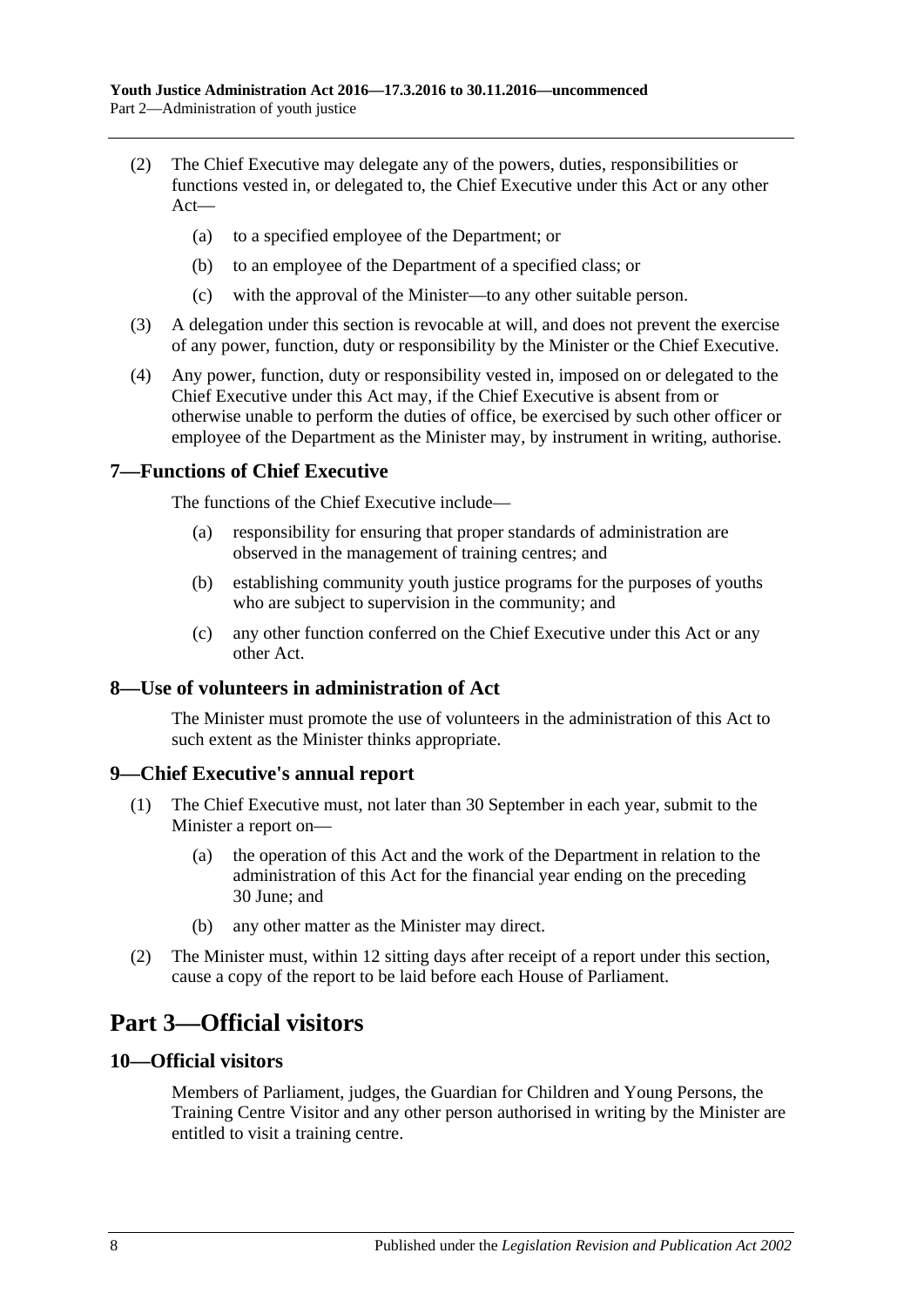#### <span id="page-8-0"></span>**11—Training Centre Visitor**

- (1) There is to be a Training Centre Visitor.
- (2) The Governor may appoint a person (who may be the Guardian for Children and Young Persons) to be the Visitor.
- (3) If the person appointed to be the Visitor is not the Guardian for Children and Young Persons, the person will be appointed on conditions determined by the Governor and for a term, not exceeding 5 years, specified in the instrument of appointment and, at the expiration of a term of appointment, will be eligible for reappointment.
- (4) Subject to this section, the Guardian for Children and Young Persons will, if he or she is appointed to be the Visitor, hold office as such for so long as he or she holds office as the Guardian.
- <span id="page-8-1"></span>(5) The Governor may remove a person from office as the Visitor on the presentation of an address from both Houses of Parliament seeking the person's removal.
- <span id="page-8-2"></span>(6) The Governor may suspend a person from the position of Visitor on the ground of incompetence or misbehaviour and, in that event—
	- (a) a full statement of the reason for the suspension must be laid before both Houses of Parliament within 3 sitting days of the suspension; and
	- (b) if, at the expiration of 1 month from the date on which the statement was laid before Parliament, an address from both Houses of Parliament seeking the person's removal has not been presented to the Governor, the person must be restored to the position.
- (7) The position of Training Centre Visitor becomes vacant if the person appointed to the position—
	- (a) dies; or
	- (b) resigns by written notice given to the Minister; or
	- (c) completes a term of appointment and is not reappointed; or
	- (d) is removed from the position by the Governor under [subsection](#page-8-1) (5); or
	- (e) becomes bankrupt or applies as a debtor to take the benefit of the laws relating to bankruptcy; or
	- (f) is convicted of an indictable offence or sentenced to imprisonment for an offence; or
	- (g) becomes a member of the Parliament of this State or any other State of the Commonwealth or of the Commonwealth or becomes a member of a Legislative Assembly of a Territory of the Commonwealth; or
	- (h) becomes, in the opinion of the Governor, mentally or physically incapable of exercising satisfactorily the functions of the position.
- (8) The Minister may appoint a person to act in the position of Training Centre Visitor—
	- (a) during a vacancy in the position; or
	- (b) when the Visitor is absent or unable to exercise the functions of the position; or
	- (c) if the Visitor is suspended from the position under [subsection](#page-8-2) (6).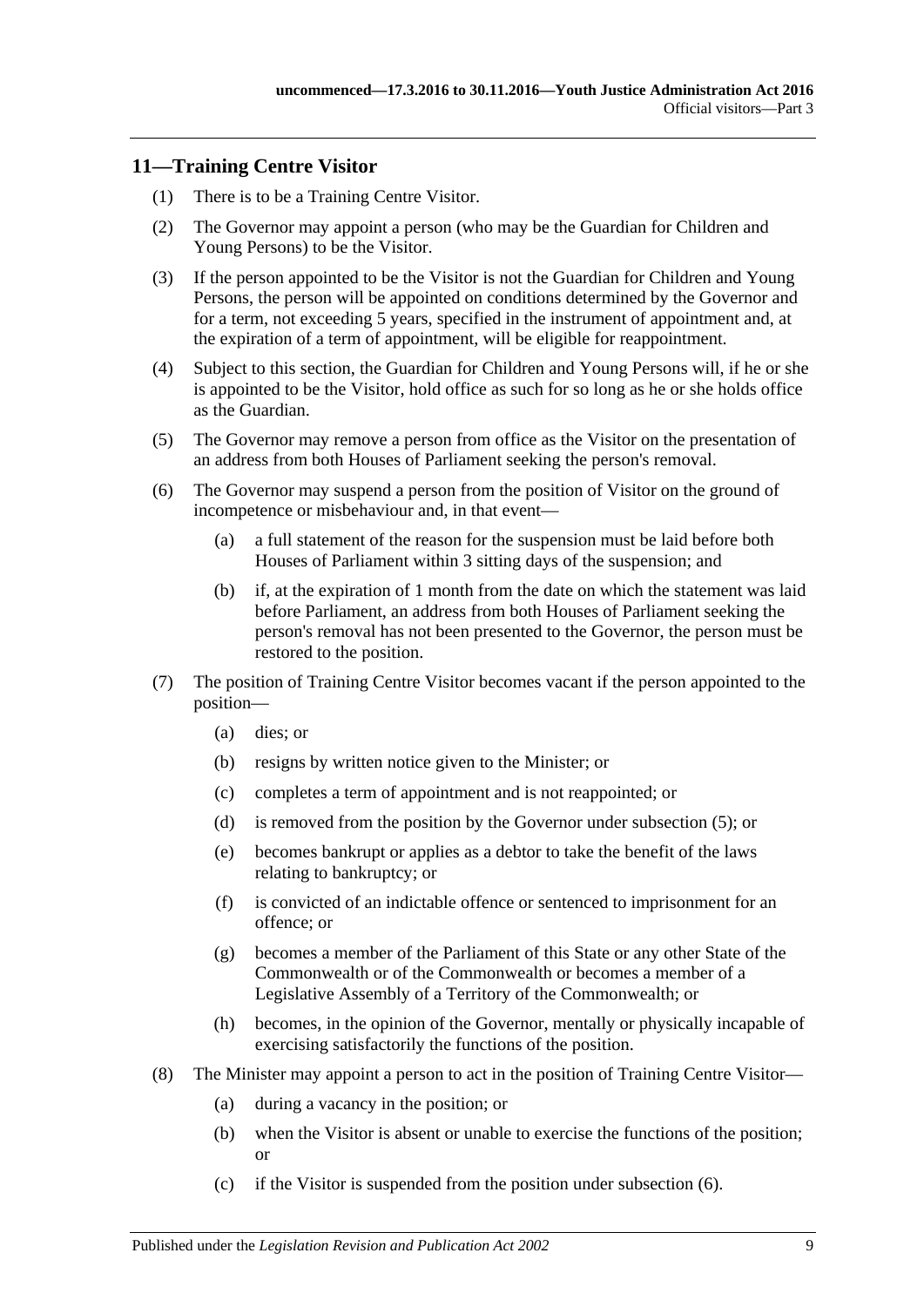#### <span id="page-9-0"></span>**12—Independence**

- (1) In exercising his or her functions and powers under this Act, the Training Centre Visitor must act independently, impartially and in the public interest.
- (2) The Minister cannot control how the Visitor is to exercise the Visitor's statutory functions and powers and cannot give any direction with respect to the content of any report prepared by the Visitor.

**Note—**

This provision does not derogate from any express power of the Minister under this Act.

#### <span id="page-9-1"></span>**13—Staff and resources**

The Minister must provide the Training Centre Visitor with the staff and other resources that the Visitor reasonably needs for exercising the Visitor's functions.

#### <span id="page-9-2"></span>**14—Training Centre Visitor's functions**

- (1) The functions of the Training Centre Visitor include the following:
	- (a) to conduct visits to training centres as required or authorised under this Part;
	- (b) to conduct inspections of training centres as required or authorised under this Part;
	- (c) to promote the best interests of the residents of a training centre;
	- (d) to act as an advocate for the residents of a training centre to promote the proper resolution of issues relating to the care, treatment or control of the residents;
	- (e) to inquire into, and provide advice to, the Minister in relation to any systemic reform necessary to improve—
		- (i) the quality of care, treatment or control of residents of a training centre; or
		- (ii) the management of a training centre;
	- (f) to inquire into and investigate any matter referred to the Visitor by the Minister;
	- (g) any other functions assigned to the Visitor by this or any other Act.
- (2) In exercising functions under this Part, the Visitor—
	- (a) must encourage residents of a training centre to express their own views and give proper weight to those views; and
	- (b) must pay particular attention to the needs and circumstances of residents of a training centre who—
		- (i) are under the guardianship, or in the custody, of the Minister under the *[Children's Protection Act](http://www.legislation.sa.gov.au/index.aspx?action=legref&type=act&legtitle=Childrens%20Protection%20Act%201993) 1993*; or
		- (ii) are Aboriginal or Torres Strait Islander youths; or
		- (iii) have a physical, psychological or intellectual disability; and
	- (c) may receive and consider information, reports and materials relevant to exercising the Visitor's statutory functions.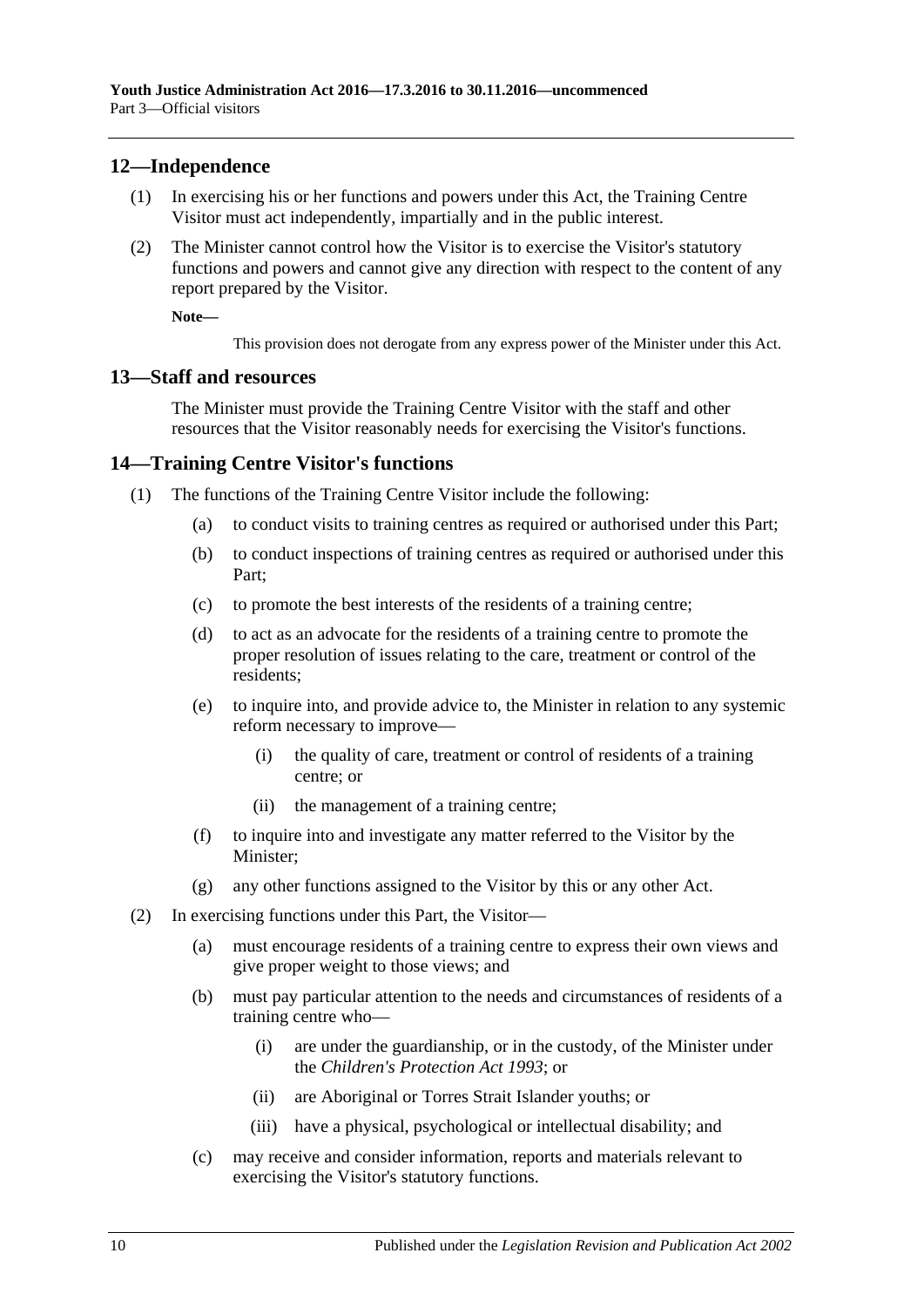(3) The Visitor has the powers necessary or expedient for, or incidental to, the exercise of the Visitor's functions.

#### <span id="page-10-0"></span>**15—Use and obtaining of information**

- (1) A government or non-government organisation that is involved in the provision of services under this Act or the Young Offenders Act must, at the Training Centre Visitor's request, provide the Visitor with information relevant to the exercise of the Visitor's functions.
- <span id="page-10-2"></span>(2) If the Visitor has reason to believe that a person is capable of providing information or producing a document that may be relevant to the exercise of the Visitor's functions, the Visitor may, by notice in writing provided to the person, require the person to do 1 or more of the following:
	- (a) to provide that information to the Visitor in writing signed by that person or, in the case of a body corporate, by an officer of the body corporate;
	- (b) to produce that document to the Visitor;
	- (c) to attend before a person specified in the notice and answer relevant questions or produce relevant documents.
- (3) A notice under [subsection](#page-10-2) (2) is to specify the period within which, or the time, day and place at which, the person is required to provide the information or document, or to attend.
- (4) A notice under [subsection](#page-10-2) (2) must provide a period of time for compliance with a requirement under that subsection that has been determined by the Visitor to be reasonable in the circumstances.
- (5) A person must comply with a requirement under [subsection](#page-10-2) (2). Maximum penalty: \$5 000.
- (6) If a document is produced in accordance with a requirement under this section, the Visitor may take possession of, make copies of, or take extracts from, the document.

#### <span id="page-10-1"></span>**16—Visits to and inspection of training centres**

- (1) On a visit to a training centre under this Part, the Training Centre Visitor may—
	- (a) so far as practicable, inspect all parts of the centre used for or relevant to the custody of youths; and
	- (b) so far as practicable, make any necessary inquiries about the care, treatment and control of each resident of the centre; and
	- (c) take any other action required to exercise the Visitor's functions.
- (2) Subject to [subsection](#page-10-3) (3), a visit to a training centre may be made by the Visitor, on the Visitor's own initiative or at the request of a resident of the centre, at any reasonable time of the day, and be of such length, as the Visitor thinks appropriate.
- <span id="page-10-4"></span><span id="page-10-3"></span>(3) The Visitor must—
	- (a) give the manager of a training centre reasonable notice of an impending visit; and
	- (b) take steps to ensure that the safe administration of the centre is not compromised by the visit; and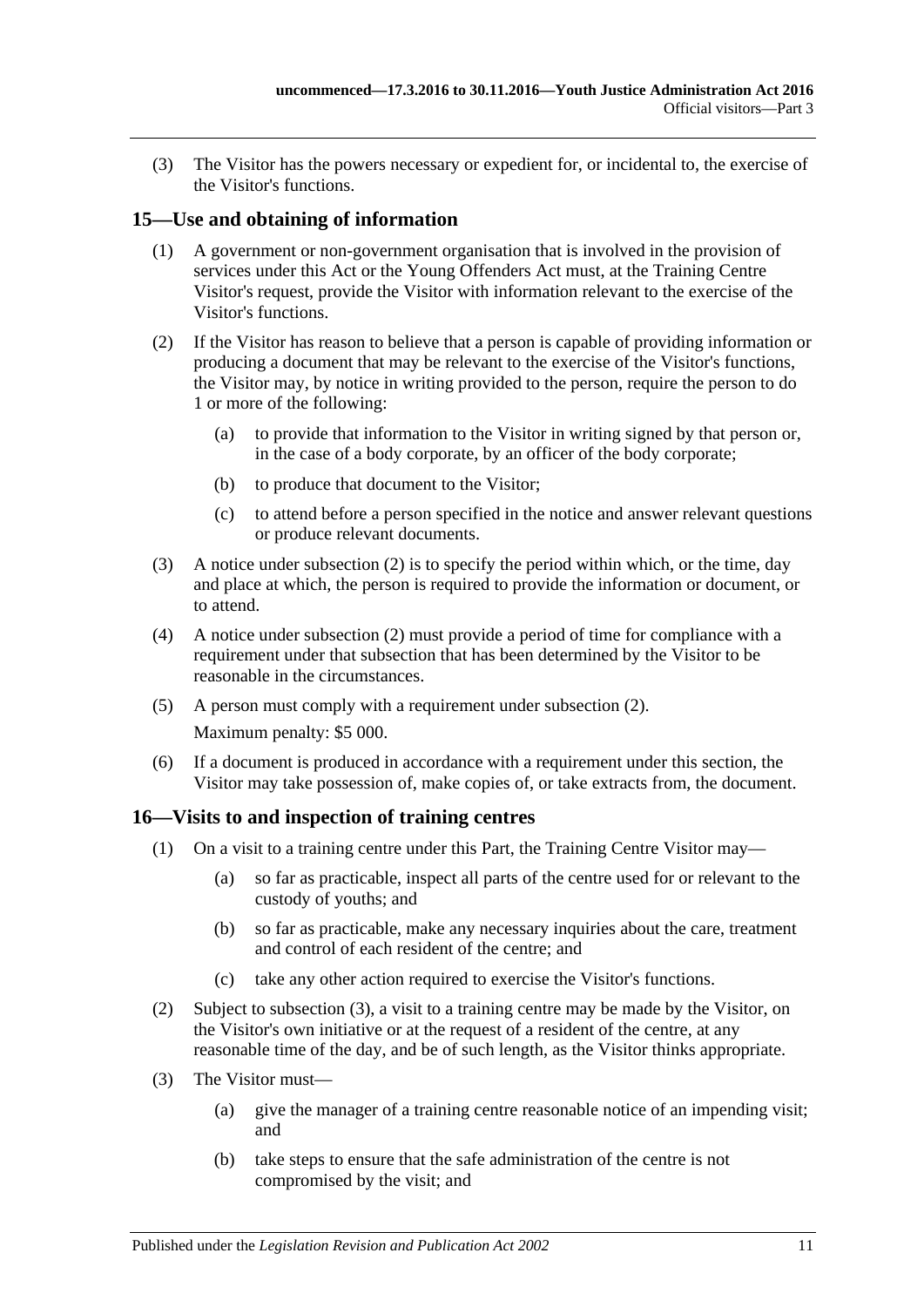- (c) obey the reasonable directions of the manager in relation to any genuine security concerns the manager may have in connection with the safe management of the centre.
- (4) Despite [subsection](#page-10-4)  $(3)(a)$ , if the Visitor intends to conduct a visit to a training centre for reasons that he or she considers to be exceptional, he or she is not required to give notice of the impending visit to the manager of the centre.
- (5) If a manager of a training centre refuses at any time to allow the Visitor to visit the centre because of any genuine concerns the manager may have in connection with the safety of the Visitor (whether related to a security risk, a health related risk or some other reason), the manager must, as soon as reasonably practicable, provide the Visitor with written advice as to why entry to the centre was refused.

### <span id="page-11-0"></span>**17—Requests to contact Training Centre Visitor**

- (1) A resident of a training centre, a guardian, relative or carer of a resident of a training centre or any person who is providing support to such a resident may make a request to contact the Training Centre Visitor.
- (2) If such a request is made to the Chief Executive, the Chief Executive must advise the Training Centre Visitor of the request within 2 days after receipt of the request.

#### <span id="page-11-3"></span><span id="page-11-1"></span>**18—Reporting obligations of Training Centre Visitor**

- (1) The Training Centre Visitor must, on or before 30 September in every year, forward a report to the Minister on the work of the Visitor during the financial year ending on the preceding 30 June.
- (2) The Minister must, within 6 sitting days after receiving a report under [subsection](#page-11-3) (1), have copies of the report laid before both Houses of Parliament.
- (3) The Visitor may, at any time, prepare a special report to the Minister on any matter arising out of the performance of the Visitor's functions.
- (4) The Minister must, within 2 weeks after receiving a special report, have copies of the report laid before both Houses of Parliament.

#### <span id="page-11-2"></span>**19—Other reports**

- (1) The Training Centre Visitor may, at any time, prepare a report to the Minister on any matter arising out of the exercise of the Visitor's functions under this Act.
- <span id="page-11-4"></span>(2) The Minister must—
	- (a) if Parliament is sitting—have copies of a report received under this section laid before both Houses of Parliament within 6 sitting days; or
	- (b) if Parliament is not sitting—deliver copies of the report to the President of the Legislative Council and the Speaker of the House of Assembly so that they may—
		- (i) immediately cause the report to be published; and
		- (ii) lay the report before their respective Houses at the earliest opportunity.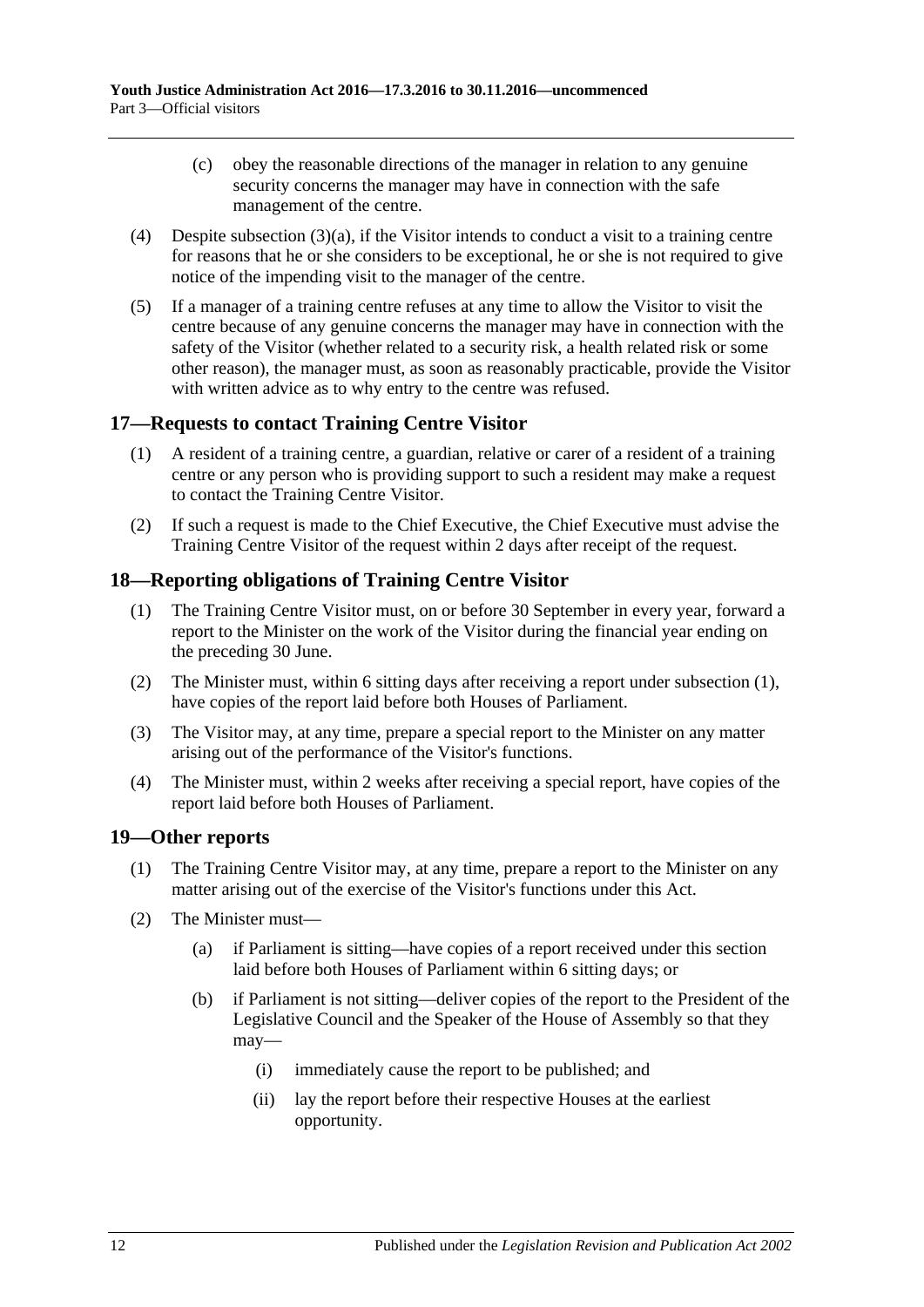(3) A report will, when published under [subsection](#page-11-4) (2)(b)(i), be taken for the purposes of any other Act or law to be a report of the Parliament published under the authority of the Legislative Council and the House of Assembly.

#### <span id="page-12-0"></span>**20—Confidentiality of information**

Information about individual cases disclosed to the Training Centre Visitor or a member of the Visitor's staff is to be kept confidential and is not liable to disclosure under the *[Freedom of Information Act](http://www.legislation.sa.gov.au/index.aspx?action=legref&type=act&legtitle=Freedom%20of%20Information%20Act%201991) 1991*.

## <span id="page-12-1"></span>**Part 4—Training centres**

### <span id="page-12-2"></span>**Division 1—Establishment of training centres, facilities and programs**

#### <span id="page-12-3"></span>**21—Training centres, facilities and programs**

- (1) The Minister may establish such training centres and other facilities and programs as the Minister thinks necessary or desirable for the care, rehabilitation, detention, training or treatment of youths.
- (2) A training centre (whether established under this section or the *[Family and](http://www.legislation.sa.gov.au/index.aspx?action=legref&type=act&legtitle=Family%20and%20Community%20Services%20Act%201972)  [Community Services Act](http://www.legislation.sa.gov.au/index.aspx?action=legref&type=act&legtitle=Family%20and%20Community%20Services%20Act%201972) 1972*) will be under the control of the Minister.
- (3) The Chief Executive must ensure that adequate arrangements are in place in a training centre—
	- (a) to maintain the physical, psychological and emotional well being of the residents of the centre; and
	- (b) to promote the social, cultural, educational and vocational development of the residents of the centre; and
	- (c) to maintain discipline and order among the residents of the centre; and
	- (d) to ensure, through the implementation of operational procedures, the proper security, control and management of the centre; and
	- (e) for the keeping of proper records relating to the operation and management of the centre; and
	- (f) for the good management of the centre.

### <span id="page-12-4"></span>**Division 2—Charter of Rights for Youths Detained in Training Centres**

#### <span id="page-12-5"></span>**22—Charter of Rights for Youths Detained in Training Centres**

- (1) There will be a *Charter of Rights for Youths Detained in Training Centres*.
- (2) The Charter has effect if it is approved by the Minister.
- (3) A person exercising functions or powers under a relevant law must, in any dealings with, or in relation to, a youth who is in detention, have regard to, and seek to implement to the fullest extent possible, the terms of the Charter.
- (4) The Charter must be made available on a website maintained by the Department to which the public has access free of charge.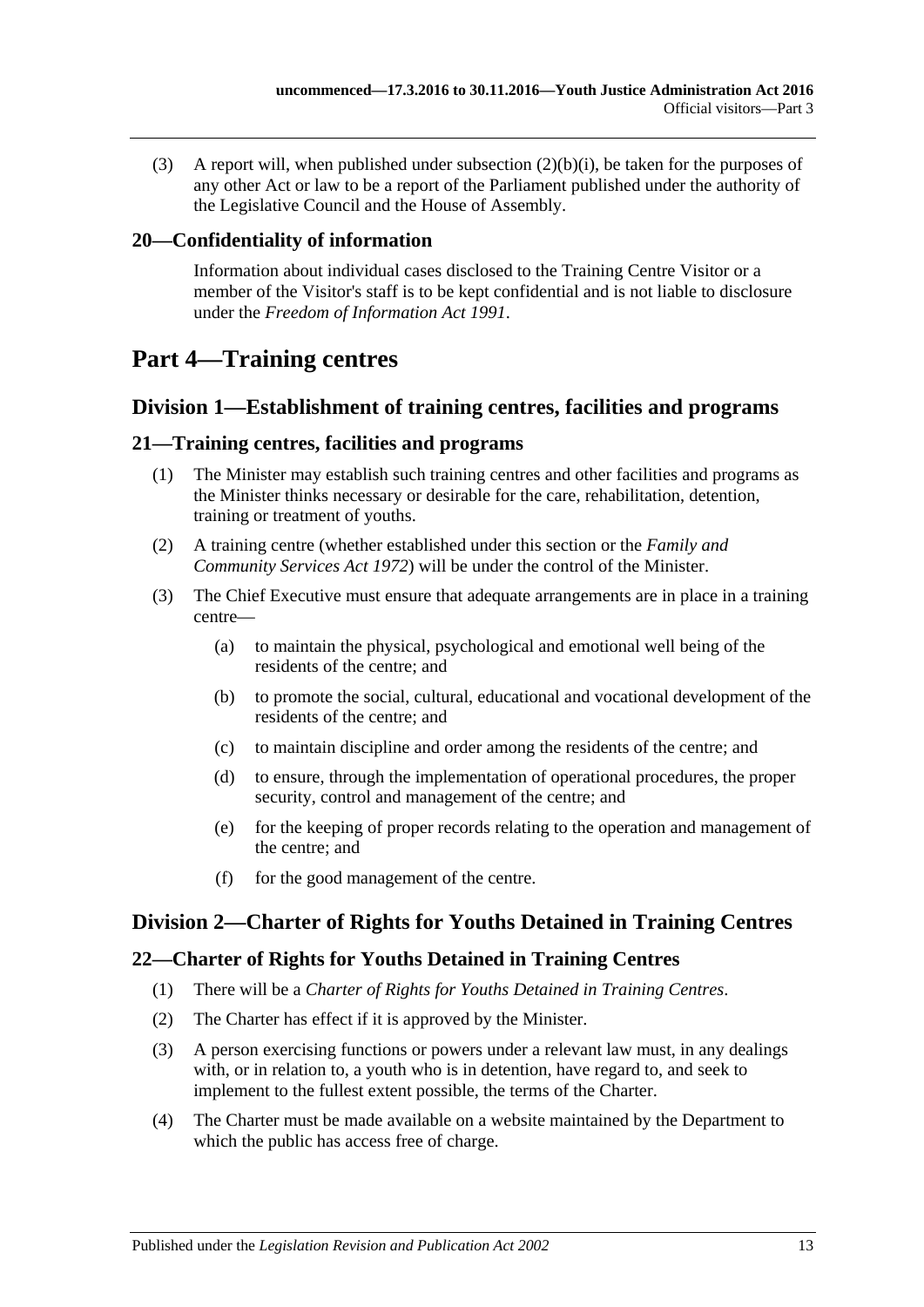(5) In this section—

*relevant law* means—

- (a) this Act; or
- (b) any law relating to the detention of a youth in a training centre.

## <span id="page-13-0"></span>**Division 3—Procedures on admission**

#### <span id="page-13-1"></span>**23—Initial assessment on admission**

- (1) The Chief Executive must, as soon as practicable after the initial admission of a youth to a training centre, ensure that—
	- (a) the youth is given a copy of—
		- (i) the rules of the centre that apply to residents of the centre; and
		- (ii) the *Charter of Rights for Youths Detained in Training Centres*; and
	- (b) the youth—
		- (i) is given a written and verbal explanation of the rules of the centre in a language that the youth is able to understand; and
		- (ii) is made aware of the consequences that may follow from any breach of or non-compliance with the rules; and
	- (c) subject to [subsection](#page-13-2) (2), a guardian, relative or carer of the youth is notified that the youth has been admitted to the centre.
- <span id="page-13-3"></span><span id="page-13-2"></span>(2) The following provisions apply for the purposes of [subsection](#page-13-3)  $(1)(c)$ :
	- (a) the person to be notified must be—
		- (i) a guardian, relative or carer of the youth nominated by the youth for the purpose; or
		- (ii) if that is not practicable or appropriate—a guardian, relative or carer of the youth who appears to have or be assuming responsibility for the care of the youth; or
		- (iii) if that is not practicable or appropriate—any other guardian, relative or carer of the youth whom it is practicable and appropriate to notify;
	- (b) the Chief Executive is not required to notify a person whose whereabouts are not known to or readily ascertainable by the Chief Executive;
	- (c) it is not appropriate for the Chief Executive to notify a particular person if the Chief Executive has reason to believe that it would be contrary to the youth's best interests to do so.
- <span id="page-13-4"></span>(3) The Chief Executive must, as soon as practicable after the initial admission to a training centre of a youth, cause the youth to be screened for the purposes of assessing the youth's particular needs and circumstances.
- <span id="page-13-5"></span>(4) The Chief Executive must, as soon as practicable after the youth has been screened under [subsection](#page-13-4) (3), cause the youth to be assessed at least once in each prescribed period while resident in the centre.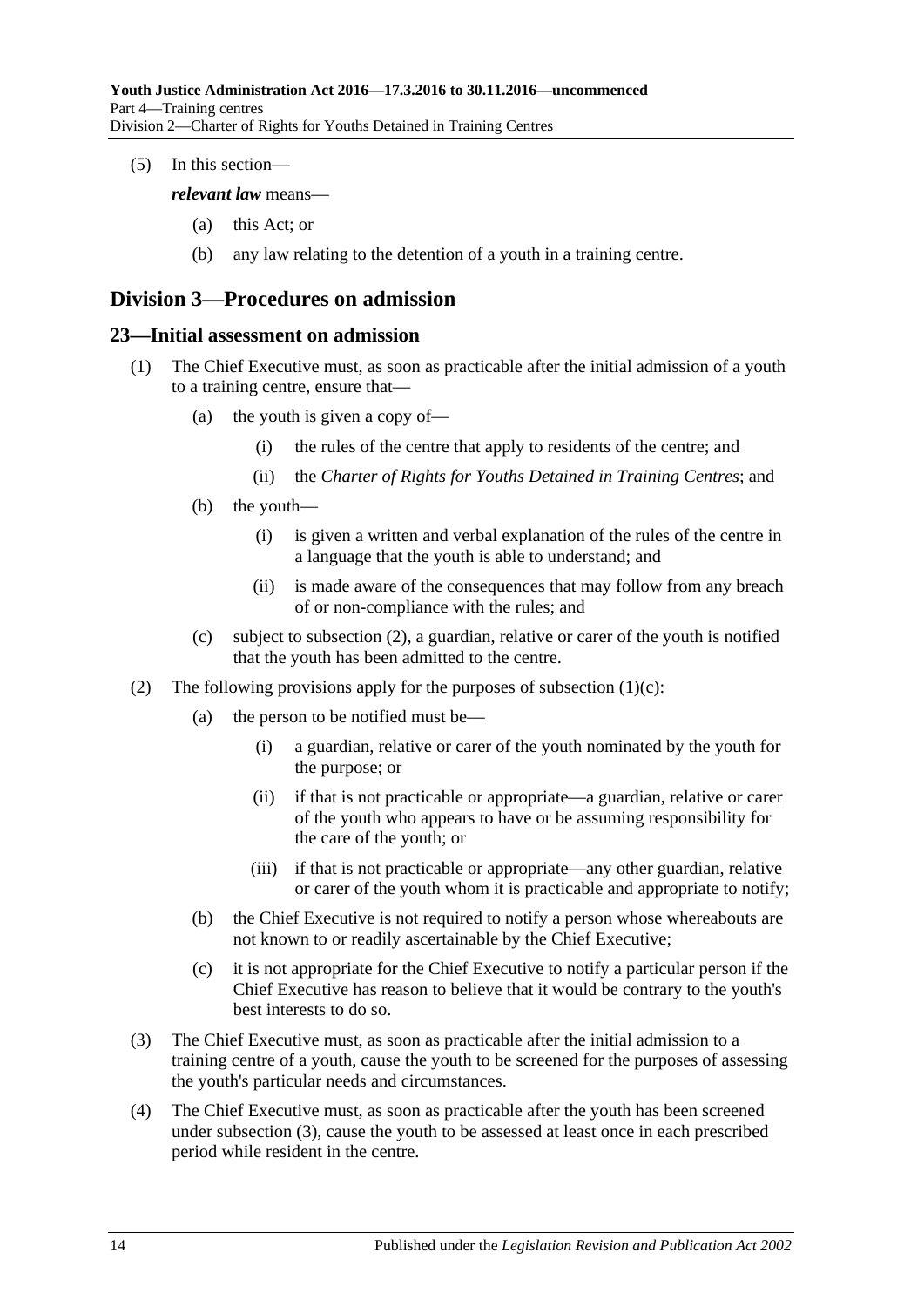- (5) In carrying out an assessment under [subsection](#page-13-5) (4), the Chief Executive must—
	- (a) endeavour to ensure that the youth and a guardian, relative or carer of the youth participate in the assessment; and
	- (b) have regard to—
		- (i) the age, gender, gender identity, sexuality or sexual identity of the youth; and
		- (ii) the cultural identity, developmental and cognitive capacity, ability or disability, and any special needs, of the youth; and
		- (iii) the social, medical, psychological and educational background and history of the youth; and
		- (iv) the needs of the youth in respect of—
			- (A) education or training; and
			- (B) medical, psychological or psychiatric treatment; and
		- (v) the aptitude or suitability of the youth for any particular form of education, vocational training or work; and
		- (vi) the nature of the offence, or offences, in respect of which the youth is detained and the length of sentence; and
		- (vii) the behaviour of the youth while in the training centre; and
		- (viii) the question of maintaining the youth's family and community connections; and
		- (ix) any responsibilities the youth has as a carer; and
		- (x) where relevant, any proposed plans in respect of the release of the youth and his or her social rehabilitation; and
		- (xi) any representations made by the youth and any other relevant person (including a guardian, relative or carer of the youth); and
		- (xii) such other matters as the Chief Executive thinks relevant.
- <span id="page-14-0"></span>(6) After the first assessment of a resident of a training centre has been completed, the Chief Executive must prepare a case plan for the youth and may, after any subsequent assessment, add to or vary that plan.
- (7) A case plan for a youth prepared, added to or varied under [subsection](#page-14-0) (6) must include particulars of each of the following:
	- (a) proposals for the education or training of the youth;
	- (b) proposals for medical, psychological or psychiatric treatment of the youth;
	- (c) proposals for the rehabilitation of the youth;
	- (d) proposals relating to the youth's release into, and support in, the community.
- (8) In [subsection](#page-13-5) (4)—

#### *prescribed period* means—

- (a) the period prescribed by the regulations for the purposes of this definition; or
- (b) if no period is prescribed—a period not exceeding 3 months.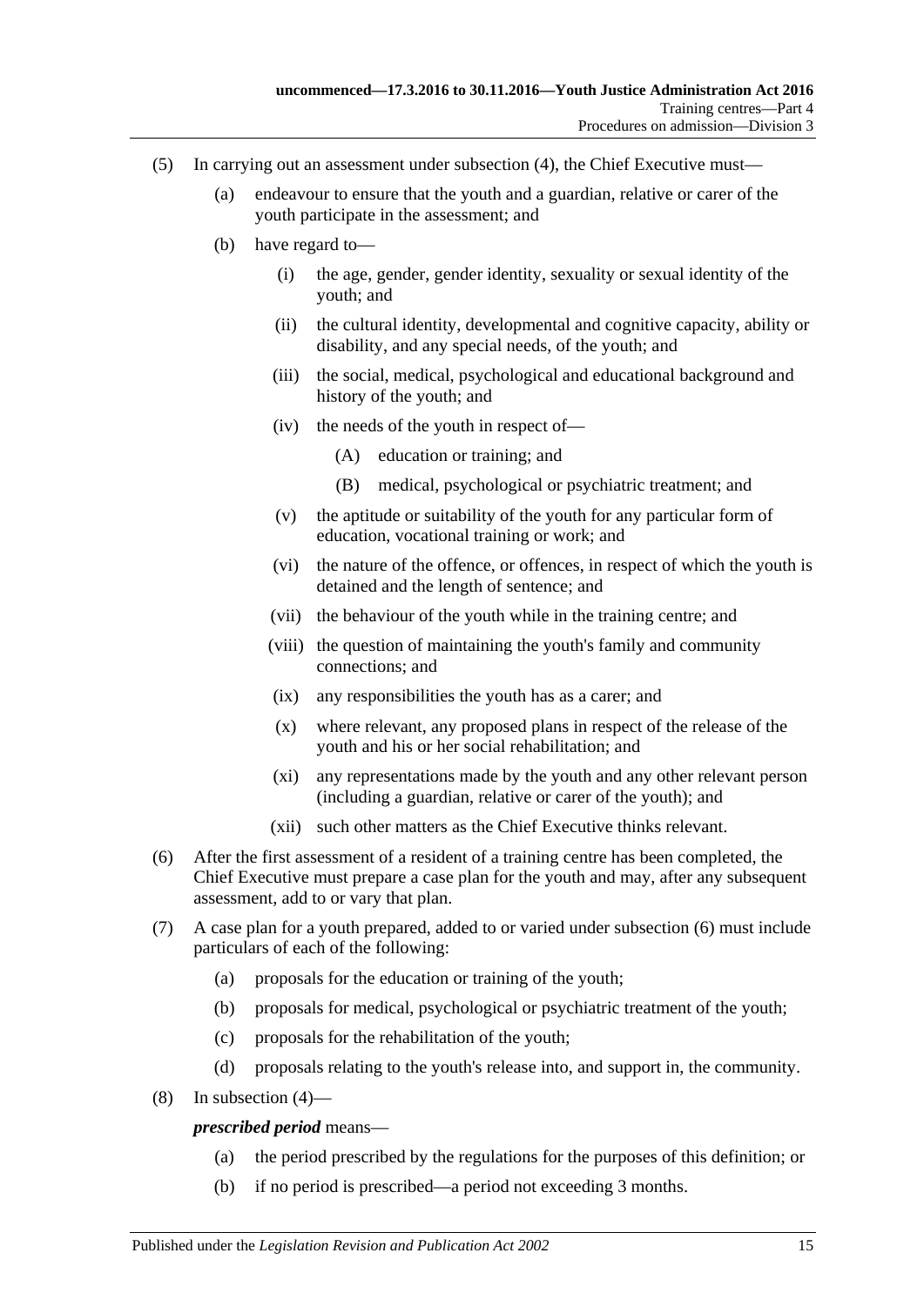## <span id="page-15-0"></span>**Division 4—Custody of residents of training centres**

#### <span id="page-15-1"></span>**24—Minister has custody of youths in detention**

The Minister has the custody of a resident of a training centre, whether the resident is within, or outside, the precincts of a training centre in which he or she is being detained, or is to be detained.

#### <span id="page-15-2"></span>**25—Chief Executive responsible under Minister for management of training centres**

Subject to this Act, the Chief Executive has an absolute discretion—

- (a) to place any particular youth or youth of a particular class in such part of a training centre as the Chief Executive thinks fit; and
- (b) to establish in respect of a particular youth, or youth of a particular class, or in respect of youths placed in any particular part of a training centre, such a regime for education, training, work, recreation, contact with other youths or any other aspect of the day-to-day life of youths in detention; and
- (c) to vary any such regime,

as from time to time seems expedient to the Chief Executive.

#### <span id="page-15-3"></span>**Division 5—Management of residents of training centres**

#### <span id="page-15-4"></span>**26—Chief Executive may make rules relating to management of training centre**

- <span id="page-15-6"></span>(1) Subject to this Act, the Chief Executive may make rules—
	- (a) relating to the management of a training centre; and
	- (b) regulating the conduct of residents of a training centre.
- (2) The Chief Executive may vary or revoke any rules made under [subsection](#page-15-6) (1).
- (3) The *[Subordinate Legislation Act](http://www.legislation.sa.gov.au/index.aspx?action=legref&type=act&legtitle=Subordinate%20Legislation%20Act%201978) 1978* does not apply to rules made under this section.
- (4) The Chief Executive must cause rules made under this section to be published for the benefit of residents of a training centre in such manner as the Chief Executive thinks fit and, in giving effect to this section, must ensure, as far as is reasonably practicable, that the rules are made known to any resident who is illiterate or whose principal language is not the English language.

#### <span id="page-15-5"></span>**27—Education**

- (1) The Chief Executive must arrange for such courses of instruction or training as the Chief Executive thinks fit to be made available to residents of training centres.
- (2) In particular, the Chief Executive must, as much as reasonably practicable, encourage a resident of a training centre who is a child of compulsory school age or a child of compulsory education age to continue or otherwise further his or her school education or vocational or other training (as the case requires).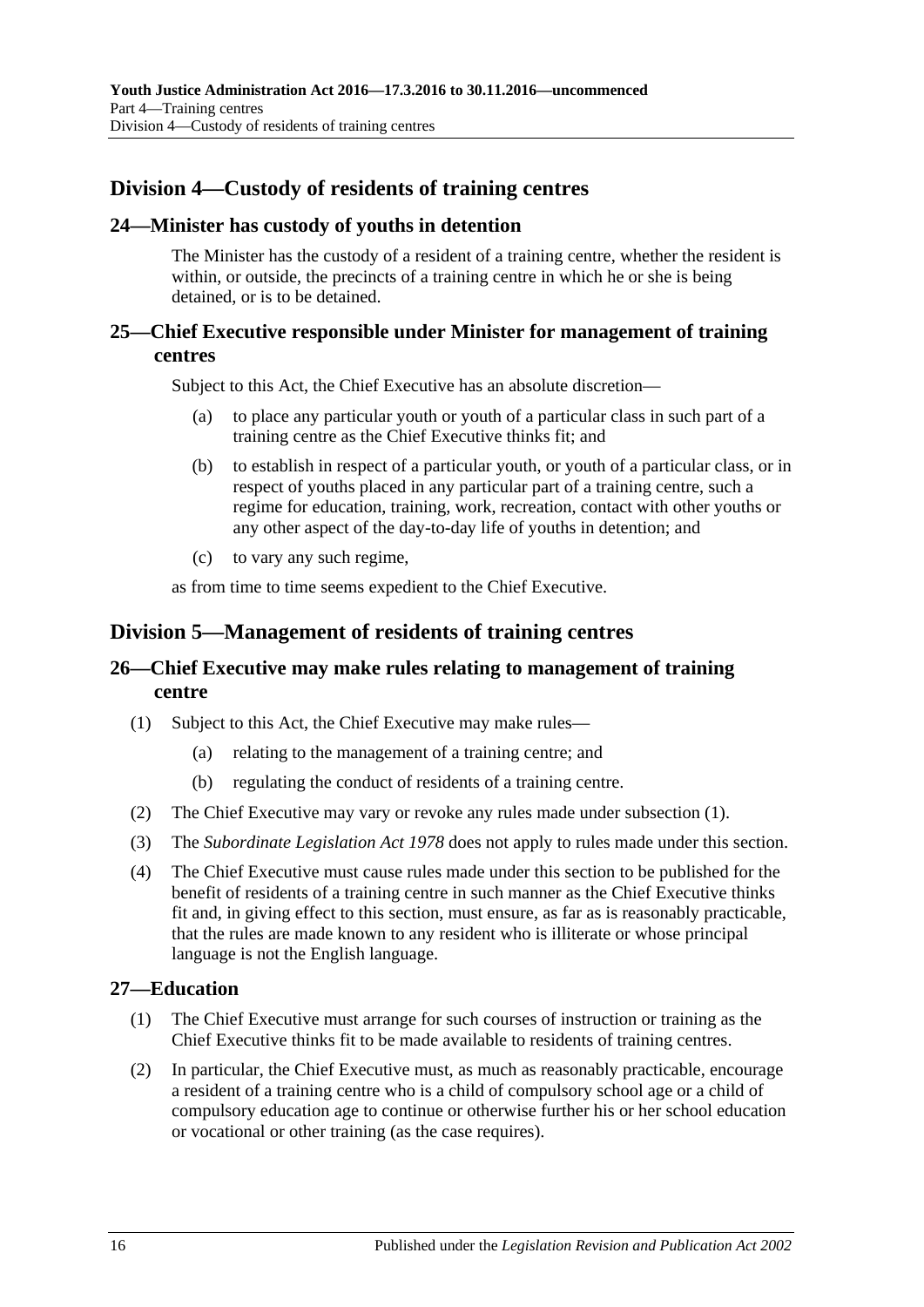#### <span id="page-16-1"></span><span id="page-16-0"></span>**28—Safe rooms**

- (1) A resident of a training centre may only be detained in a safe room if an employee of the centre believes on reasonable grounds that—
	- (a) the resident is about to harm himself or herself or another person; or
	- (b) the resident is about to cause significant damage to property; or
	- (c) it is necessary to detain the resident in a safe room—
		- (i) to maintain order in the centre; or
		- (ii) to preserve the security of the centre.
- (2) Despite [subsection](#page-16-1) (1), a resident of a training centre who is under the age of 12 years must not be detained in a safe room.
- (3) If a resident is detained in a safe room, the manager of the training centre must be informed of the detention, and the reasons for the detention, as soon as reasonably practicable.
- (4) A resident of a training centre may only be detained in a safe room for so long as is necessary in the circumstances but, in any event—
	- (a) if the resident is aged between 12 and 14 years—for no longer than 24 hours; and
	- (b) if the resident is aged 15 years or over—for no longer than 48 hours.
- (5) The following provisions apply in relation to a resident of a training centre who is being detained in a safe room:
	- (a) the resident must be closely supervised;
	- (b) the resident must be observed at intervals of not longer than 5 minutes;
	- (c) the observations must be recorded in writing and kept together with the record required to be made under [subsection](#page-16-2) (6).
- <span id="page-16-2"></span>(6) If a resident of a training centre is detained in a safe room, the manager of the centre must ensure that—
	- (a) a record is made containing the following details:
		- (i) the name and age of the resident;
		- (ii) the date and time the detention began;
		- (iii) the date and time the detention ended;
		- (iv) the reason for the detention;
		- (v) the name of the employee of the centre who ordered the detention;
		- (vi) action taken (if any) in respect of the resident before the resident was so detained;
		- (vii) the management plan established for the resident for the period during which the resident was detained in the safe room;
		- (viii) any issues or concerns relating to the resident's medical or psychological condition; and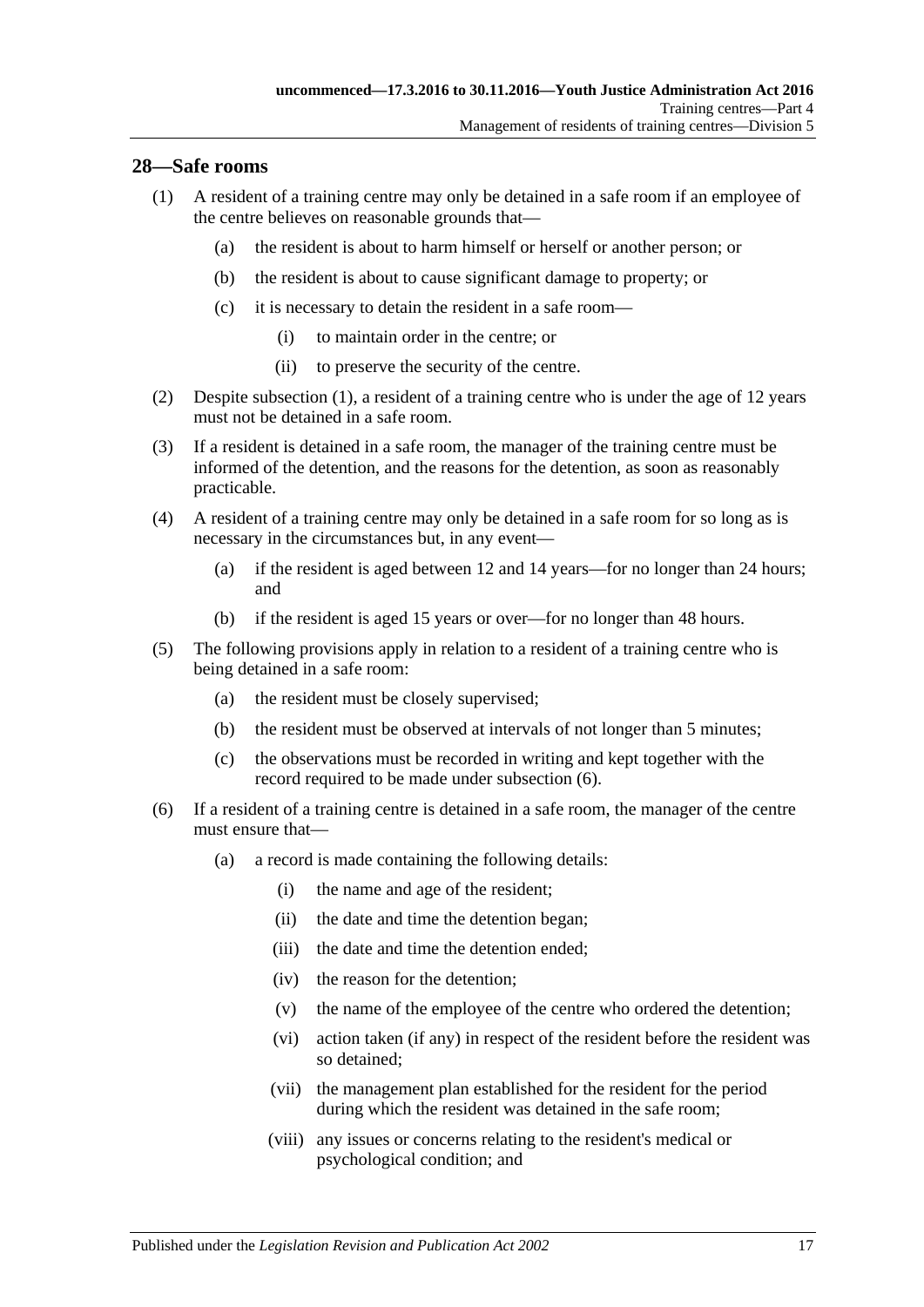- (b) the resident is examined as soon as practicable by an appropriate health professional for the purpose of assessing the resident's health or mental health condition and needs; and
- (c) if the resident belongs to a cultural or linguistic minority—a cultural advisor is informed of the detention; and
- (d) an action plan is prepared to manage the resident in the period immediately following the resident's release from the safe room.
- <span id="page-17-1"></span>(7) An account of an incident leading to the detention of a resident in a safe room must be—
	- (a) written, signed and dated by the resident; or
	- (b) if the resident cannot write—
		- (i) written on the instructions of the resident, and signed and dated, by a person nominated for the purpose by the resident; and
		- (ii) signed by the resident,

(and such account must be kept together with the record required to be made under [subsection](#page-16-2)  $(6)$ ).

- (8) If the resident refuses to cooperate in the preparation of the account, a written record of the refusal must be must be made and kept together with the record required to be made under [subsection](#page-16-2) (6).
- (9) A resident may nominate any of the following persons for the purposes of [subsection](#page-17-1)  $(7)(b)$ :
	- (a) the resident's case manager or case worker;
	- (b) a lawyer;
	- (c) the Guardian for Children and Young Persons;
	- (d) the Training Centre Visitor;
	- (e) a cultural advisor;
	- (f) a parent, guardian or carer of the resident,

(but any such person nominated may not be an employee of the training centre nor have been present during the relevant incident that led to the resident being detained in the safe room).

#### <span id="page-17-0"></span>**29—Prohibited treatment of residents**

Subject to this Act, a resident of a training centre must not be subjected to any of the following kinds of treatment:

- (a) corporal punishment of any form (that is, any action that inflicts or is intended to inflict physical pain or discomfort);
- (b) isolation or segregation (other than in a safe room or in prescribed circumstances) from other residents;
- (c) psychological pressure or emotional abuse of any form intended to intimidate or humiliate;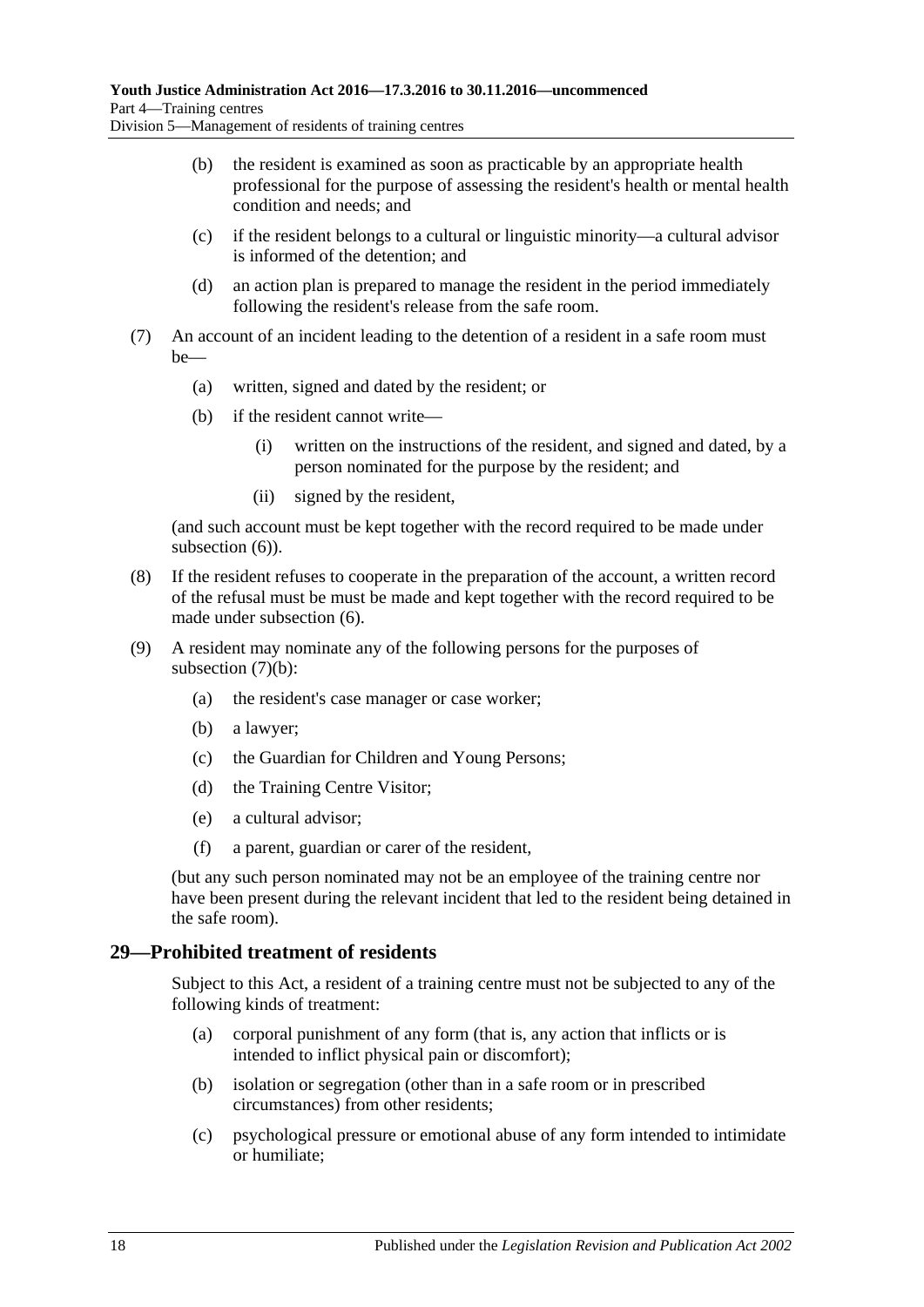- (d) deprivation of medical attention, basic food or drink, clothing or any other essential item;
- (e) deprivation of sleep;
- (f) restriction of free movement by means of mechanical restraints (other than in prescribed circumstances);
- (g) unjustified deprivation of contact with persons outside the centre;
- (h) any other treatment that is cruel, inhuman or degrading.

#### <span id="page-18-0"></span>**30—Power to search residents**

- (1) The manager of a training centre may cause a resident of the centre or a resident's belongings to be searched in any of the following situations:
	- (a) when the resident is received into the centre or returns after an absence from the centre;
	- (b) if the resident has had a full contact visit with a visitor to the centre;
	- (c) if the manager has reasonable cause to suspect that the resident has in his or her possession in the centre any substance or item—
		- (i) that is prohibited in the centre; or
		- (ii) that may jeopardise the security of the centre.
- <span id="page-18-2"></span><span id="page-18-1"></span>(2) The following provisions apply to the search of a resident of a training centre:
	- (a) the resident may not be required to be completely naked at any time during the search;
	- (b) those present at any time during the search when the resident is semi-naked (except a medical practitioner) must be of the same sex or gender identity as the resident;
	- (c) at least 2 persons (apart from the resident) must be present at all times during the search when the resident is semi-naked (with 1 of them conducting the search while the other observes);
	- (d) if a medical practitioner is required for the purposes of the search—the medical practitioner must be in addition to the 2 persons required under [paragraph](#page-18-1) (c);
	- (e) for the purposes of the search—the resident may be required—
		- (i) to open his or her mouth; and
		- (ii) to remove the clothing from his or her upper body or lower body (but not both at the same time); and
		- (iii) to adopt particular postures; and
		- (iv) to do anything else reasonably necessary for the purposes of the search,

and if the resident does not comply with such a requirement, reasonable force may be applied to secure compliance;

(f) force must not be applied to open the resident's mouth except by or under the supervision of a medical practitioner;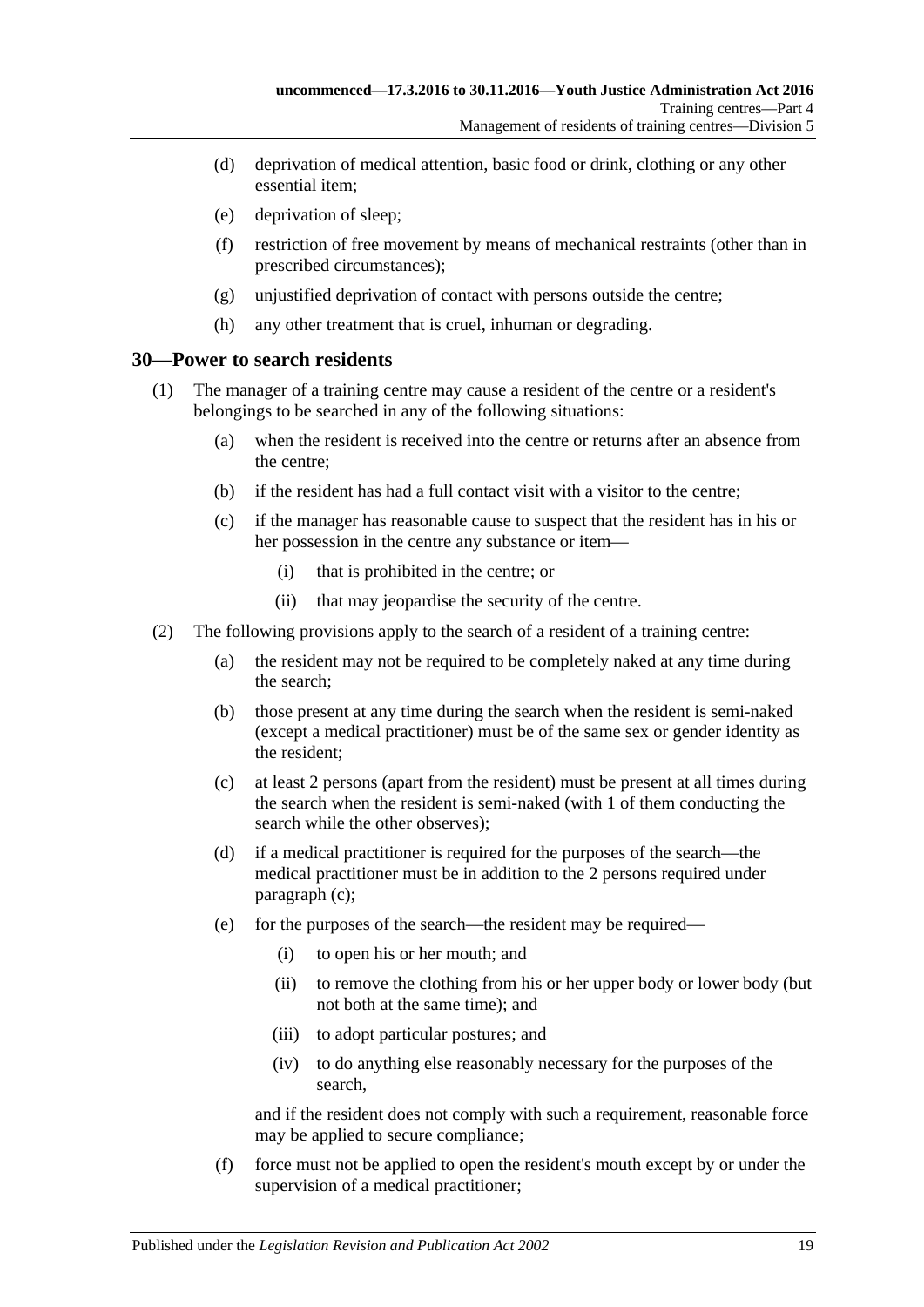- (g) nothing may be introduced into an orifice of the resident's body for the purposes of the search except by a medical practitioner;
- (h) the search must be carried out expeditiously and undue humiliation of the resident must be avoided.
- (3) If a resident of a training centre is searched while the resident is semi-naked, the manager of the centre must ensure that a record is made containing the following details:
	- (a) the name and age of the resident;
	- (b) the date and time of the search;
	- (c) the reason for the search;
	- (d) the name of the employee of the centre who conducted the search.
- (4) Despite [subsection](#page-18-2) (2)(b), if 2 persons (apart from a medical practitioner) of the same sex or gender identity as a resident are not available at the time a search of the resident is to be conducted, the search may be conducted by a person of the same sex or gender identity as the resident in the presence of a person who is not of the same sex or gender identity.
- (5) However—
	- (a) the second person present when the search is conducted must observe the person conducting the search without observing the semi-naked resident; and
	- (b) due regard must be had to the particular needs and circumstances of the resident.

#### <span id="page-19-0"></span>**31—Drug testing of residents**

- (1) The Chief Executive may require a resident of a training centre to undergo a drug test in any of the following circumstances:
	- (a) on the initial admission of the youth to the centre;
	- (b) on the youth returning to the centre after being absent;
	- (c) if, for the purpose of ascertaining the incidence of unlawful drug use in a training centre, the manager of the centre—
		- (i) proposes that all residents of the centre, or a part of the centre, undergo a drug test; or
		- (ii) causes the random selection of residents from the whole, or a part, of the centre to undergo a drug test and the resident falls within the selection;
	- (d) in any other circumstance that the Chief Executive thinks fit.
- <span id="page-19-2"></span><span id="page-19-1"></span>(2) The manager of a training centre may require a resident of the centre to undergo a drug test—
	- (a) if the manager reasonably suspects that the resident has unlawfully used a drug; or
	- (b) in any other circumstance that the Chief Executive thinks fit.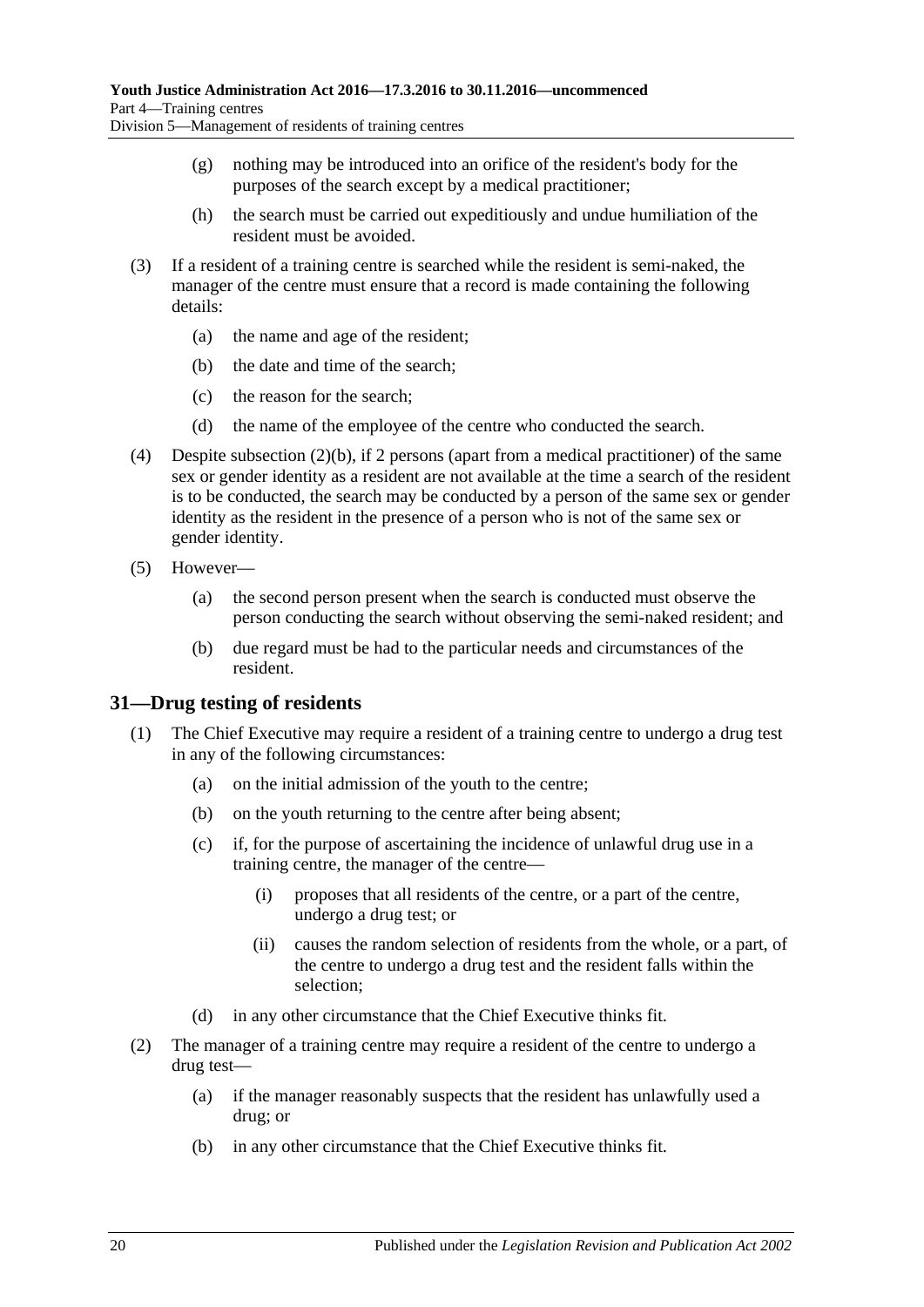(3) If a resident of a training centre is required to undergo a drug test in circumstances approved by the Chief Executive under [subsection](#page-19-1)  $(1)(d)$  or  $(2)(b)$ , the person who required the resident to undergo the test must make a written record of the reasons for the requirement.

## <span id="page-20-2"></span><span id="page-20-0"></span>**32—Use of sniffer dogs**

- (1) The Chief Executive may authorise the use of a sniffer dog by a person who is authorised to use such a dog under the *[Police Act](http://www.legislation.sa.gov.au/index.aspx?action=legref&type=act&legtitle=Police%20Act%201998) 1998* or the *[Correctional Services](http://www.legislation.sa.gov.au/index.aspx?action=legref&type=act&legtitle=Correctional%20Services%20Act%201982)  Act [1982](http://www.legislation.sa.gov.au/index.aspx?action=legref&type=act&legtitle=Correctional%20Services%20Act%201982)* at a training centre to assist in the maintenance of the good order or security of the centre.
- (2) Without limiting [subsection](#page-20-2) (1), a sniffer dog may be used for any of the following purposes:
	- (a) to carry out a search at a training centre for any reason;
	- (b) to track a youth who has escaped from custody or who is otherwise unlawfully at large;
	- (c) to patrol a training centre.
- (3) In this section—

*sniffer dog* means—

- (a) a drug detection dog within the meaning of the *[Controlled Substances](http://www.legislation.sa.gov.au/index.aspx?action=legref&type=act&legtitle=Controlled%20Substances%20Act%201984)  Act [1984](http://www.legislation.sa.gov.au/index.aspx?action=legref&type=act&legtitle=Controlled%20Substances%20Act%201984)*; or
- (b) a dog that is trained and handled by South Australia Police; or
- (c) a correctional services dog (within the meaning of the *[Correctional Services](http://www.legislation.sa.gov.au/index.aspx?action=legref&type=act&legtitle=Correctional%20Services%20Act%201982)  Act [1982](http://www.legislation.sa.gov.au/index.aspx?action=legref&type=act&legtitle=Correctional%20Services%20Act%201982)*).

### <span id="page-20-1"></span>**33—Use of force against residents**

- (1) An employee of a training centre may only use such force against a resident of the centre as is reasonably necessary in a particular case—
	- (a) to prevent the resident from harming himself or herself or another person; or
	- (b) to prevent the resident from causing significant damage to property; or
	- (c) to maintain order in the centre; or
	- (d) to preserve the security of the centre.
- <span id="page-20-3"></span>(2) If force is used against a resident of a training centre—
	- (a) each employee of the centre involved must ensure that a written report is provided to the manager of the centre containing the following particulars:
		- (i) the name of the resident;
		- (ii) the name of each employee involved in or who witnessed the use of force;
		- (iii) the date, time and location in the centre where the use of force took place;
		- (iv) the nature of the force used and the purpose for which, or circumstances in which, the force was used; and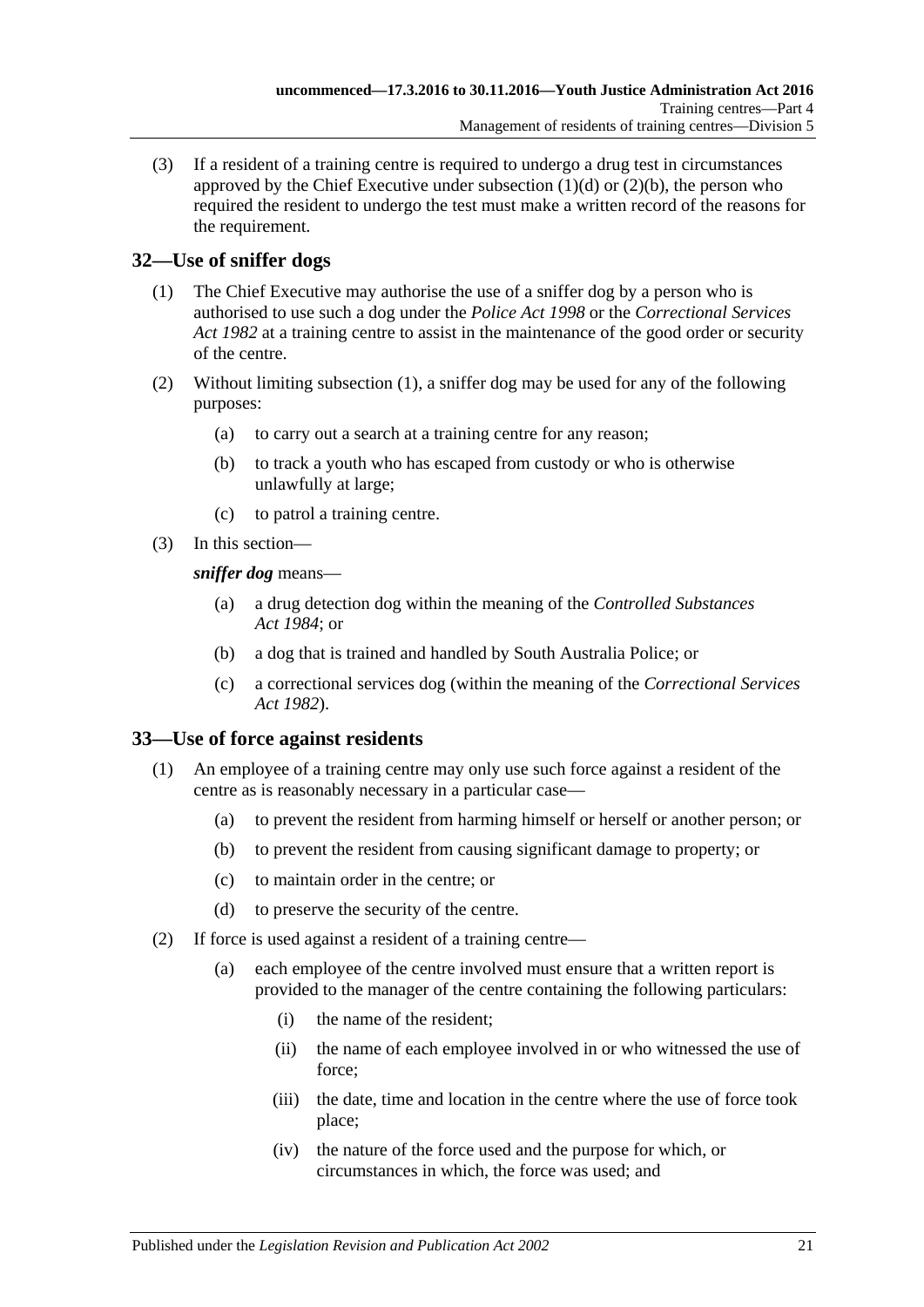- (b) the manager of the training centre must ensure that the resident is examined as soon as practicable by an appropriate health professional for the purpose of assessing the resident's health or mental health condition and needs.
- <span id="page-21-2"></span>(3) An account of an incident leading to the use of force against a resident must be—
	- (a) written, signed and dated by the resident; or
	- (b) if the resident cannot write—
		- (i) written on the instructions of the resident, and signed and dated, by a person nominated for the purpose by the resident; and
		- (ii) signed by the resident,

(and such account must be kept together with the report required to be made under [subsection](#page-20-3)  $(2)$ ).

- (4) A resident may nominate any of the following persons for the purposes of [subsection](#page-21-2) (3)(b):
	- (a) the resident's case manager or case worker;
	- (b) a lawyer;
	- (c) the Guardian for Children and Young Persons;
	- (d) a Training Centre Visitor;
	- (e) a cultural advisor;
	- (f) a parent, guardian or carer of the resident;
	- (g) any other person approved by the manager of the training centre,

(but any such person nominated may not be an employee of the training centre nor have been present during the relevant incident that led to the use of force against the resident).

## <span id="page-21-0"></span>**Division 6—Leave of absence under authority of Chief Executive**

#### <span id="page-21-1"></span>**34—Leave of absence under authority of Chief Executive**

- <span id="page-21-3"></span>(1) The Chief Executive may, by written order, grant a youth detained in a training centre leave of absence from the centre—
	- (a) for the medical or psychiatric examination, assessment or treatment of the youth; or
	- (b) for the attendance of the youth at an educational or training course, a personal development program or a work program, project or camp; or
	- (c) for such compassionate purpose as the Chief Executive thinks fit; or
	- (d) for any purpose related to a criminal investigation; or
	- (e) for the purpose of enabling the youth to perform community service.
- (2) [Subsection \(1\)\(a\)](#page-21-3) does not apply if, in an emergency, it is necessary that a youth is removed from a training centre for a medical or psychiatric examination, assessment or treatment and the Chief Executive is advised as soon as practicable of the youth's absence from the training centre and the reason for the absence.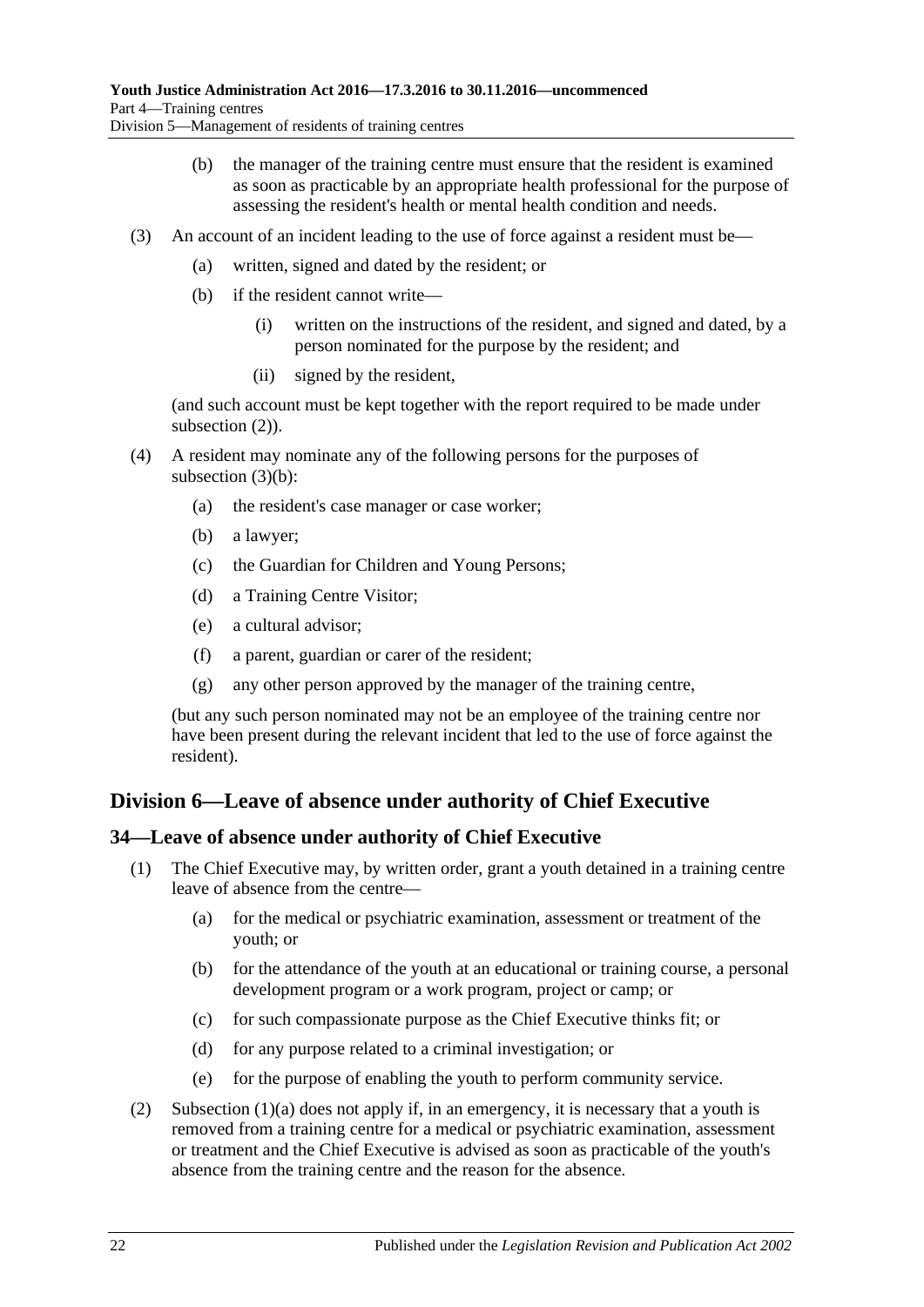- (3) In determining whether to grant a youth leave of absence under this section, the Chief Executive must have regard to the following:
	- (a) the goals of the youth in respect of rehabilitation;
	- (b) the cultural needs and circumstances of the youth;
	- (c) the safety of the community;
	- (d) whether the youth has a history absconding or breaching orders;
	- (e) whether the youth is likely to interfere with a witness;
	- (f) the need that any victim of an offence committed, or alleged to have been committed, by the youth may have, or perceive, for physical protection from the youth.
- (4) Leave of absence under this section may be subject to 1 or more of the following conditions:
	- (a) a condition that the youth will be in the custody of and supervised by 1 or more officers or employees of the Department authorised by the Chief Executive for the purpose;
	- (b) a condition that the youth be monitored by use of an electronic device;
	- (c) any other condition as the Chief Executive thinks fit.
- (5) A leave of absence under this section that allows a youth to leave the State may only be granted with the Minister's consent.
- (6) The Chief Executive may, by written order, revoke a leave of absence granted under this section, or vary or revoke any of the conditions to which it is subject.
- (7) A youth who is at large after the revocation or expiry of leave of absence may be apprehended without warrant by a police officer or an officer or employee of the Department authorised by the Chief Executive for the purpose.
- (8) A youth who is still at large after the expiry of leave of absence will be taken to be unlawfully at large.
- (9) A youth is not, while still at large after revocation of leave of absence, serving his or her sentence of detention.

## <span id="page-22-0"></span>**Division 7—Transfer of youths under detention from 1 jurisdiction to another**

#### <span id="page-22-1"></span>**35—Interpretation**

In this Division—

*appropriate authority* of another State means a person who is vested with authority under a corresponding law—

- (a) to authorise or arrange for the transfer of a young offender to this State; or
- (b) to authorise or arrange for the transfer of a young offender from this State to that State;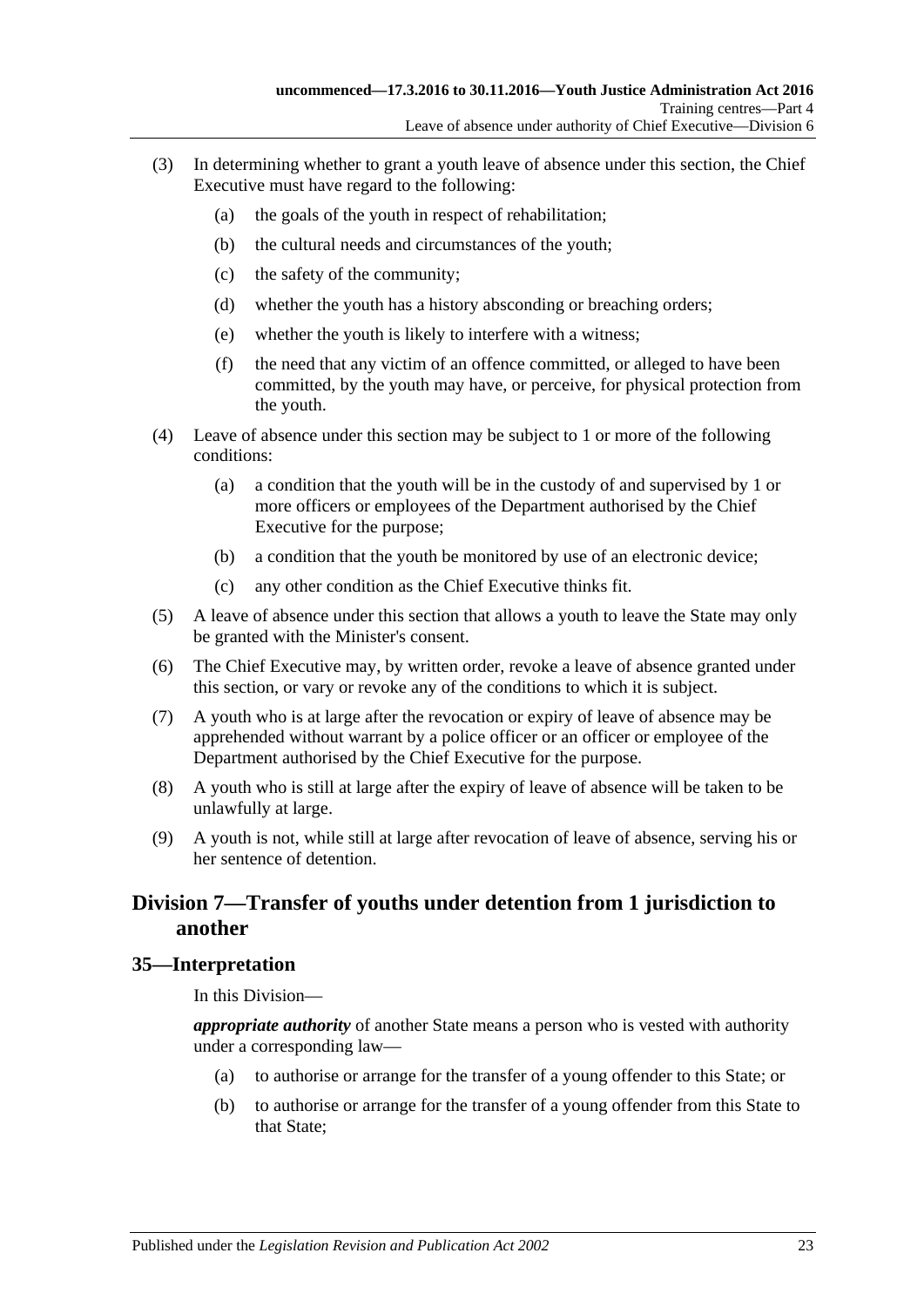*correctional order* means an order under a law of this State or any other State for dealing with youths who commit offences, being an order—

- (a) for the detention (other than remand) of such a youth; or
- (b) requiring such a youth to perform community service; or
- (c) providing for the conditional release of such a youth; or
- (d) placing such a youth on probation or parole or under any form of supervision;

*correctional system*, in relation to a State, means the system of law, judicial and administrative authorities, correctional and other institutions under which youths who commit offences are dealt with in that State;

*corresponding law* means a law of another State declared by regulation to be a law corresponding to this Division;

*escort* means a person in whose custody a young offender is placed for the purpose of bringing the young offender into the State, or taking the young offender out of the State, pursuant to arrangements made under this Division;

*State* includes the Australian Capital Territory and the Northern Territory;

*young offender* means a person—

- (a) who has been found guilty of an offence committed while under the age of 18 years; and
- (b) who is subject to a correctional order.

#### <span id="page-23-0"></span>**36—Transfer of young offenders to other States**

- (1) The Minister may make arrangements with the appropriate authority of another State for the transfer of a young offender to that other State.
- (2) Before entering into arrangements under this section, the Minister must be satisfied—
	- (a) that any rights of appeal against the relevant correctional order have been exhausted or have expired; and
	- (b) that the young offender will be dealt with in the correctional system of the other State in substantially the same way as if he or she had remained in the correctional system of this State; and
	- (c) that the transfer is in the best interests of the young offender; and
	- $(d)$  that—
		- (i) the young offender consents to the transfer; or
		- (ii) there are special reasons justifying the transfer although the young offender does not consent.
- (3) Before entering into arrangements under this section, the Minister must allow the guardians of the youth a reasonable opportunity to make representations on the question whether the transfer is in the best interests of the young offender.
- (4) Before consenting to a transfer, a young offender must be allowed a reasonable opportunity to obtain independent legal advice on the question of whether the transfer is in his or her best interests.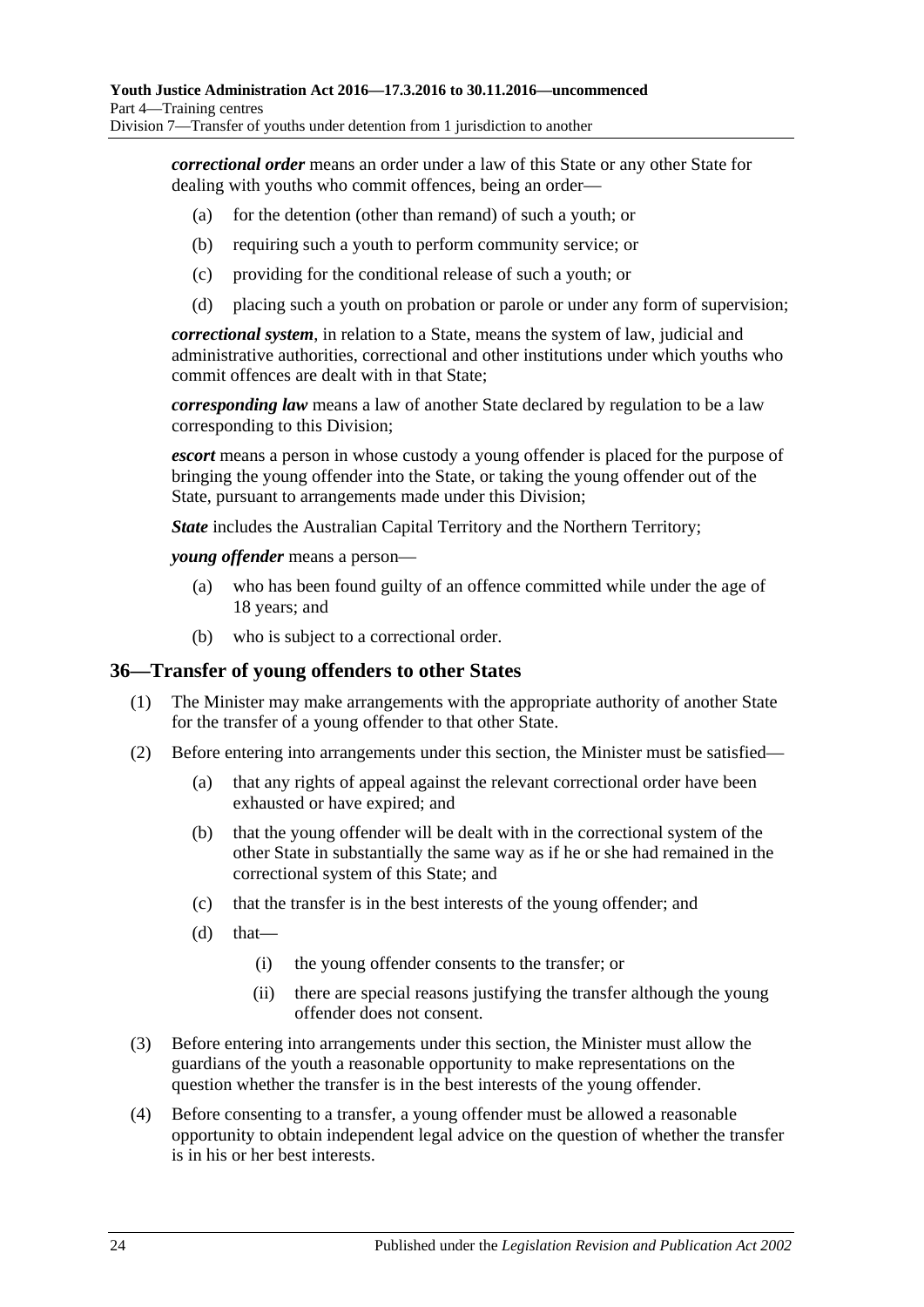- (5) An arrangement under this section will not be carried into effect unless it has been ratified by the Youth Court.
- (6) If a young offender is transferred to another State pursuant to an arrangement under this section, the Minister will transmit to the appropriate authority of that other State—
	- (a) a copy of the relevant correctional order; and
	- (b) a statement of—
		- (i) any period of detention served by the young offender pursuant to the order; and
		- (ii) any community service performed by the young offender pursuant to the order; and
		- (iii) any period for which the young offender has been subject to conditional release; and
		- (iv) any period for which the young offender has been on probation or parole or under supervision; and
		- (v) any remissions of sentence to which the young offender has become entitled; and
	- (c) a report on the young offender.
- (7) If the Minister arranges for the transfer to another State of a young offender who is in detention, the Minister will arrange for the young offender to be taken to the other State in the custody of a suitable escort and delivered into detention in that other State.
- (8) If a young offender goes or is transferred to another State and is accepted into the correctional system of that other State pursuant to arrangements under this section, the relevant correctional order ceases to operate in this State.

#### <span id="page-24-0"></span>**37—Transfer of young offenders to this State**

- (1) The Minister may make arrangements with the appropriate authority of another State for the transfer of a young offender from that other State to this State.
- (2) Before entering into arrangements under this section, the Minister must be satisfied—
	- (a) that the young offender is over the age of 10 years; and
	- (b) that there is in force in this State a law that substantially corresponds to the law against which the young offender offended; and
	- (c) that the young offender is not liable to detention for an indeterminate period; and
	- (d) that the young offender will be dealt with in the correctional system of this State in substantially the same way as if he or she had remained in the correctional system of the other State.
- (3) Before entering into arrangements under this section, the Minister must allow the guardians of the youth a reasonable opportunity to make representations on the question whether the transfer is in the best interests of the young offender.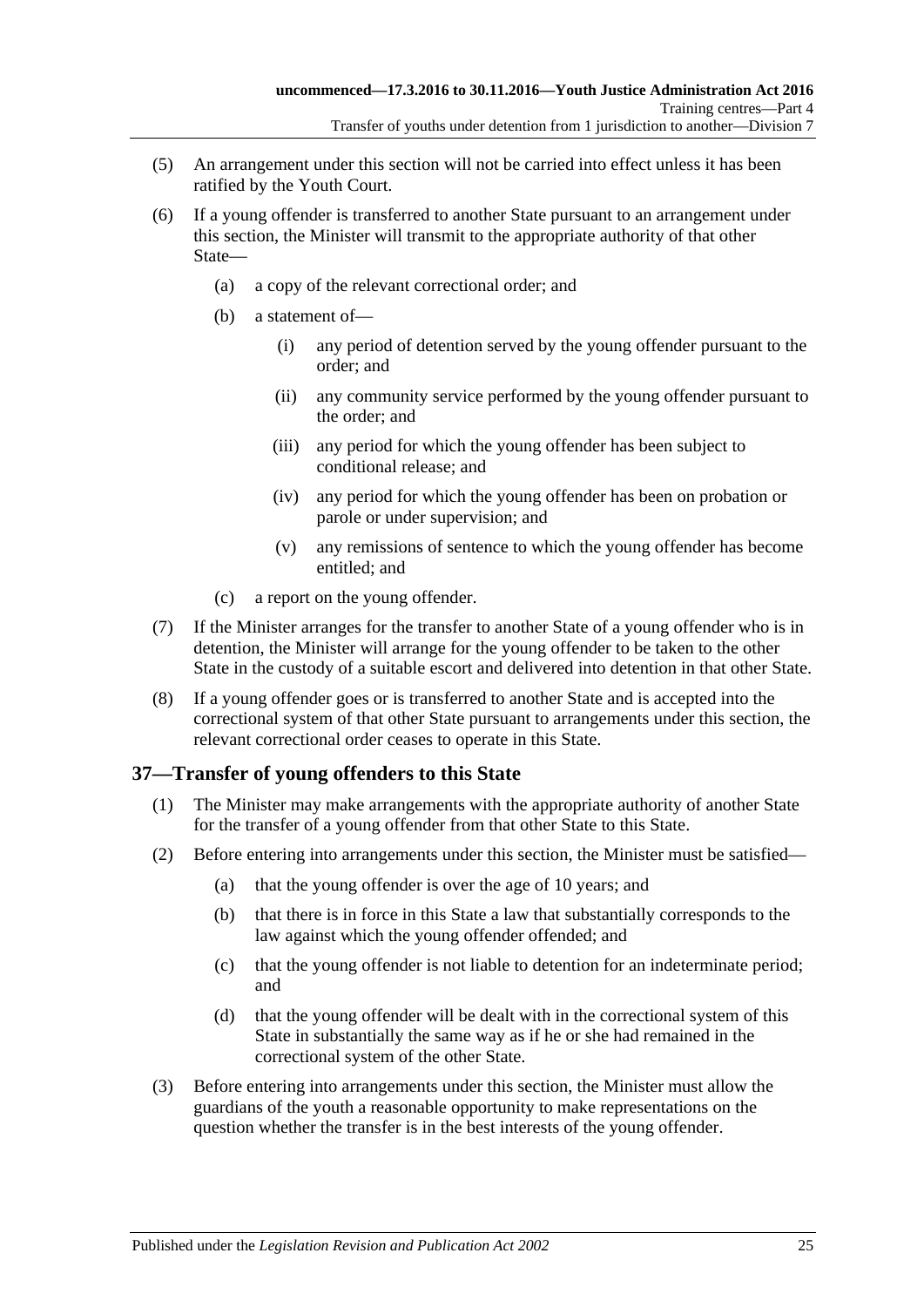- (4) If a young offender is transferred to this State pursuant to arrangements under this section—
	- (a) a copy of the correctional order must be filed in the Youth Court; and
	- (b) the young offender will be dealt with under the law of this State as if—
		- (i) the correctional order had been made under the law of this State; and
		- (ii) any period of detention, community service, conditional release, probation, parole or supervision served by the young offender pursuant to the order had been served in this State; and
		- (iii) any entitlement to remission of sentence that had accrued prior to the transfer had accrued under the law of this State.

#### <span id="page-25-0"></span>**38—Adaptation of correctional orders to different correctional systems**

- (1) An arrangement made under this Division for the transfer of a young offender may provide that the correctional order will operate with such modifications as are necessary to ensure its effective operation in the correctional system of the State to which the young offender is to be transferred.
- (2) Any such modifications relating to a correctional order made under the law of another State must be endorsed on the order on its filing under this Act and the Young Offenders Act.

#### <span id="page-25-1"></span>**39—Custody during escort**

- (1) An escort in whose custody a young offender has been placed for the purpose of bringing the young offender into, or taking the young offender out of, the State has, while in the State, lawful custody of the young offender.
- (2) If a young offender escapes from the custody of an escort, the young offender may be arrested without warrant for the purpose of being returned to lawful custody.

### <span id="page-25-2"></span>**Division 8—Release from detention**

#### <span id="page-25-3"></span>**40—Release of youth from detention**

- (1) Subject to this Act and the Young Offenders Act, a youth will be released from the training centre in which the youth is being detained on the day on which the youth's sentence of detention expires, unless released earlier under Part 5 of the Young Offenders Act or any other Act or law.
- (2) A youth must be released from the training centre in which the youth is being detained as near as practicable to 10 am on the day of the youth's release.
- (3) If a youth is released from detention on home detention or conditional release, or on the expiration or extinguishment of his or her sentence of detention, the Chief Executive must, as soon as reasonably practicable, hand over to the youth any personal property held on his or her behalf.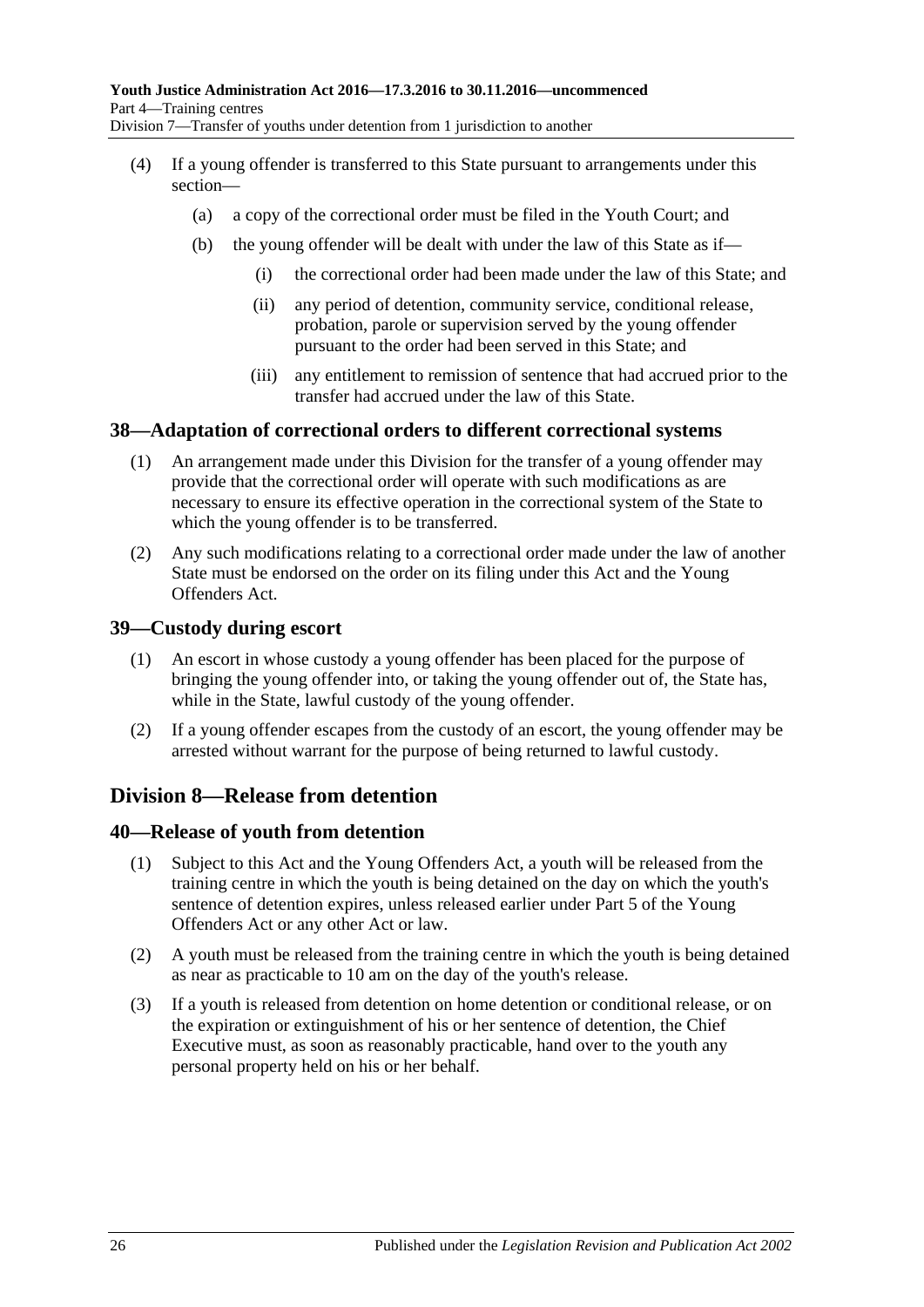#### <span id="page-26-4"></span><span id="page-26-0"></span>**41—Manner in which former resident's personal property is to be dealt with**

- (1) If a former resident of a training centre has left any personal property in a training centre in which he or she was at some time detained, the Chief Executive must give a written notice to the former resident, sent by post to his or her last known address, setting out particulars of the personal property and of the place at which it may be collected.
- (2) If the former resident fails to collect the personal property within 1 month of being given a notice under [subsection](#page-26-4) (1), the Chief Executive must deal with the property in the following manner:
	- (a) if the property consists solely of items that would, in the opinion of the Chief Executive, be of negligible monetary value and of no sentimental value to the former resident, the Chief Executive may dispose of the property in such manner as the Chief Executive thinks fit; or
	- (b) in any other case—
		- (i) if the whereabouts of the former resident are known to the Chief Executive, the Chief Executive must cause the property to be delivered to the former resident except where it is not practicable to do so, in which case the Chief Executive may dispose of the property in such manner as the Chief Executive thinks fit;
		- (ii) if the whereabouts of the former resident are, after reasonable inquiries, unknown to the Chief Executive, the Chief Executive may dispose of the property in such manner as the Chief Executive thinks fit.
- (3) Money received from the sale of any personal property under this section will be paid into the Consolidated Account.

#### <span id="page-26-1"></span>**42—Certain prohibited items not to be returned to former residents**

Nothing in this Division requires the delivery or return to a person of any item of personal property the possession of which by that person is prohibited by law.

## <span id="page-26-2"></span>**Part 5—Community programs and community service**

#### <span id="page-26-3"></span>**43—Community programs**

- (1) The Minister may establish such programs as the Minister thinks necessary or desirable for the care, rehabilitation, training or treatment of a youth who is required to be under supervision in the community.
- (2) The Chief Executive must ensure that adequate arrangements are in place in any such program to ensure—
	- (a) that the youth is supervised by a community youth justice officer; and
	- (b) through the implementation of assessment and case planning, that the program is suitable for the particular youth.
- (3) In carrying out an assessment of a particular youth, the Chief Executive must—
	- (a) endeavour to ascertain the views of the youth in relation to any proposed program; and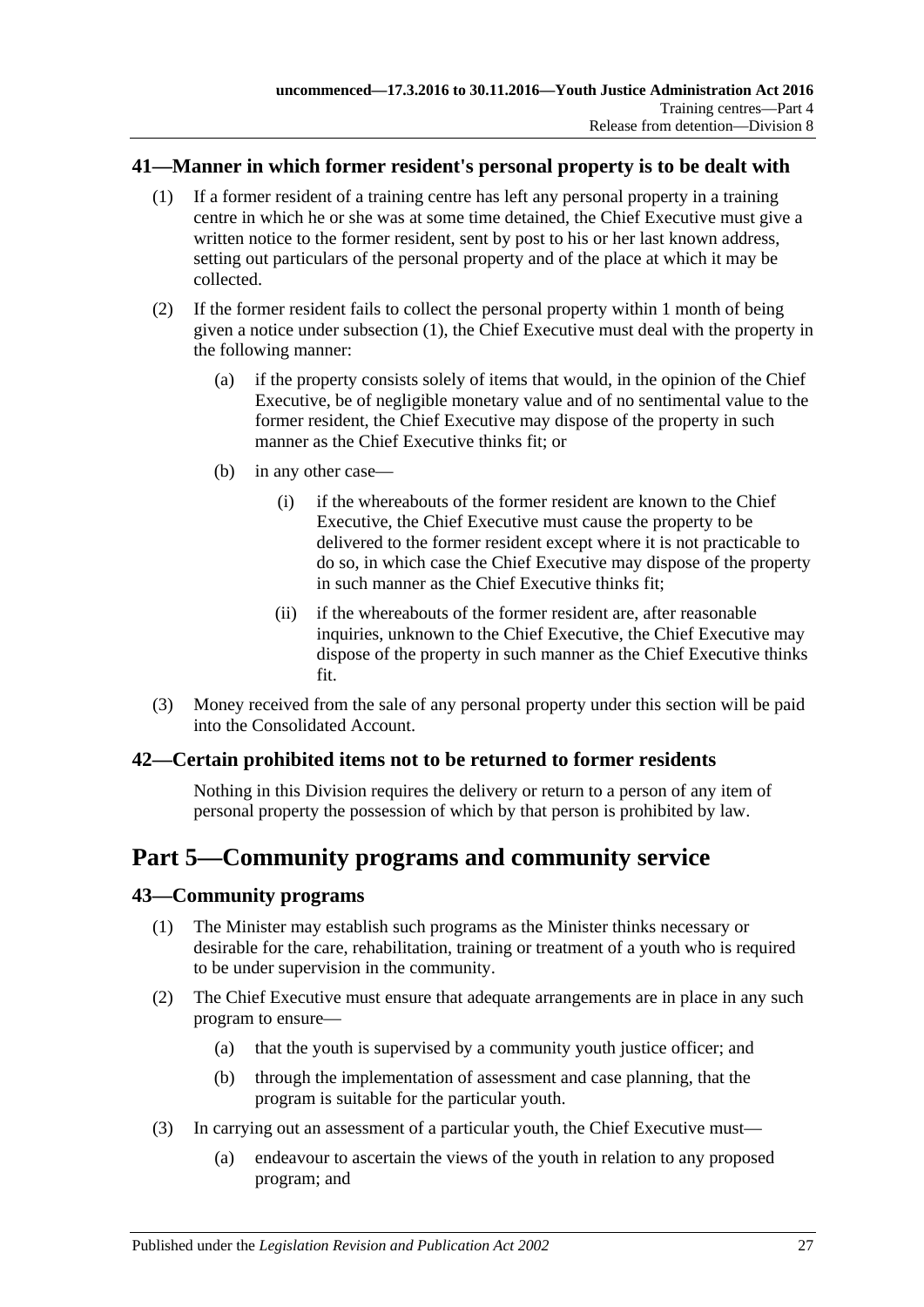- (b) in the case of an assessment of a youth who is under the guardianship of the Minister, or of whom the Minister has custody, under the *[Children's](http://www.legislation.sa.gov.au/index.aspx?action=legref&type=act&legtitle=Childrens%20Protection%20Act%201993)  [Protection Act](http://www.legislation.sa.gov.au/index.aspx?action=legref&type=act&legtitle=Childrens%20Protection%20Act%201993) 1993*—ensure that the Department (within the meaning of that Act) is consulted in relation to the assessment; and
- (c) have regard to—
	- (i) the age, gender, gender identity, sexuality or sexual identity of the youth; and
	- (ii) the cultural identity, developmental and cognitive capacity, ability or disability, and any special needs, of the youth; and
	- (iii) the social, medical, psychological and educational background and history of the youth; and
	- (iv) the needs of the youth in respect of—
		- (A) education or training; and
		- (B) medical, psychological or psychiatric treatment; and
	- (v) the aptitude or suitability of the youth for any particular form of education, vocational training or work; and
	- (vi) the nature of the offence, or offences, in respect of which the youth has been sentenced and the length of sentence; and
	- (vii) the behaviour of the youth while under supervision; and
	- (viii) any representations made by the youth, the community youth justice officer supervising the youth, and any other relevant person (including a guardian, relative or carer of the youth); and
	- (ix) such other matters as the Chief Executive thinks relevant.
- (4) The Chief Executive must, before commencing an assessment, notify the youth and, if practicable in the circumstances, a guardian, relative or carer of the youth.
- (5) The youth and a guardian, relative or carer of the youth may make written representations to the Chief Executive in respect of the youth's assessment.
- (6) After an assessment of a youth has been completed under this section, the Chief Executive must prepare a case plan for the youth that contains particulars of any proposals for the education or training, medical, psychological or psychiatric treatment, and rehabilitation, of the youth, and may, after any subsequent assessment, add to or vary that plan.

#### <span id="page-27-0"></span>**44—Restrictions on performance of community service and other work orders**

If a youth is required to perform community service or to carry out work pursuant to an order or undertaking under this Act or the Young Offenders Act, the following provisions apply:

- (a) the youth cannot be required to attend at a place for the purpose of performing community service or work at a time that would—
	- (i) interfere with the youth's paid employment or with a course of training or instruction relating to, or likely to assist him or her in obtaining, paid employment; or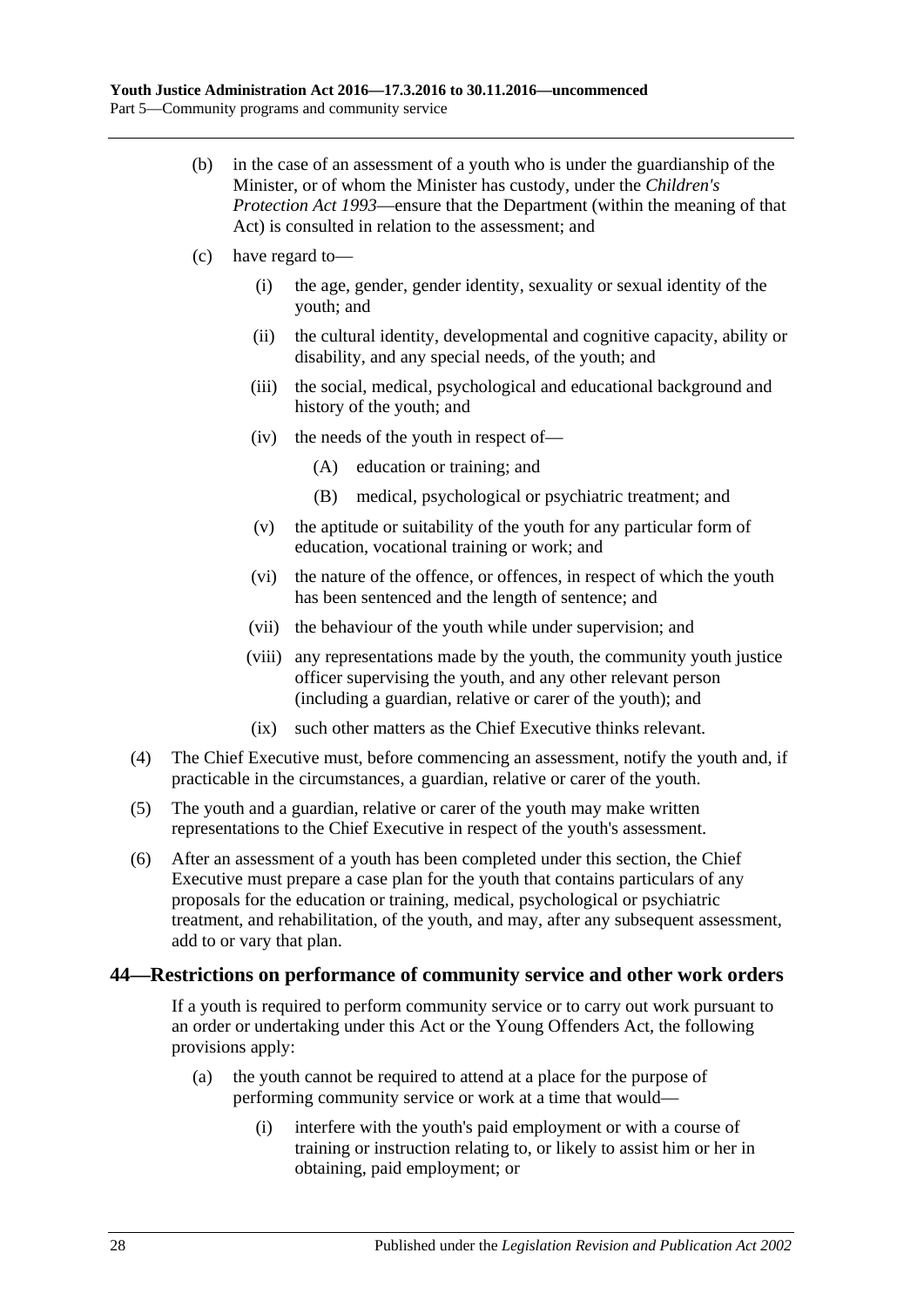- (ii) cause unreasonable disruption of the youth's commitments in caring for his or her dependants; or
- (iii) cause the youth to offend against a rule of a religion that he or she practises;
- (b) the youth cannot be required to perform community service or work—
	- (i) for less than 4 hours in a week; or
	- (ii) for more than 8 hours in any 1 day,

except in circumstances approved by the Minister;

- (c) if on any day a period of community service or work is to exceed 4 continuous hours, the next hour must be a meal break;
- (d) the youth will not be paid for the performance of the community service or work.

#### <span id="page-28-0"></span>**45—Insurance cover for youths performing community service or other work orders**

A youth who is required to perform community service or other work pursuant to an order or undertaking under this Act or the Young Offenders Act must be insured against death or bodily injury arising out of, or occurring in the course of, performance by the youth of that community service or work.

#### <span id="page-28-1"></span>**46—Community service or other work orders may only involve certain kinds of work**

- (1) The work selected for the performance of community service or other work pursuant to an order or undertaking under this Act or the Young Offenders Act must be for the benefit of—
	- (a) the victim of the offence; or
	- (b) persons who are disadvantaged through age, illness, incapacity or any other adversity; or
	- (c) an organisation that does not seek to secure a pecuniary profit for its members; or
	- (d) a Public Service administrative unit, an agency or instrumentality of the Crown or a local government authority.
- (2) The attendance by a youth at an educational or training course approved by the Minister for the purposes of this section will be taken to be the performance of community service.

## <span id="page-28-2"></span>**Part 6—Miscellaneous**

#### <span id="page-28-3"></span>**47—Hindering a person in execution of duty**

A person who hinders the Chief Executive, a community youth justice officer, a home detention officer or any other person in the execution, performance or discharge of a power, function or duty under this Act is guilty of an offence.

Maximum penalty: \$2 500.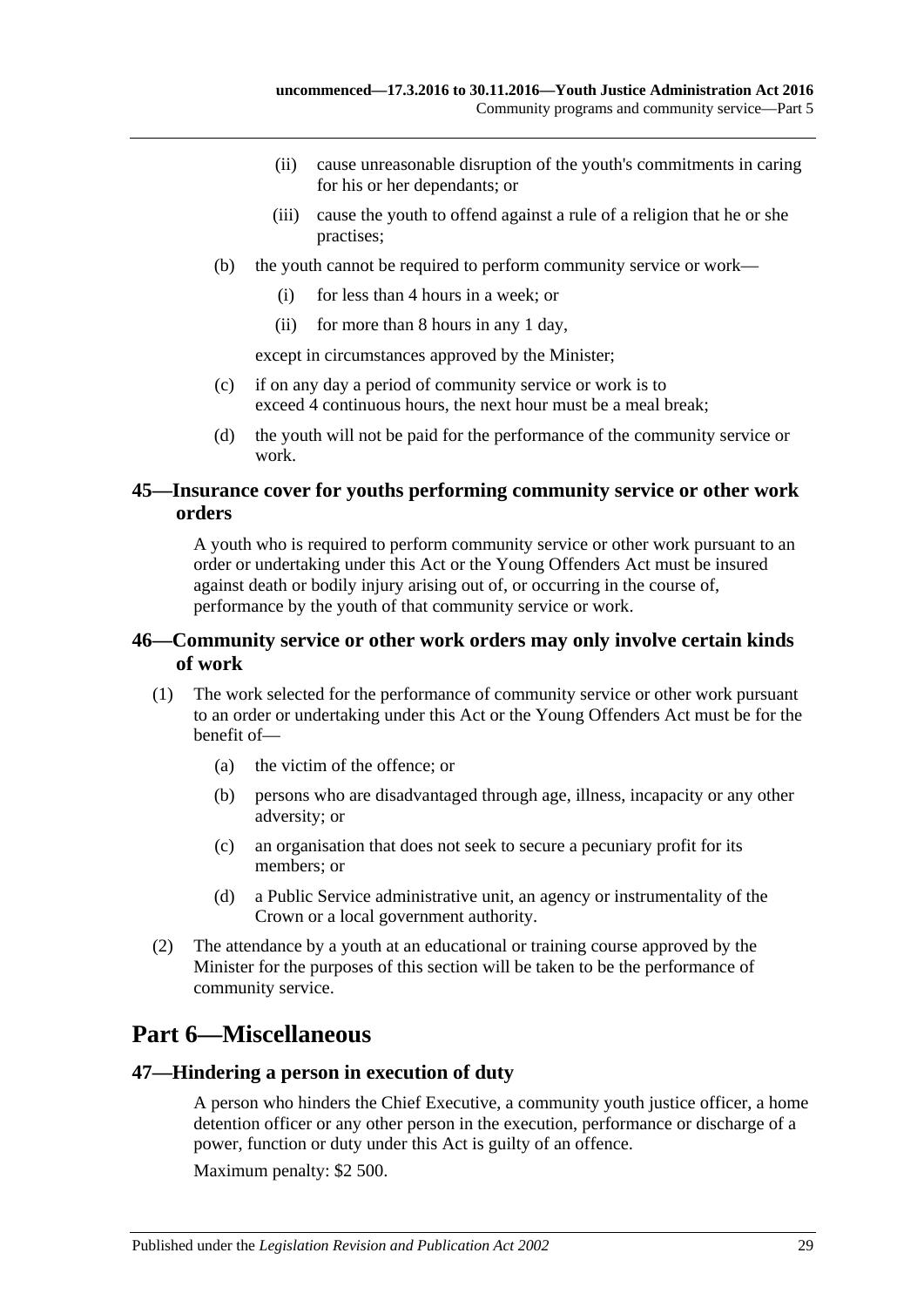#### <span id="page-29-0"></span>**48—Impersonating an employee of Department**

A person who falsely represents himself or herself by word or conduct to be an officer or employee of the Department and to be authorised by or pursuant to this Act or any other Act to exercise certain powers is guilty of an offence.

Maximum penalty: \$2 500.

#### <span id="page-29-1"></span>**49—Confidentiality**

A person must not disclose information relating to a youth or resident of a training centre, being information obtained (whether by the person or some other person) in the administration or enforcement of this Act, except—

- (a) as required or authorised by this Act or any other Act or law; or
- (b) as reasonably required in connection with the administration or enforcement of this Act or any other prescribed Act; or
- (c) if, in the opinion of the Chief Executive, it is necessary to disclose the information in order to avert a serious risk to public safety; or
- (d) for the purposes of legal proceedings arising out of the administration or enforcement of this Act; or
- (e) to a government agency or instrumentality of this State, the Commonwealth or another State or Territory of the Commonwealth for the purposes of the proper performance of its functions; or
- (f) with the consent of the youth or resident to whom the information relates.

Maximum penalty: \$10 000.

#### <span id="page-29-2"></span>**50—Disclosure of health information**

- $(1)$  The—
	- (a) Chief Executive of the administrative unit of the Public Service that is responsible for assisting a Minister in the administration of the *[Health Care](http://www.legislation.sa.gov.au/index.aspx?action=legref&type=act&legtitle=Health%20Care%20Act%202008)  Act [2008](http://www.legislation.sa.gov.au/index.aspx?action=legref&type=act&legtitle=Health%20Care%20Act%202008)*; and
	- (b) Chief Executive of the administrative unit of the Public Service that is responsible for assisting a Minister in the administration of the *[Mental Health](http://www.legislation.sa.gov.au/index.aspx?action=legref&type=act&legtitle=Mental%20Health%20Act%202009)  Act [2009](http://www.legislation.sa.gov.au/index.aspx?action=legref&type=act&legtitle=Mental%20Health%20Act%202009)*,

must disclose to the Chief Executive such personal information about a youth detained in a training centre or released on home detention as is reasonably required for the treatment, care or rehabilitation of the youth, or the safe management of the youth in the centre or in the community (as the case may be).

- (2) Protocols or guidelines may be established for the purposes of this section.
- (3) In this section—

*personal information* means information or an opinion, whether true or not, relating to a youth whose identity is apparent, or can reasonably be ascertained, from the information or opinion.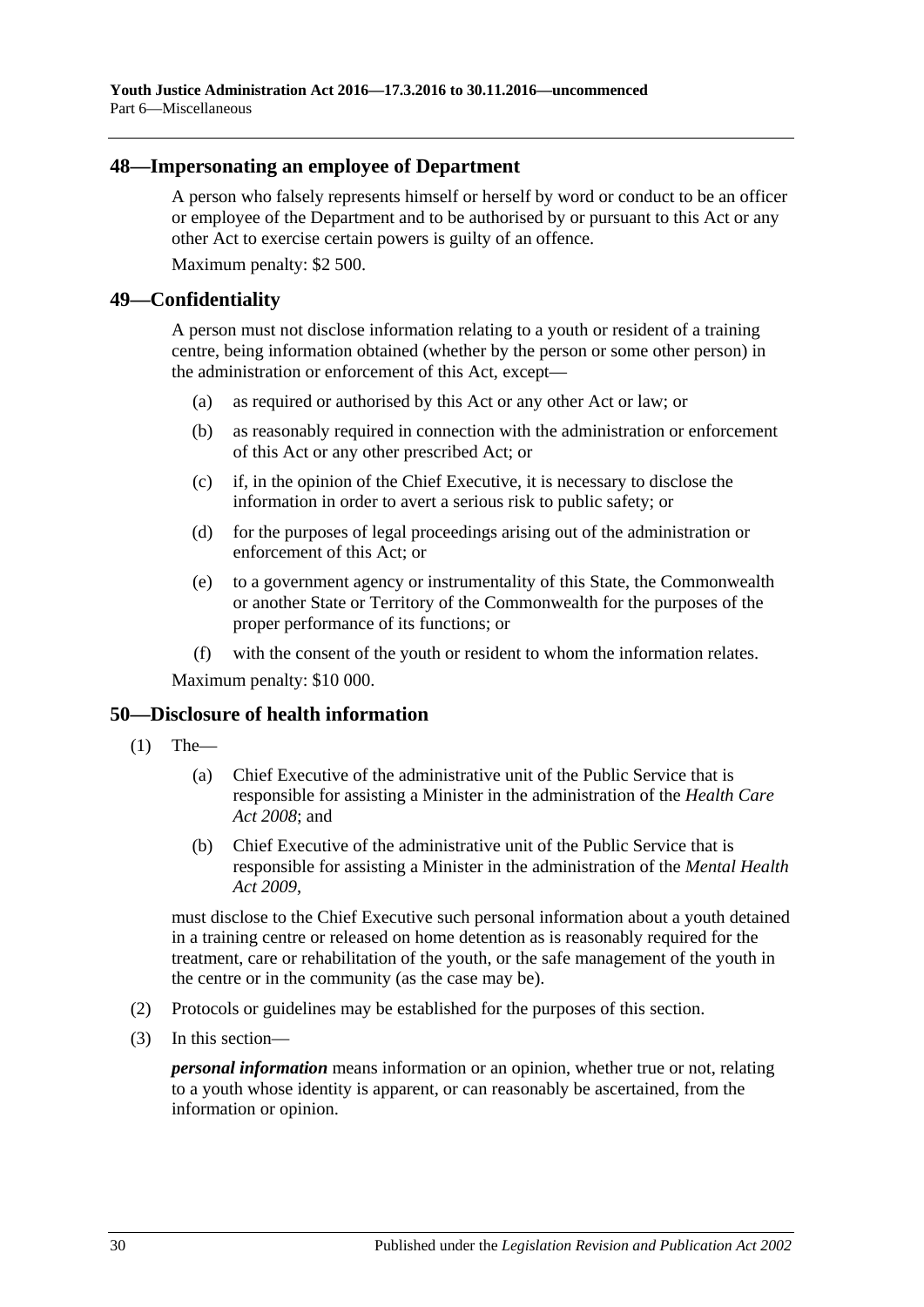#### <span id="page-30-0"></span>**51—Information about youth may be given in certain circumstances**

- (1) If a youth is sentenced to detention or imprisonment for an offence, an eligible person may apply in writing to the Chief Executive for the release to him or her of any of the following information relating to the youth:
	- (a) the name and address of the place in which the youth is for the time being held in custody;
	- (b) details of any transfer of the youth from 1 place in which the youth is being held in custody to another;
	- (c) details of the sentence or sentences that the youth is liable to serve;
	- (d) the date on which and circumstances under which the youth was, is to be, or is likely to be, released from custody for any reason;
	- (e) details of any escape from custody by the youth.
- (2) The Chief Executive has an absolute discretion to grant or refuse an application for release of information to an eligible person.
- (3) A decision of the Chief Executive as to whether a person is an eligible person or to grant or refuse an application under this section is final and is not reviewable by a court.
- (4) The Chief Executive must not release information relating to a youth's conditional release from detention by the Training Centre Review Board without the consent of the Board (but the Board may waive this requirement in such circumstances as it thinks fit).
- (5) For the purposes of this section, a person is an *eligible person* in relation to a youth who is sentenced to detention or imprisonment for an offence if he or she is—
	- (a) a registered victim in relation to the offence; or
	- (b) a member of the youth's family or a close associate of the youth; or
	- (c) a legal practitioner who represents the youth; or
	- (d) any other person who the Chief Executive thinks has a proper interest in the release of such information.

#### <span id="page-30-1"></span>**52—Information about youth to be given when youth to be imprisoned**

If a youth is transferred to a prison from a training centre, the Chief Executive must provide the Department (within the meaning of the *[Correctional Services Act](http://www.legislation.sa.gov.au/index.aspx?action=legref&type=act&legtitle=Correctional%20Services%20Act%201982) 1982*) with information held by the Chief Executive that is required by that Department in order to ensure—

- (a) the safety and security of the youth while he or she is detained in the prison; or
- (b) the safety and security of other persons at the prison; or
- (c) that the rehabilitation needs of the youth will be met while he or she is detained in the prison.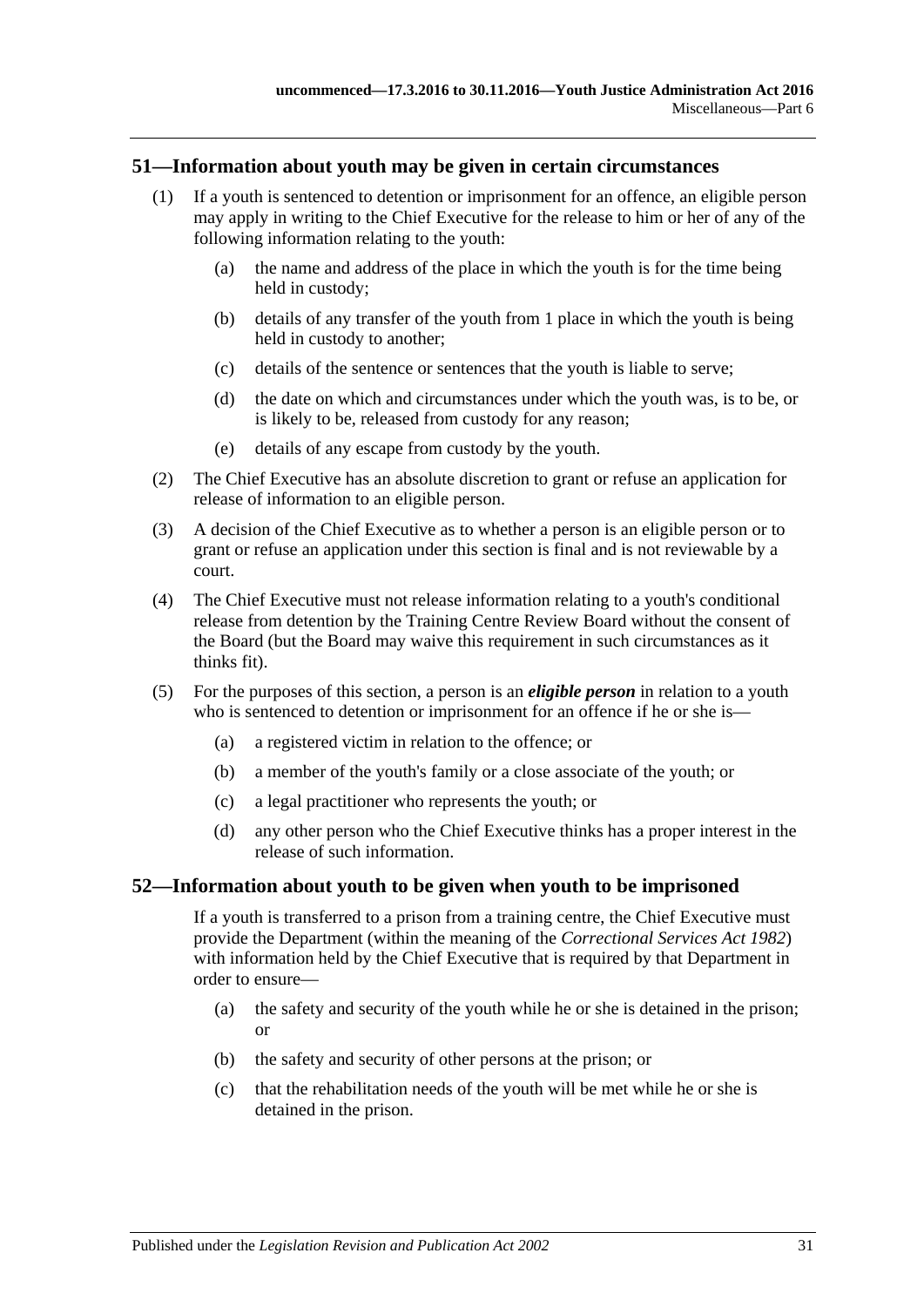#### <span id="page-31-0"></span>**53—Minister may acquire land**

The Minister may, for the purposes of this Act, acquire land in accordance with the *[Land Acquisition Act](http://www.legislation.sa.gov.au/index.aspx?action=legref&type=act&legtitle=Land%20Acquisition%20Act%201969) 1969*.

#### <span id="page-31-1"></span>**54—Evidentiary provision**

In any proceedings, an apparently genuine document purporting to be a certificate signed by the Chief Executive (or a delegate of the Chief Executive), and certifying that a dog used during a specified period for a specified purpose under [section](#page-20-0) 32 within a specified area, or at a training centre, was a sniffer dog constitutes proof, in the absence of proof to the contrary, of the matters so certified.

#### <span id="page-31-3"></span><span id="page-31-2"></span>**55—Regulations**

- (1) The Governor may make such regulations as are contemplated by this Act, or as are necessary or expedient for the purposes of this Act.
- (2) Without limiting the generality of [subsection](#page-31-3) (1), regulations may be made—
	- (a) regulating the administration and management of training centres; and
	- (b) prescribing the procedures to be observed in relation to the detention of a youth prior to being dealt with by a court, or while a youth is being conveyed to or from any court, or while a youth is in attendance at any court; and
	- (c) regulating the conduct of residents, or of residents of a particular class, of a training centre; and
	- (d) relating to visitors to training centres; and
	- (e) setting out rights of residents of training centres; and
	- (f) prohibiting, restricting or regulating the supply or administration to residents of drugs (including prescription drugs under the *[Controlled Substances](http://www.legislation.sa.gov.au/index.aspx?action=legref&type=act&legtitle=Controlled%20Substances%20Act%201984)  Act [1984](http://www.legislation.sa.gov.au/index.aspx?action=legref&type=act&legtitle=Controlled%20Substances%20Act%201984)*); and
	- (g) for the purposes of [section](#page-19-0) 31, including regulations—
		- (i) prescribing procedures for drug testing; and
		- (ii) regulating the collection of biological samples from residents for the purposes of drug testing; and
		- (iii) prescribing the directions that can be given to a resident for the purpose of conducting an alcotest or collecting and authenticating a biological sample; and
	- (h) prescribing the duties of employees of training centres; and
	- (i) regulating the times at which and procedure by which youths may be admitted to training centres for detention; and
	- (j) regulating the administration of community service orders; and
	- (k) prescribing directions that community youth justice officers may give to persons under their supervision; and
	- (l) prescribing fines, not exceeding \$1 250 in each case, for breach of the regulations.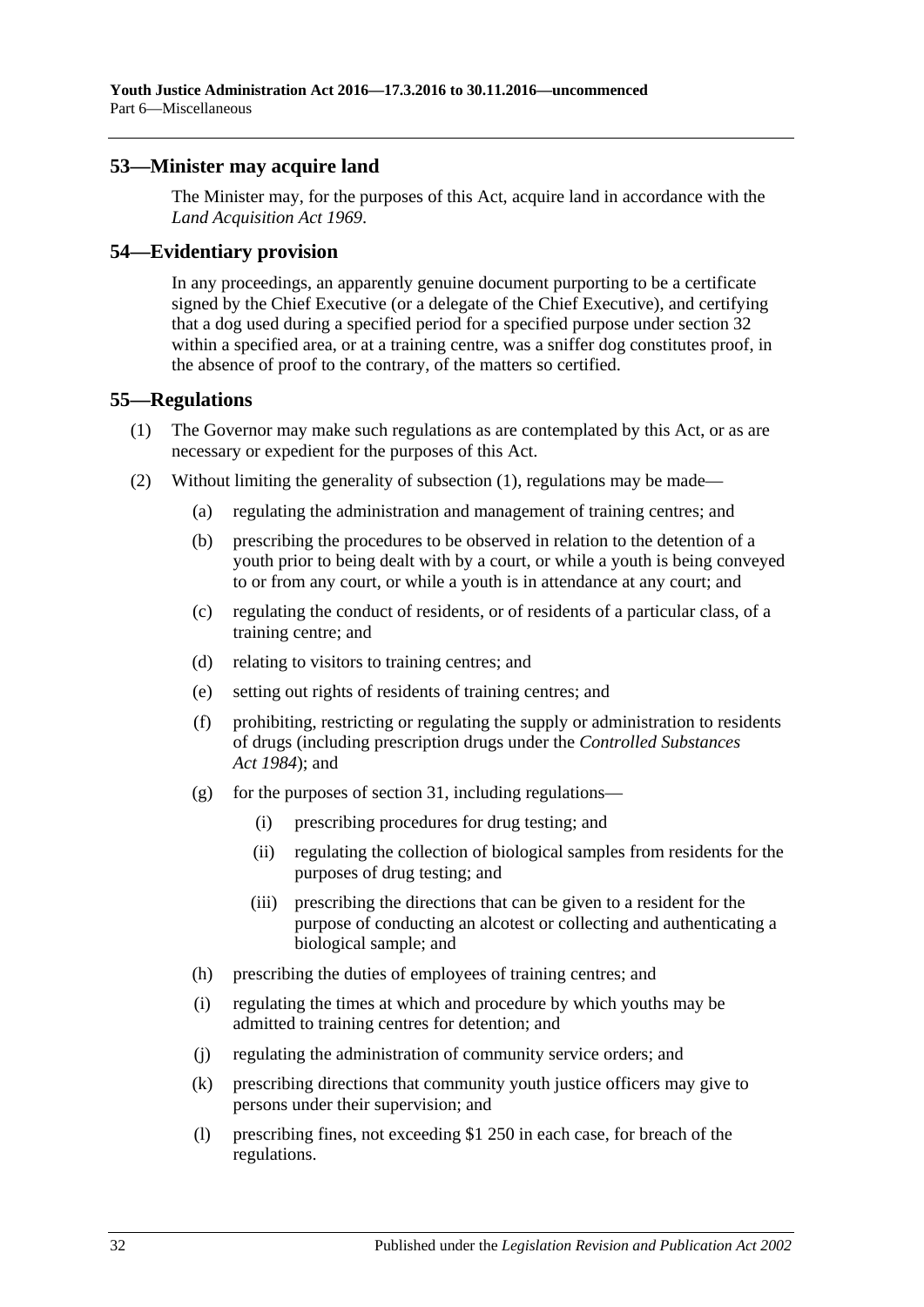- (3) The regulations may include evidentiary provisions to facilitate proof of breaches of the regulations for the purposes of proceedings for offences against this Act or the regulations.
- (4) Regulations under this Act may—
	- (a) be of general application or limited application; and
	- (b) make different provision according to the persons, things or circumstances to which they are expressed to apply; and
	- (c) provide that a matter or thing in respect of which regulations may be made is to be determined according to the discretion of the Minister or the Chief Executive; and
	- (d) include evidentiary provisions to facilitate proof of contraventions of the regulations for the purposes of proceedings for offences.

# <span id="page-32-0"></span>**Schedule 1—Related amendments and transitional provisions Part 1—Preliminary**

#### <span id="page-32-1"></span>**1—Amendment provisions**

In this Schedule, a provision under a heading referring to the amendment of a specified Act amends the Act so specified.

## **Part 2—Amendment of** *Children's Protection Act 1993*

### <span id="page-32-2"></span>**2—Amendment of section 52C—The Guardian's functions and powers**

Section 52C(1)—after paragraph (f) insert:

(g) to carry out any other function relating to children and the welfare of children assigned to the Guardian under this Act or the *[Youth Justice](http://www.legislation.sa.gov.au/index.aspx?action=legref&type=act&legtitle=Youth%20Justice%20Administration%20Act%202016)  [Administration Act](http://www.legislation.sa.gov.au/index.aspx?action=legref&type=act&legtitle=Youth%20Justice%20Administration%20Act%202016) 2016*.

## **Part 3—Amendment of** *Criminal Law Consolidation Act 1935*

### <span id="page-32-3"></span>**3—Amendment of section 269A—Interpretation**

(1) Section 269A(1)—after the definition of *supervision order* insert:

*training centre* means a training centre established for the detention of youths;

(2) Section 269A(1)—after the definition of *victim* insert:

*youth* has the same meaning as in the *[Young Offenders Act](http://www.legislation.sa.gov.au/index.aspx?action=legref&type=act&legtitle=Young%20Offenders%20Act%201993) 1993*.

- (3) Section 269A—after subsection (2) insert:
	- (3) In applying a provision of this Part to a youth who is being or has been dealt with as a youth (and not as an adult)—
		- (a) a reference to custody in a prison is to be read as detention in a training centre; and
		- (b) a reference to the *Parole Board* is to be read as a reference to the *Training Centre Review Board*.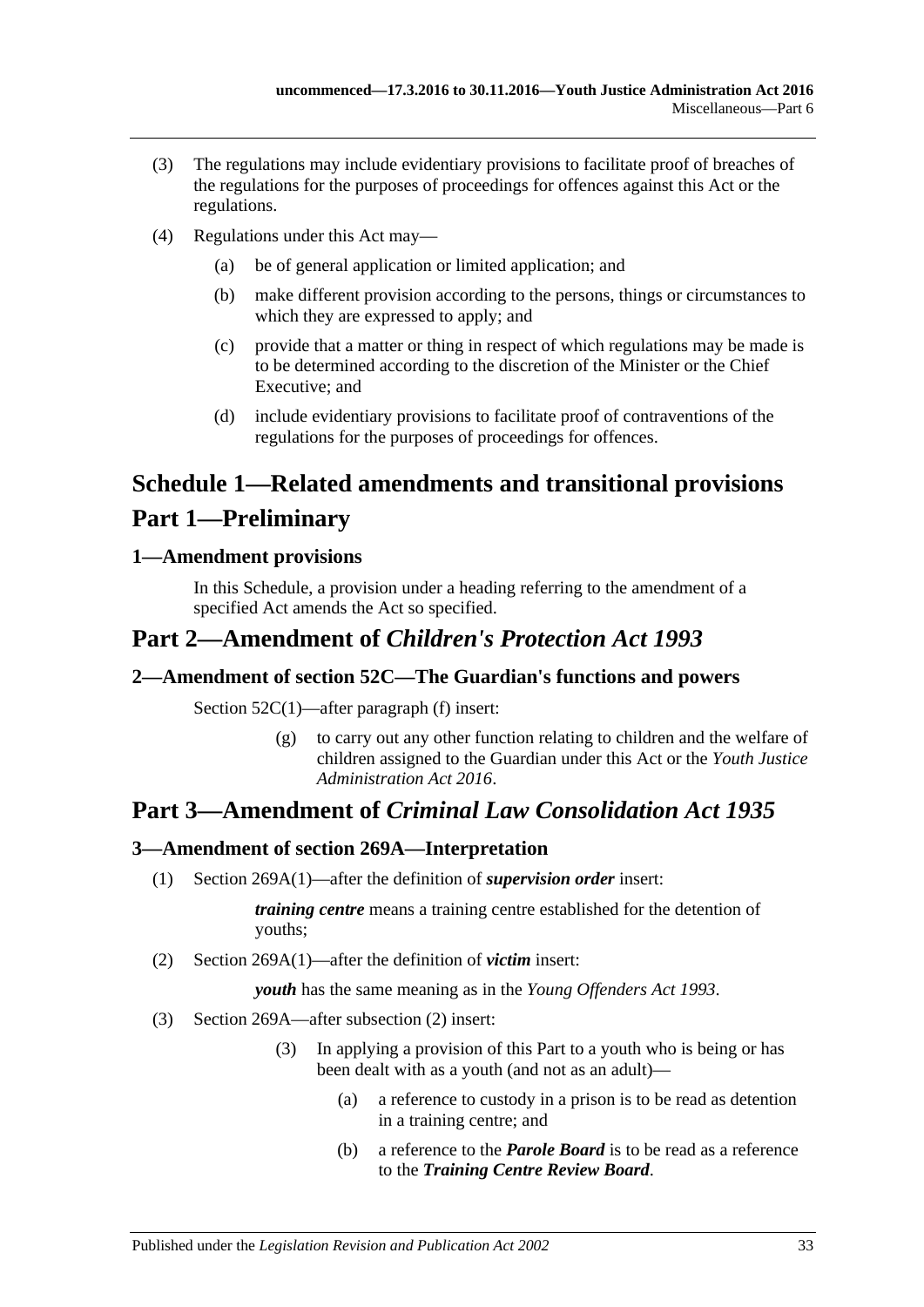## **Part 4—Amendment of** *Criminal Law (Sentencing) Act 1988*

#### <span id="page-33-0"></span>**4—Amendment of section 3—Interpretation**

- (1) Section 3(1), definition of *CEO*—delete ", under a Minister,"
- (2) Section 3(1), definition of *CEO*—after "responsible for" insert:

assisting a Minister in

- (3) Section 3(1), definition of *community corrections officer*—delete ", under a Minister,"
- (4) Section 3(1), definition of *community corrections officer*—after "responsible for" insert:

assisting a Minister in

(5) Section 3(1), definition of *Minister for Family and Community Services*—delete the definition and substitute:

> *Minister for Youth Justice* means the Minister responsible for the administration of the *[Youth Justice Administration Act](http://www.legislation.sa.gov.au/index.aspx?action=legref&type=act&legtitle=Youth%20Justice%20Administration%20Act%202016) 2016*;

#### <span id="page-33-1"></span>**5—Amendment of section 3A—Application of Act to youths**

(1) Section 3A(3)(d)—delete ", under a Minister, responsible for the administration of the *[Family and Community Services Act](http://www.legislation.sa.gov.au/index.aspx?action=legref&type=act&legtitle=Family%20and%20Community%20Services%20Act%201972) 1972*" and substitute:

> responsible for assisting a Minister in the administration of the *[Youth Justice](http://www.legislation.sa.gov.au/index.aspx?action=legref&type=act&legtitle=Youth%20Justice%20Administration%20Act%202016)  [Administration Act](http://www.legislation.sa.gov.au/index.aspx?action=legref&type=act&legtitle=Youth%20Justice%20Administration%20Act%202016) 2016*

(2) Section 3A(3)(e)—delete "person authorised (individually or by class) by the Minister for Family and Community Services to exercise the powers of a community corrections officer in relation to youths" and substitute:

> community youth justice officer under the *[Youth Justice Administration](http://www.legislation.sa.gov.au/index.aspx?action=legref&type=act&legtitle=Youth%20Justice%20Administration%20Act%202016)  Act [2016](http://www.legislation.sa.gov.au/index.aspx?action=legref&type=act&legtitle=Youth%20Justice%20Administration%20Act%202016)*

- (3) Section 3A(3)—after paragraph (g) insert:
	- (h) a reference to the Minister for Correctional Services is to be read as a reference to the Minister for Youth Justice.

#### <span id="page-33-2"></span>**6—Amendment of section 23—Offenders incapable of controlling, or unwilling to control, sexual instincts**

(1) Section 23(8)(a)—delete "Minister for Family and Community Services" and substitute:

Minister for Youth Justice

(2) Section 23(10)(a)—delete "Minister for Family and Community Services" and substitute:

Minister for Youth Justice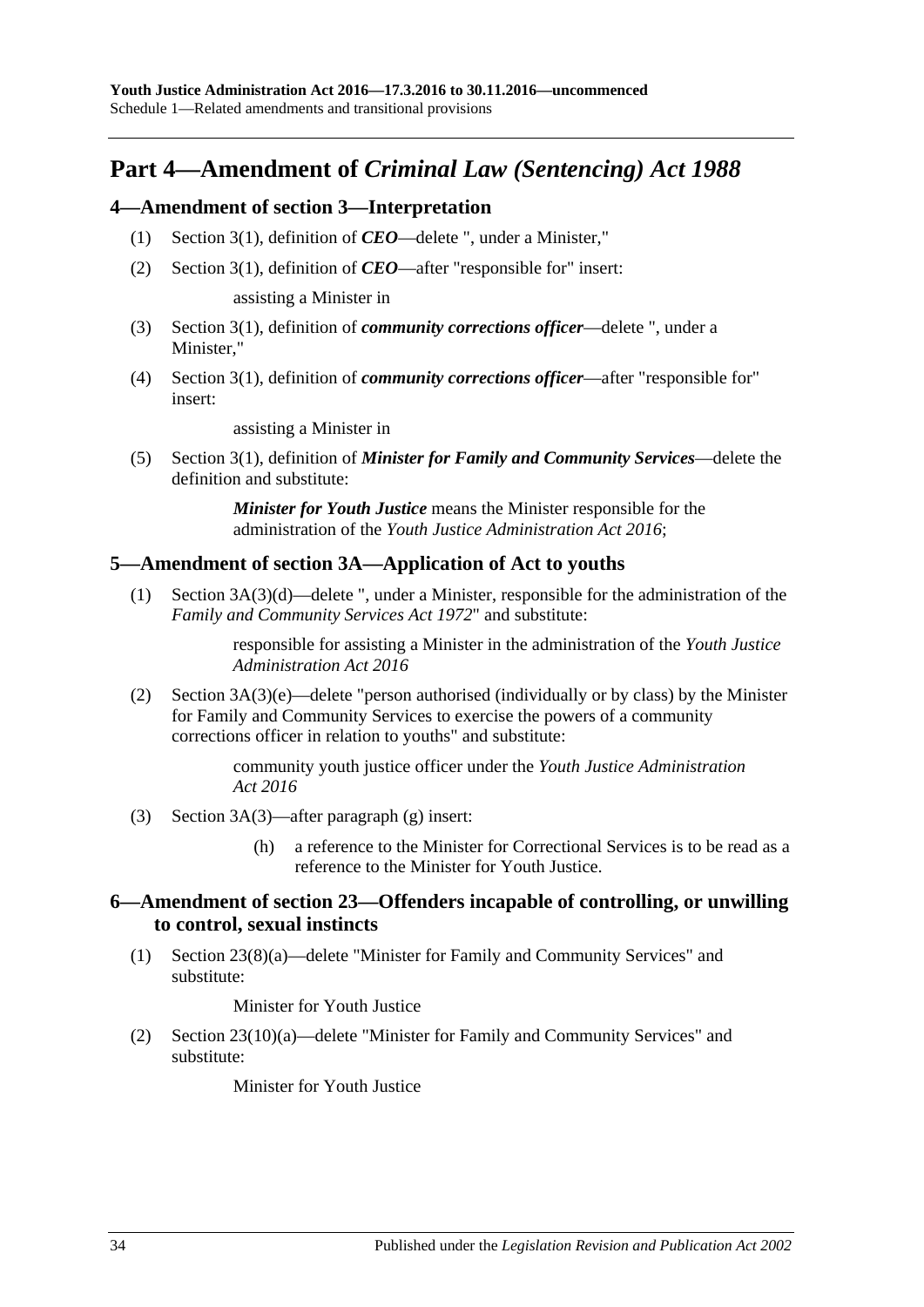#### <span id="page-34-0"></span>**7—Amendment of section 79A—Rights on arrest**

Section 79A(1a)(c)—delete "a person nominated by the Chief Executive Officer within the meaning of the *[Family and Community Services Act](http://www.legislation.sa.gov.au/index.aspx?action=legref&type=act&legtitle=Family%20and%20Community%20Services%20Act%201972) 1972*" and substitute:

a person, or a person of a class, nominated by the Chief Executive within the meaning of the *[Youth Justice Administration Act](http://www.legislation.sa.gov.au/index.aspx?action=legref&type=act&legtitle=Youth%20Justice%20Administration%20Act%202016) 2016*

## **Part 5—Amendment of** *Family and Community Services Act 1972*

#### <span id="page-34-1"></span>**8—Repeal of section 7**

Section 7—delete the section

#### <span id="page-34-2"></span>**9—Amendment of section 36—Establishment of facilities and programs for children**

- (1) Section 36(1)(a)—delete paragraph (a)
- (2) Section 36(2)—delete "training centre,"
- (3) Section 36(3)—delete "training centre,"

#### <span id="page-34-3"></span>**10—Amendment of section 77—Unlawful communication with children in certain facilities**

- (1) Section 77(a)—delete "training centre,"
- (2) Section 77(b)—delete "who is being detained in or"

#### <span id="page-34-4"></span>**11—Amendment of section 236—Limitation on tortious liability for acts of certain children**

Section 236—delete ", or a person who is being detained in a training centre or any other place pursuant to the *[Young Offenders Act](http://www.legislation.sa.gov.au/index.aspx?action=legref&type=act&legtitle=Young%20Offenders%20Act%201993) 1993* (whether or not the person is on the premises of the training centre or other place at the time he or she committed the tort)"

#### <span id="page-34-5"></span>**12—Amendment of section 251—Regulations**

- (1) Section 251(c)—delete "training centres,"
- (2) Section 251(e1)—delete paragraph (e1)

## **Part 6—Amendment of** *Young Offenders Act 1993*

#### <span id="page-34-6"></span>**13—Amendment of section 4—Interpretation**

(1) Section 4(1)—after the definition of *Chief Executive* insert:

*community youth justice officer* has the same meaning as in the Youth Justice Administration Act;

(2) Section 4(1), definition of *Department*—delete the definition and substitute:

*Department* means the administrative unit of the Public Service that is responsible for assisting a Minister in the administration of the *[Youth Justice](http://www.legislation.sa.gov.au/index.aspx?action=legref&type=act&legtitle=Youth%20Justice%20Administration%20Act%202016)  [Administration Act](http://www.legislation.sa.gov.au/index.aspx?action=legref&type=act&legtitle=Youth%20Justice%20Administration%20Act%202016) 2016*;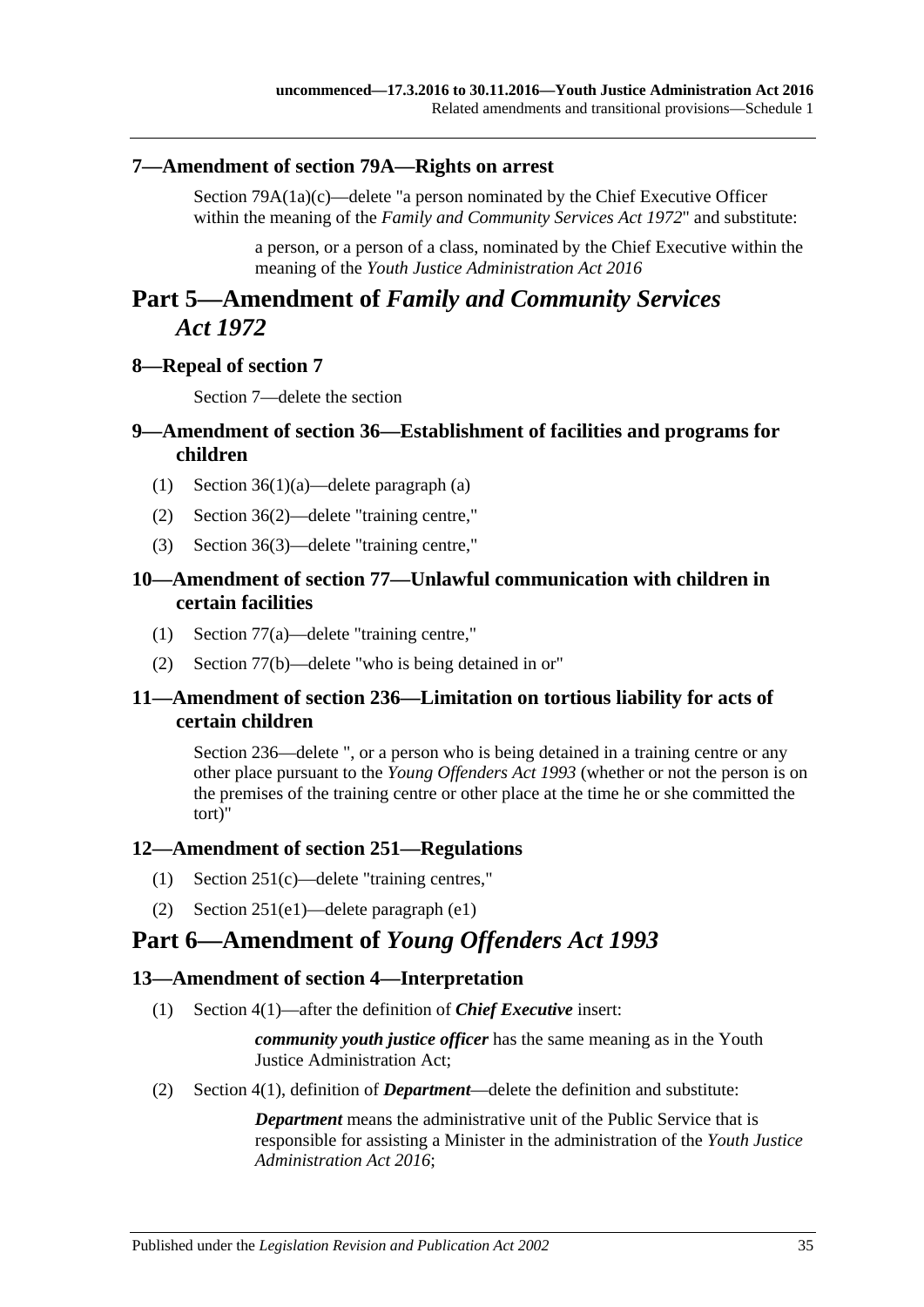(3) Section 4(1), definition of *training centre*—delete the definition and substitute:

*training centre* means a facility for the reception, detention, correction and training of youths who offend against the criminal law established under the *[Family and Community Services Act](http://www.legislation.sa.gov.au/index.aspx?action=legref&type=act&legtitle=Family%20and%20Community%20Services%20Act%201972) 1972* or the Youth Justice Administration Act;

(4) Section 4(1)—after the definition of *youth* insert:

*Youth Justice Administration Act* means the *[Youth Justice Administration](http://www.legislation.sa.gov.au/index.aspx?action=legref&type=act&legtitle=Youth%20Justice%20Administration%20Act%202016)  Act [2016](http://www.legislation.sa.gov.au/index.aspx?action=legref&type=act&legtitle=Youth%20Justice%20Administration%20Act%202016)*;

#### <span id="page-35-0"></span>**14—Amendment of section 15—How youth is to be dealt with if not granted bail**

Section 15(1a)—delete subsection (1a) and substitute:

- (1a) Subsection (1) does not apply in relation to—
	- (a) a youth who is already, or has previously been, in custody in a prison; or
	- (b) a person who, at the time bail is not granted, is aged 21 years or more (regardless of the alleged age of the person at the time of the relevant alleged offence).

### <span id="page-35-1"></span>**15—Amendment of section 23—Limitation on power to impose custodial sentence**

- (1) Section 23(2)(b) and (c)—delete paragraphs (b) and (c) and substitute:
	- (b) home detention for a period not exceeding 12 months, or for periods not exceeding 12 months in aggregate over 2 years or less; or
	- (c) detention in a training centre for a period not exceeding 2 years to be followed by home detention for a period not exceeding 12 months.
- (2) Section 23(6)—delete "the sentence—" and substitute:

the sentence, the following provisions apply:

- (3) Section 23(6)(a)—delete "or"
- (4) Section 23(6)(b)—delete "may" and substitute:

must, unless satisfied that there are exceptional circumstances for not doing so,

- (5) Section 23(6)—after paragraph (b) insert:
	- (c) where the sentence of detention will extend past the youth's 21st birthday, the Court must, unless satisfied that there are exceptional circumstances for not doing so, direct that any period of the detention that is to be served by the youth after he or she reaches 21 years of age is to be served in a prison rather than in a training centre.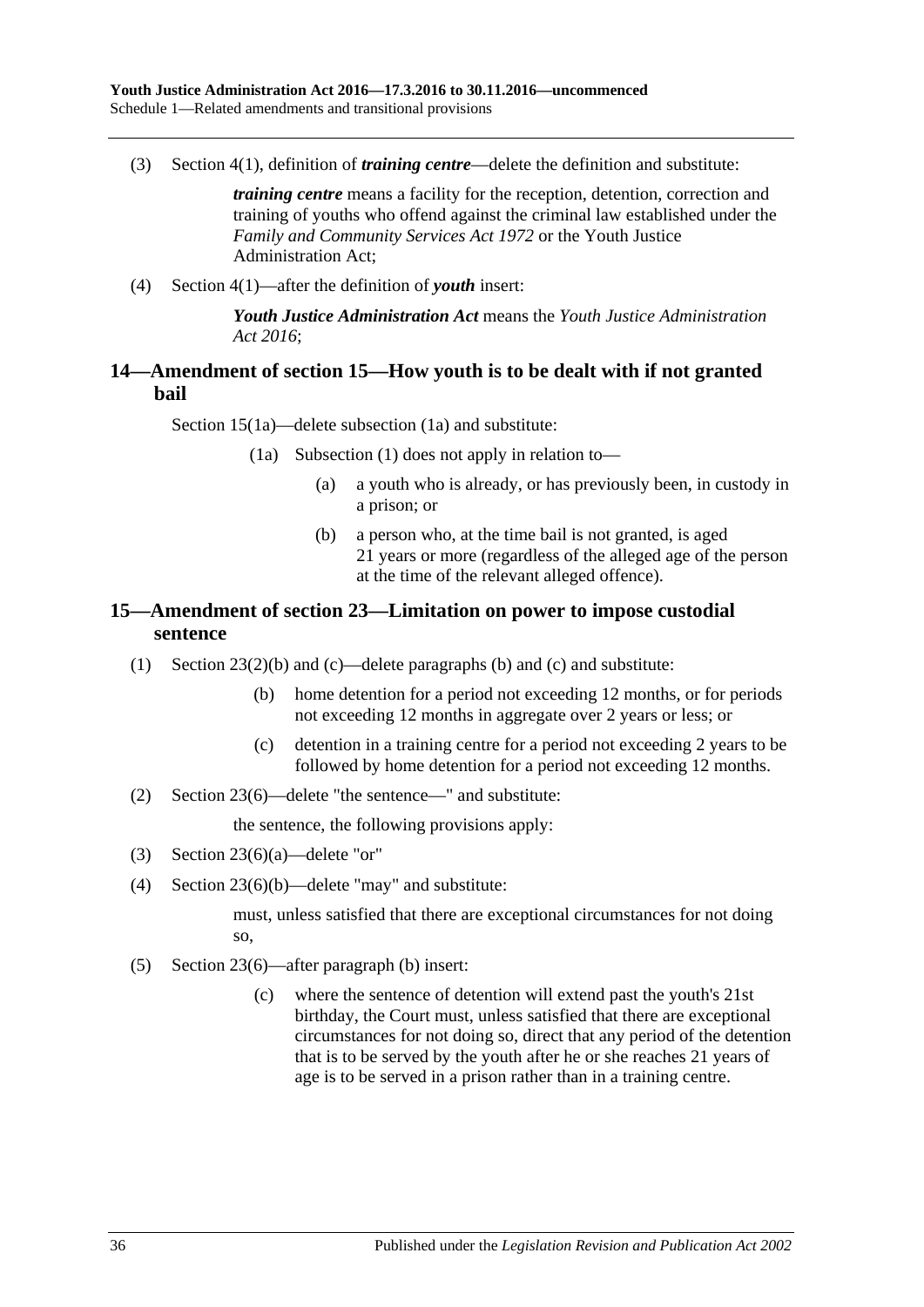#### <span id="page-36-4"></span><span id="page-36-0"></span>**16—Amendment of section 26—Limitation on Court's power to require bond**

Section 26—after subsection (4) insert:

- (5) If an order has been made under this section imposing an obligation that a person be supervised for a period that will extend past the person's 21st birthday, the Court may, on application by the person or the Chief Executive, direct that, after the person reaches 21 years of age, the person be supervised by a community corrections officer rather than by a community youth justice officer.
- (6) In [subsection](#page-36-4)  $(5)$ —

*community corrections officer* means a community corrections officer under the *[Correctional Services Act](http://www.legislation.sa.gov.au/index.aspx?action=legref&type=act&legtitle=Correctional%20Services%20Act%201982) 1982*.

#### <span id="page-36-1"></span>**17—Amendment of section 36—Detention of youth sentenced as adult**

- (1) Section 36(2)—delete subsection (2) and substitute:
	- (2) If a youth is serving a sentence of imprisonment in a training centre, and the sentence of imprisonment will extend past the youth's 18th birthday, the following must occur before the youth reaches 18 years of age:
		- (a) a report on the youth's progress in detention must be provided by the Chief Executive to the sentencing court;
		- (b) the sentencing court must review the detention and, having regard to the report and any other matter the court thinks fit, direct that the imprisonment in a training centre continue or the youth be transferred to a prison.
- (2) Section  $36(4)(b)(iv)$ —delete subparagraph (iv) and substitute:
	- (iv) a reference to a community corrections officer will be taken to be a reference to a community youth justice officer under the Youth Justice Administration Act.

#### <span id="page-36-2"></span>**18—Amendment of section 36A—Transfer following imposition of concurrent prison sentence**

Section 36A(1)—delete "the youth must, unless the sentencing court directs otherwise, be transferred to, and will serve those sentences in, a prison" and substitute:

the sentencing court must, unless satisfied that there are exceptional circumstances as to why such a direction should not be made, direct that the youth be transferred to a prison to serve those sentences

#### <span id="page-36-3"></span>**19—Amendment of section 39—Reviews etc and proceedings of Training Centre Review Board**

(1) Section 39(6)—after "that birthday," insert:

, and at each periodical review thereafter,

(2) Section 39(6)—delete "on or after his or her birthday"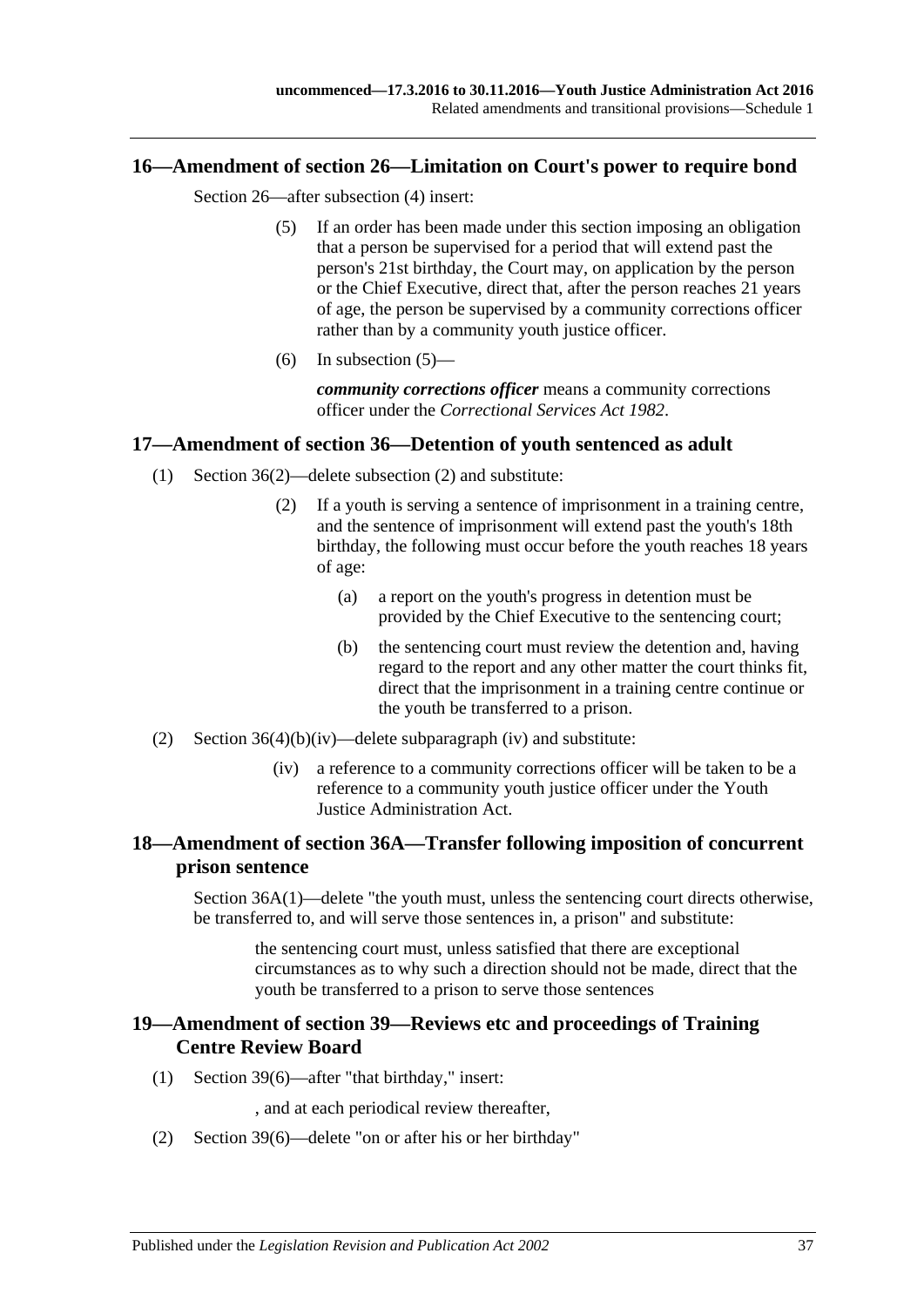#### <span id="page-37-0"></span>**20—Amendment of section 40A—Leave may be authorised by Board**

Section 40A—after subsection (1) insert:

(1a) Leave granted to a youth under this section may be subject to a condition that the youth be monitored by use of an electronic device.

#### <span id="page-37-1"></span>**21—Amendment of heading to Part 5 Division 3 Subdivision 3**

Heading to Part 5 Division 3 Subdivision 3—delete "from detention" and substitute: and home detention

#### <span id="page-37-2"></span>**22—Amendment of section 41A—Conditional release from detention**

(1) Section 41A(2)—delete "The provisions" and substitute:

Subject to subsection (3a), the provisions

(2) Section 41A(3)—delete "The provisions" and substitute:

Subject to subsection (3a), the provisions

- (3) Section 41A—after subsection (3) insert:
	- (3a) The following subsections do not apply in relation to release by the Board of a youth on home detention under section 41B:
		- (a) subsection  $(2)(a)$ ;
		- (b) subsection  $(2)(ab)$ ;
		- (c) subsection  $(3)(a)$ ;
		- (d) subsection  $(3)(ab)$ .

#### <span id="page-37-3"></span>**23—Amendment of section 41B—Release on condition of home detention**

Section 41B(1)—after "The Training Centre Review Board may" insert:

, on the application of the Chief Executive or on its own initiative,

#### <span id="page-37-4"></span>**24—Repeal of Part 5 Division 4**

Part 5 Division 4—delete Division 4

#### <span id="page-37-5"></span>**25—Repeal of sections 49A to 51**

Sections 49A to 51 (inclusive)—delete the sections

#### <span id="page-37-6"></span>**26—Substitution of section 63**

Section 63—delete the section and substitute:

#### **63—Transfer of youths in detention to other training centre or prison**

(1) If a youth has been detained in, or remanded to, a training centre pursuant to an order of a court, the Chief Executive may, in such circumstances as the Chief Executive thinks fit, direct that the youth be removed and placed in some other training centre.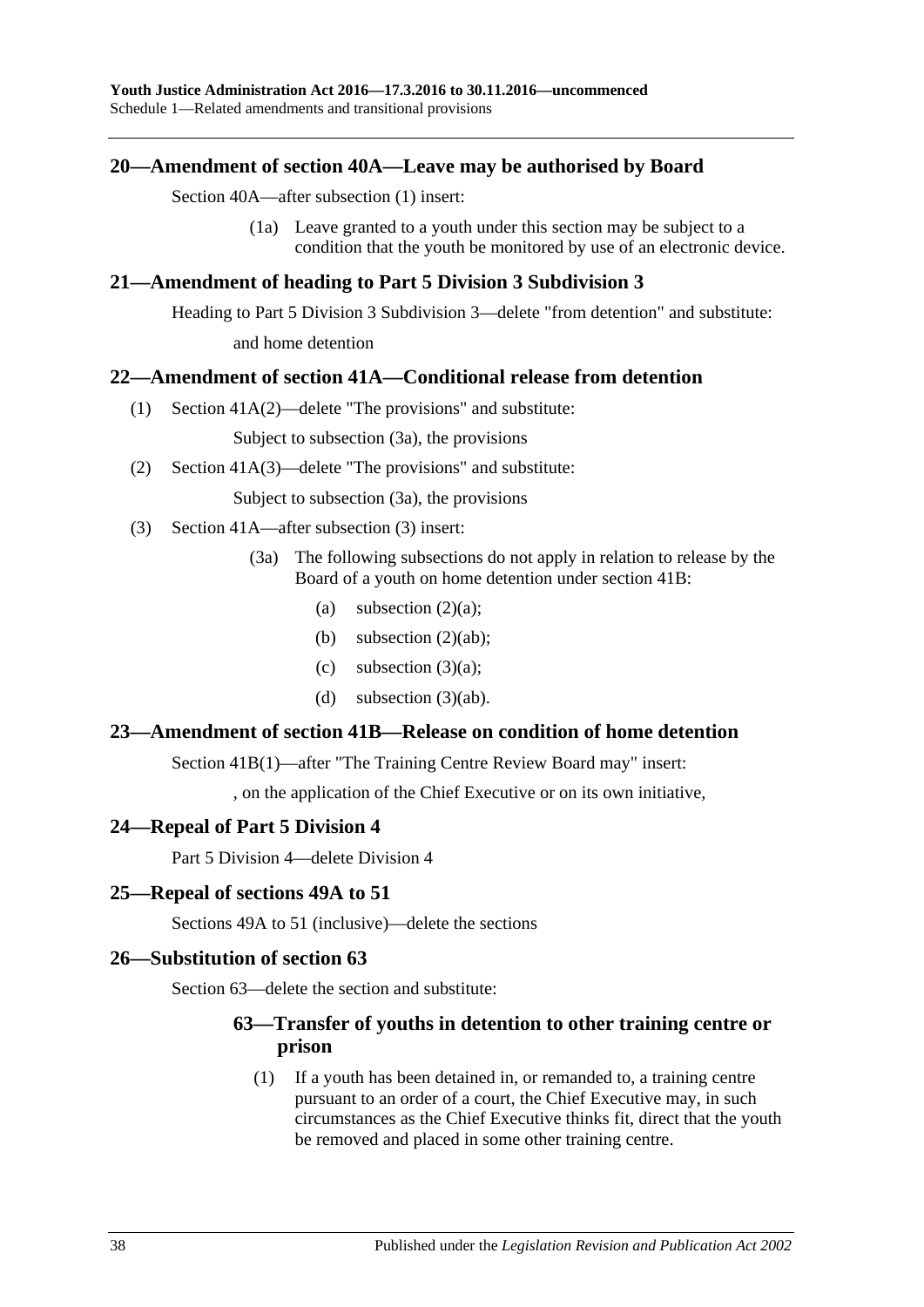- <span id="page-38-0"></span>(2) If a person who is of or above the age of 18 years is detained in, or remanded to, a training centre or another place pursuant to an order of a court, the person or the Chief Executive may apply to the Youth Court for an order that the person be transferred to a prison for the remainder of the period of detention or remand.
- (3) The Youth Court may not make an order under [subsection](#page-38-0) (2) unless satisfied that, in the circumstances, a prison would be an appropriate place for the person to be held for the remainder of the period of detention or remand.
- <span id="page-38-1"></span>(4) If a person who is of or above the age of 17 years has been remanded to, or is being detained in, a training centre or another place pursuant to an order of a court, the Chief Executive may apply to the Youth Court for an order that the person be transferred to a prison for the remainder of the period of remand or detention.
- (5) The Youth Court may not make an order under [subsection](#page-38-1) (4) unless satisfied that—
	- (a) the person—
		- (i) cannot be properly controlled in that training centre or other place; or
		- (ii) has, within the period of 14 days preceding the date of the application, been found guilty of assaulting a person employed, or detained, in that training centre or other place; or
		- (iii) has persistently incited others in the training centre or other place to cause a disturbance; or
		- (iv) has escaped or attempted to escape from the training centre; or
	- (b) the person's needs for rehabilitation, care, correction and guidance cannot be met in that training centre or other place and it is in the best interests of the person for him or her to be transferred to a prison.
- (6) If the Youth Court is satisfied, on an application under [subsection](#page-38-1) (4), that the person is likely to be a danger to others, the Court may order that the person be held in custody in a prison until the Court has determined the application.
- (7) The Youth Court may, on the application of the Chief Executive, the person or a guardian of the person, revoke an order made under [subsection](#page-38-1) (4).
- (8) If a person is held in custody in a prison by order under this section, the *[Correctional Services Act](http://www.legislation.sa.gov.au/index.aspx?action=legref&type=act&legtitle=Correctional%20Services%20Act%201982) 1982* applies to and in relation to that person.
- (9) For the purposes of determining an application under this section, the Youth Court must be constituted of a Judge of the Court or a magistrate.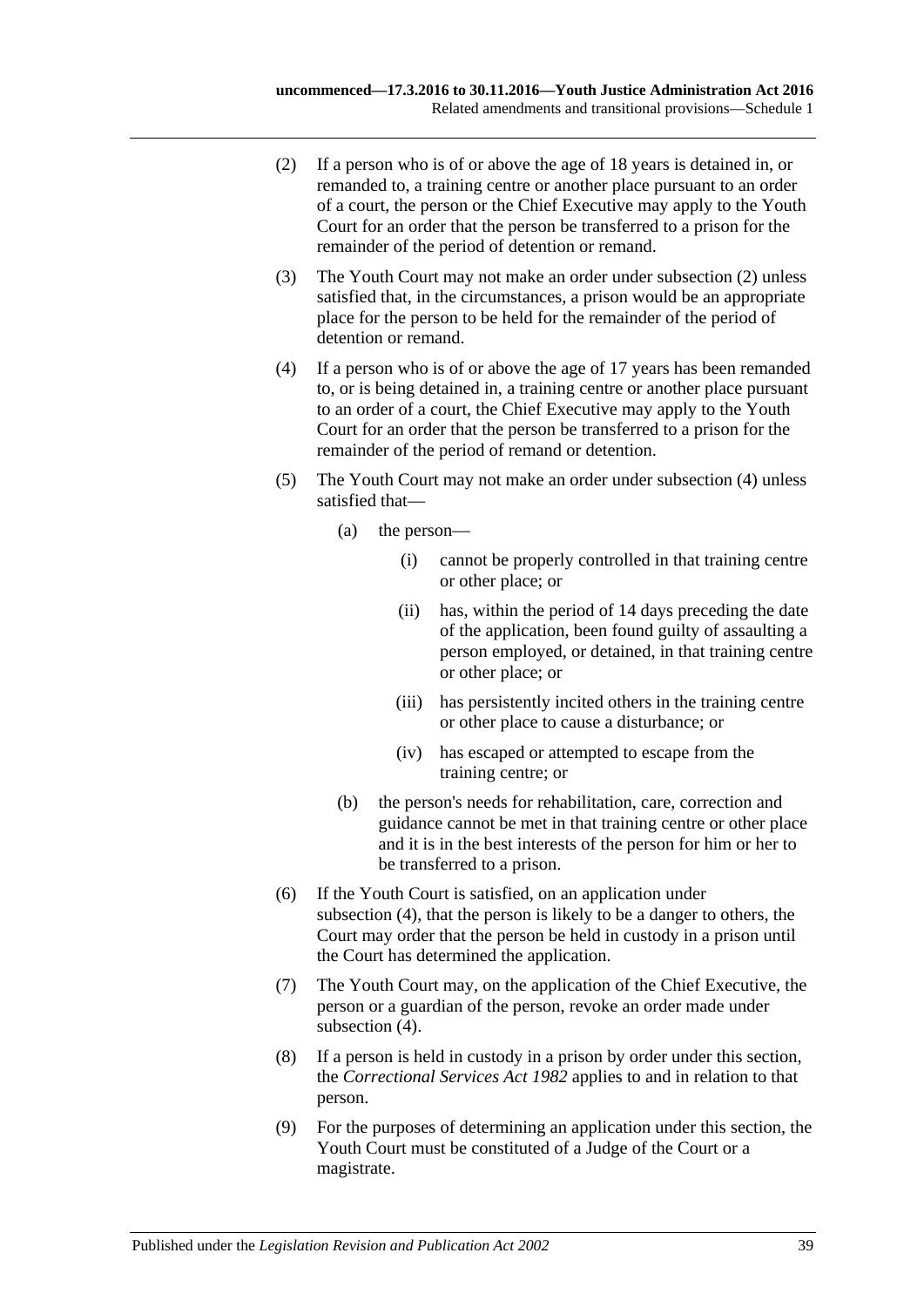### <span id="page-39-0"></span>**27—Amendment of section 63B—Application of** *Correctional Services Act 1982* **to youth with non-parole period**

Section 63B(b)—delete paragraph (b) and substitute:

- (b) a reference to a community corrections officer will be taken to be a reference to a community youth justice officer under the Youth Justice Administration Act.
- <span id="page-39-1"></span>**28—Amendment of section 64—Information about youth may be given in certain circumstances**

Section 64(2) to (6)—delete subsections (2) to (6) (inclusive)

## **Part 7—Amendment of** *Youth Court Act 1993*

#### <span id="page-39-2"></span>**29—Amendment of section 24—Persons who may be present in Court**

Section 24(1)—after paragraph (a) insert:

(ab) officers or employees of the administrative unit of the Public Service that is responsible for assisting a Minister in the administration of the *[Youth Justice Administration Act](http://www.legislation.sa.gov.au/index.aspx?action=legref&type=act&legtitle=Youth%20Justice%20Administration%20Act%202016) 2016*;